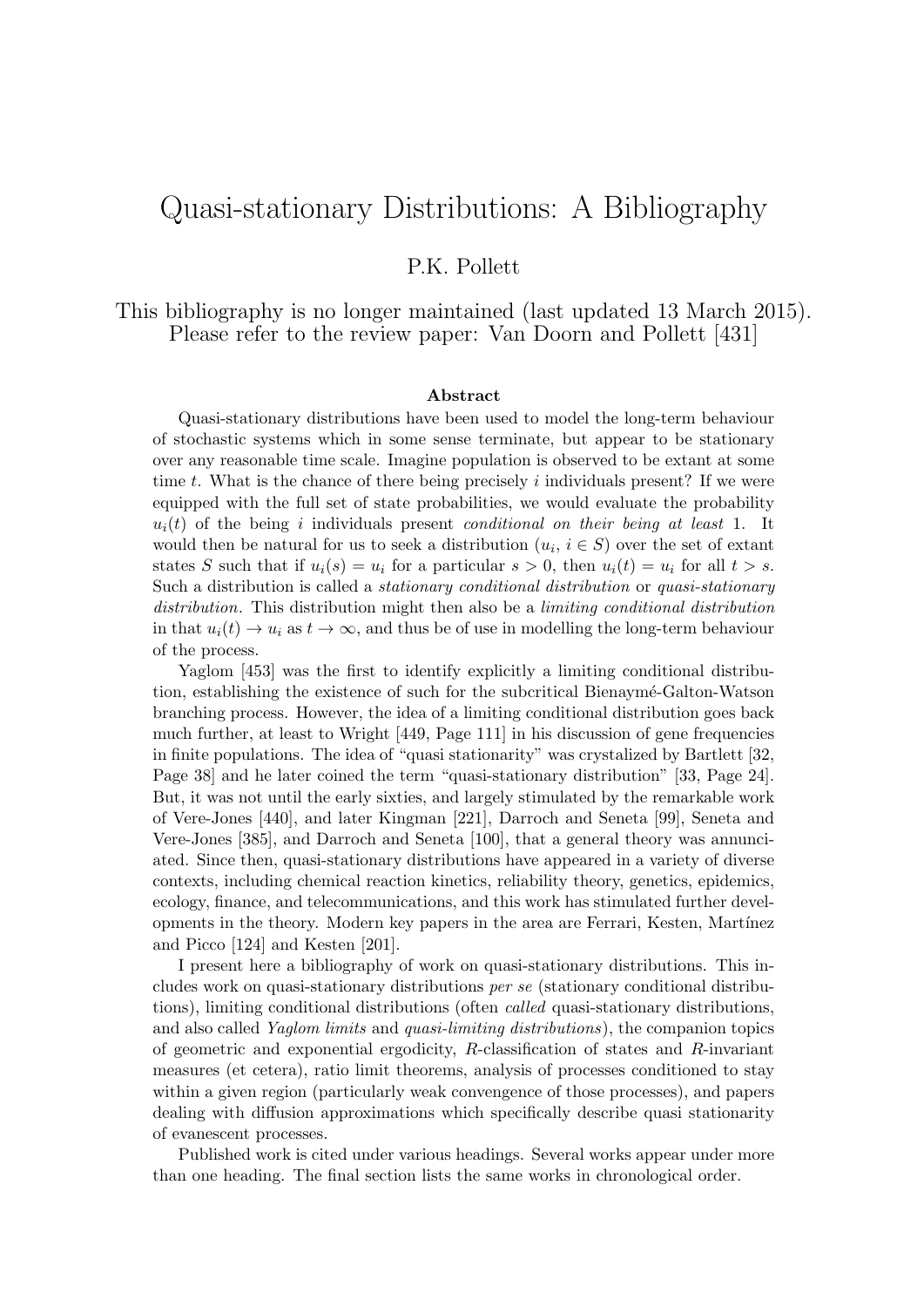Whilst I do not claim that the bibliography is exhaustive, I do hope that it includes most of the work published on quasi-stationary distributions. I welcome additions and corrections. I would particularly like to hear about Ph.D. theses in the area (they are very difficult to trace). Please e-mail me at pkp@maths.uq.edu.au. I would appreciate it very much if authors would send me BibTeX entries for their work.

This bibliography is located at

http://www.maths.uq.edu.au/˜pkp/papers/qsds/qsds.html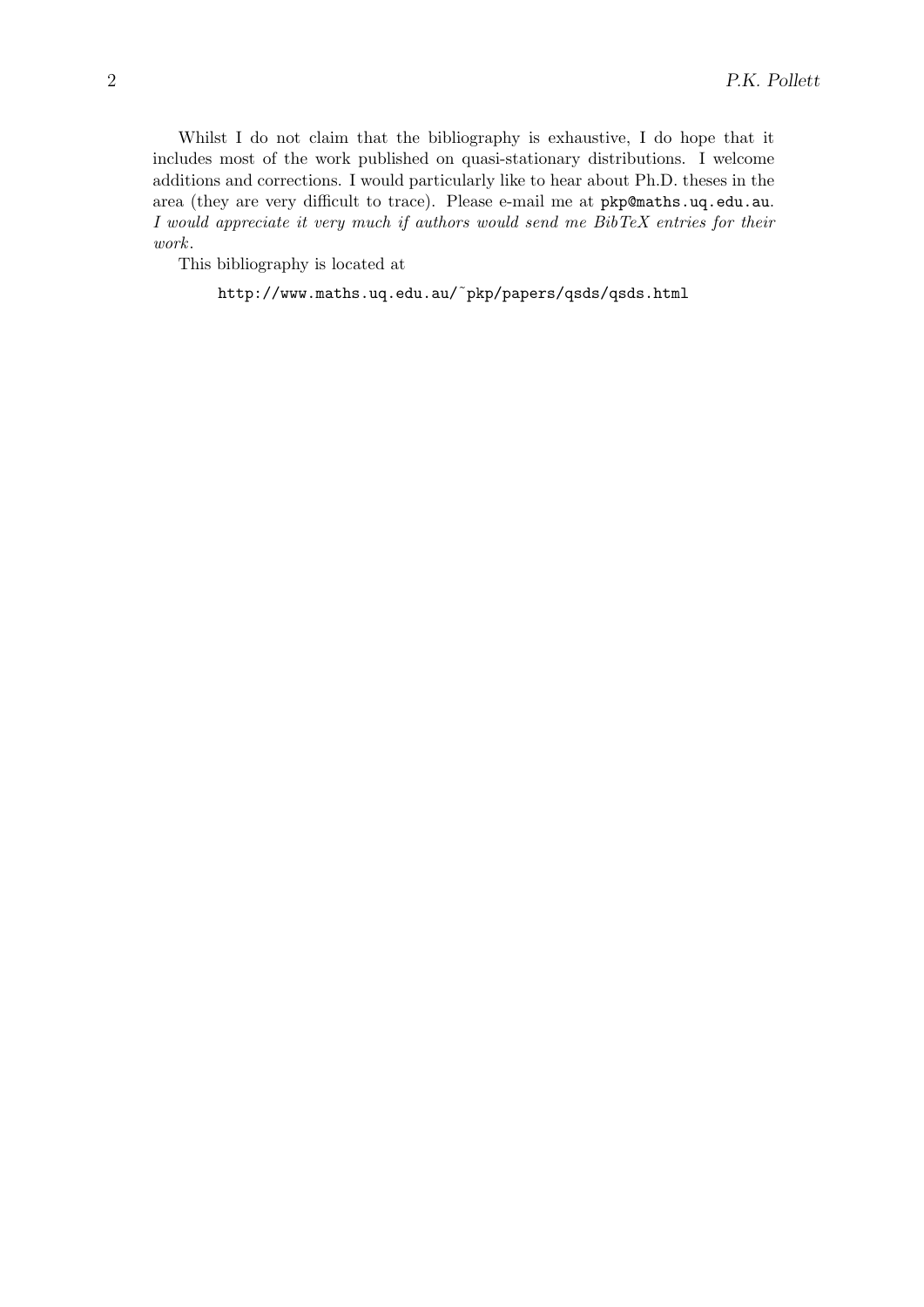# 1 Textbooks

Anderson [10] Bartlett [33] Collet, Martínez and San Martín [88] Gyllenberg and Silvestrov [161] Kijima [211] May [276] Nåsell [295] Seneta [383]

# 2 Ph.D. theses

Breyer [54] Day [101] Hart [166] Landon [246] Parsons [320] Sirl [395] Walker [446]

# 3 Reviews

Méléard and Villemonais [280] van Doorn and Pollett [431]

# 4 General theory

This section on the general theory of quasi-stationary distributions also including papers on the related topics of geometric and exponential ergodicity, classifications of states, and ratio limit theorems.

# 4.1 Ratio limit theory

Cheong [76] Cohn [84] Collet, Martínez and San Martín [87] Doney [112] Enderle and Hering [116] Ferrari, Kesten, Martínez and Picco [124] Foguel [134]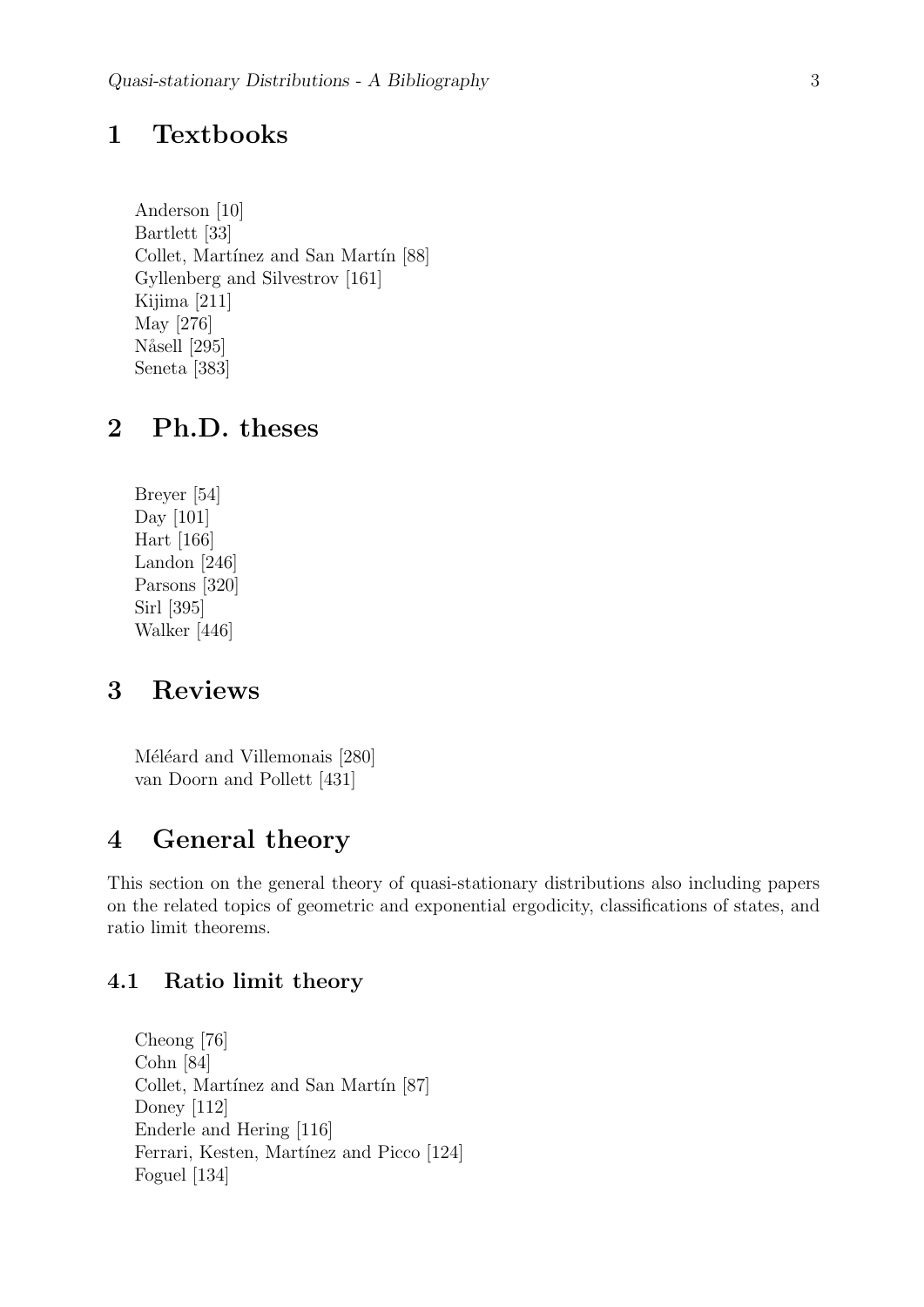Foguel and Lin [135] Gerl [140] Giné, Koltchinskii and Wellner [146] Handelman [163] Hou [176] Isaac [181] Isaac [182] Kersting [198] Kesten [199] Kesten [201] Kingman and Orey [222] Lamb [241] Levitan [251] Levitan [252] Lin [259] Lin [260] Mucci [285] Narimanjan [288] Nummelin [298] Nummelin [299] Oman [302] Oman [303] Oshima [307] Papangelou [319] Pollard [334] Port [365] Pruitt [367] Rootzén $\left[ 373\right]$ Salminen [374] Shur [390] Shur [391] Shur [392] Stone [400] Stone [401]  $\text{Sur}$  [403]  $\text{Sur}$  [404] Van Doorn and Schrijner [435] Zhao and Jin [459] Zhao and Ying [460]

# 4.2 Discrete-time Markov chains

Al-Eideh [2] Al-Eideh [3] Al-Eideh and Al-Towaiq [4] Al-Towaiq and Al-Eideh [5]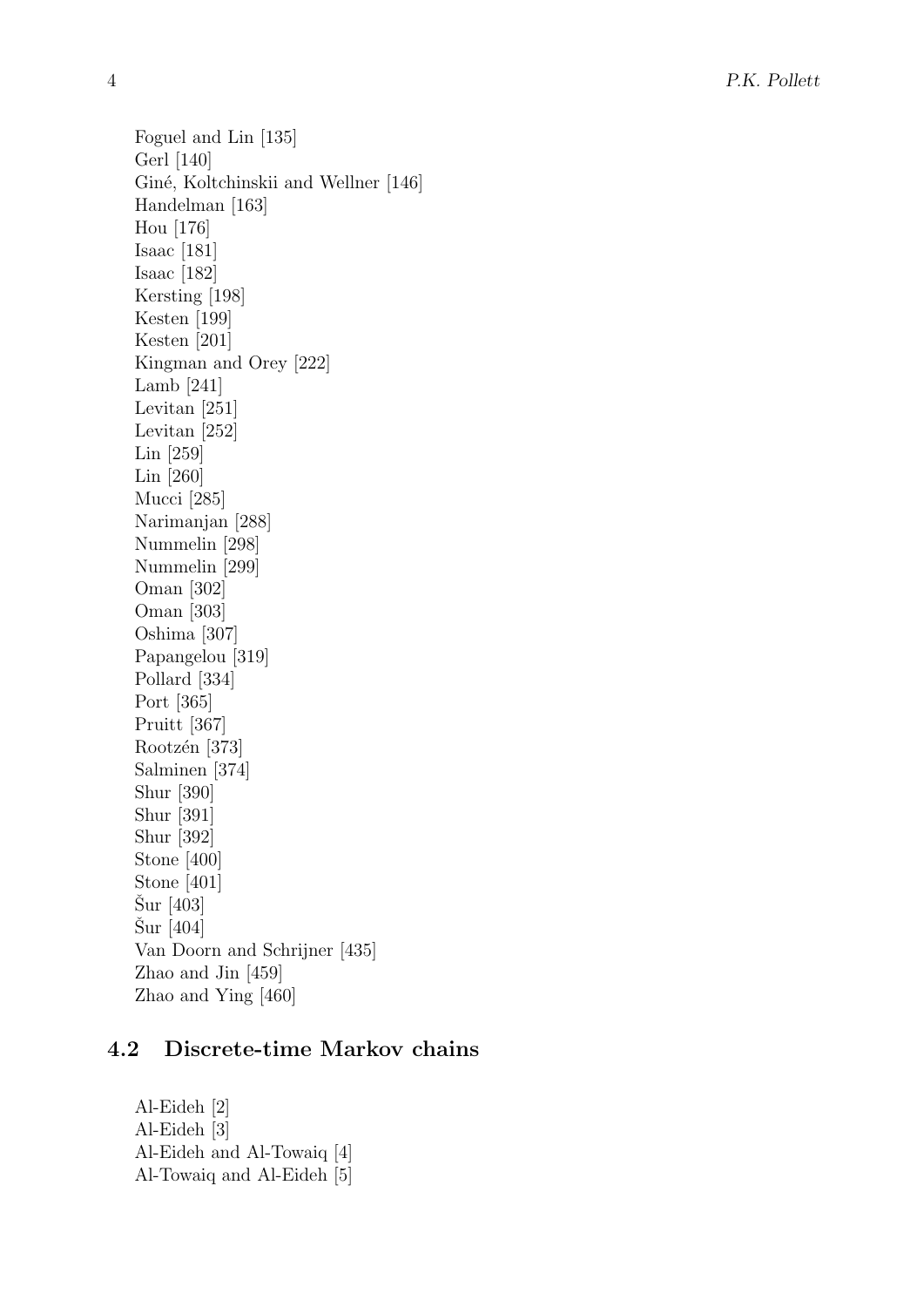Al-Towaiq and Al-Eideh [6] Brown [59] Buckley and Pollett [61] Buiculescu [63] Callaert [66] Coolen-Schrijner and Pollett [91] Coolen-Schrijner and van Doorn [92] Darroch and Seneta [99] Isaacson [183] Kesten [201] Kijima [205] Kijima [209] Kijima [210] Lambert [244] Lasserre and Pearce [247] Ledoux [249] Ledoux, Rubino and Sericola [250] Mandl [267] Martínez and San Martín [273] Pollak and Siegmund [333] Seneta and Vere-Jones [385] Strunkov [402] Teugels [409] Tweedie [425] Van Doorn and Pollett [430] Van Doorn and Schrijner [437] Van Doorn and Schrijner [436] Vere-Jones [440] Vere-Jones [441] Vere-Jones [442]

### 4.3 Continuous-time Markov chains

Abate and Whitt [1] Anisimov and Pushkin [12] Artalejo and Lopez-Herrero [18] Breyer and Roberts [57] Buiculescu [62] Buiculescu [65] Callaert [66] Chen and Strook [74] Coolen-Schrijner, Hart and Pollett [90] Darlington and Pollett [98] Darroch and Seneta [100] Elmes, Pollett and Walker [114] Elmes, Pollett and Walker [115]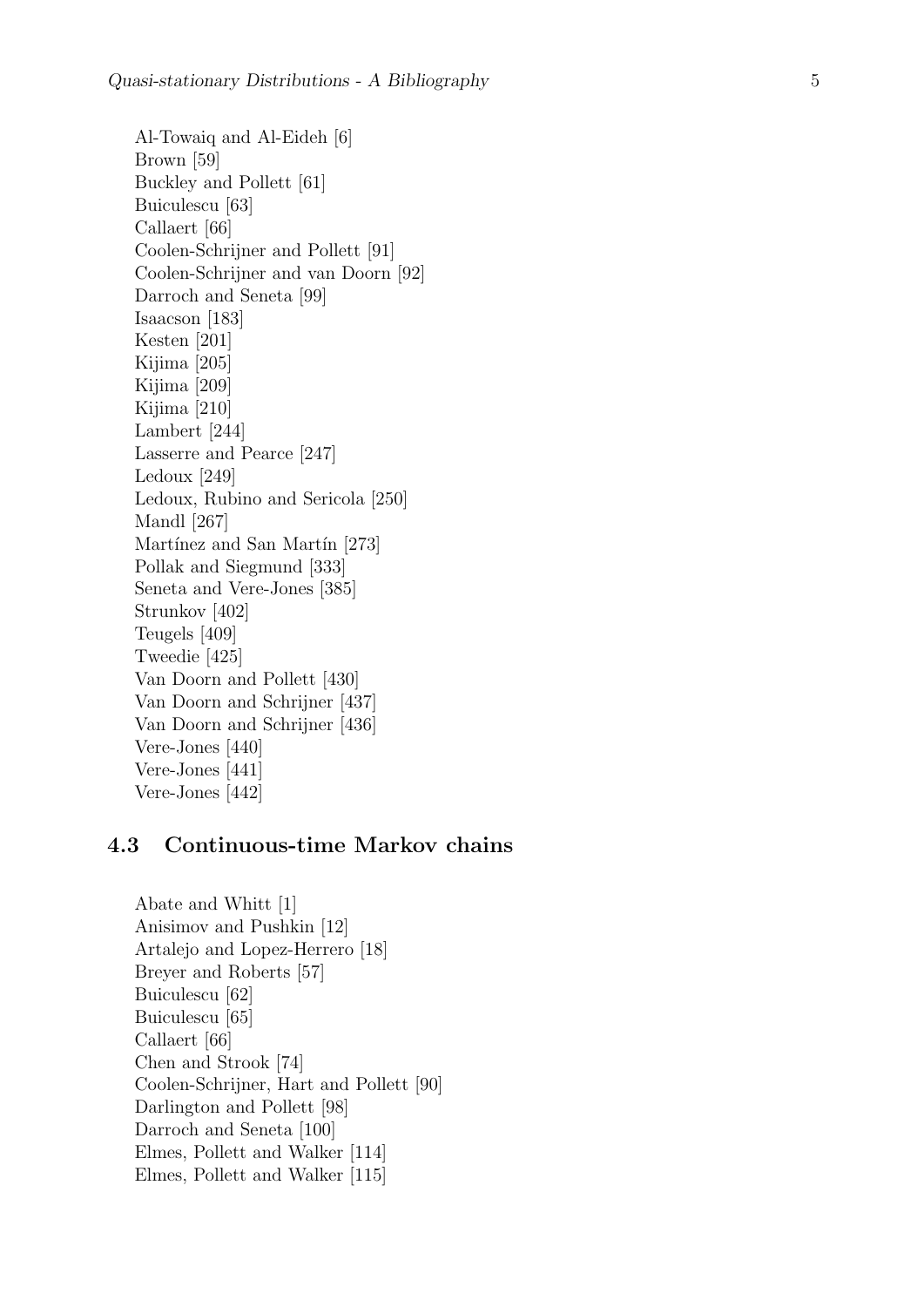Ferrari, Martínez and Picco [129] Ferrari, Kesten, Martínez and Picco [124] Flaspohler [132] Gray, Pollett and Zhang [154] Hart and Pollett [169] Hart and Pollett [168] Hart and Pollett [170] Hart, Martínez and San Martín [167] Jacka and Roberts [185] Kijima [209] Kijima [208] Kijima [210] Kingman [221] Kingman [220] Lambert [244] Ledoux [249] Ledoux, Rubino and Sericola [250] Li and Xiao [256] Lin, Zhang and Hou [262] Mei and Lin [279] Moler, Plo and San Miguel [282] Nair and Pollett [287] Nair and Pollett [286] Pakes [312] Pakes [316] Polak and Rolski [332] Pollett [337] Pollett [340] Pollett [341] Pollett [344] Pollett [348] Pollett [349] Pollett [354] Pollett [356] Pollett and Roberts [360] Pollett and Vere-Jones [363] Pollett and Zhang [364] Seneta and Tweedie [384] Sirl [395] Steinsaltz Evans [397] Tweedie [418] Tweedie [419] Vere-Jones [443] Walker [445] Waugh [448] Wu [450] Wu [451]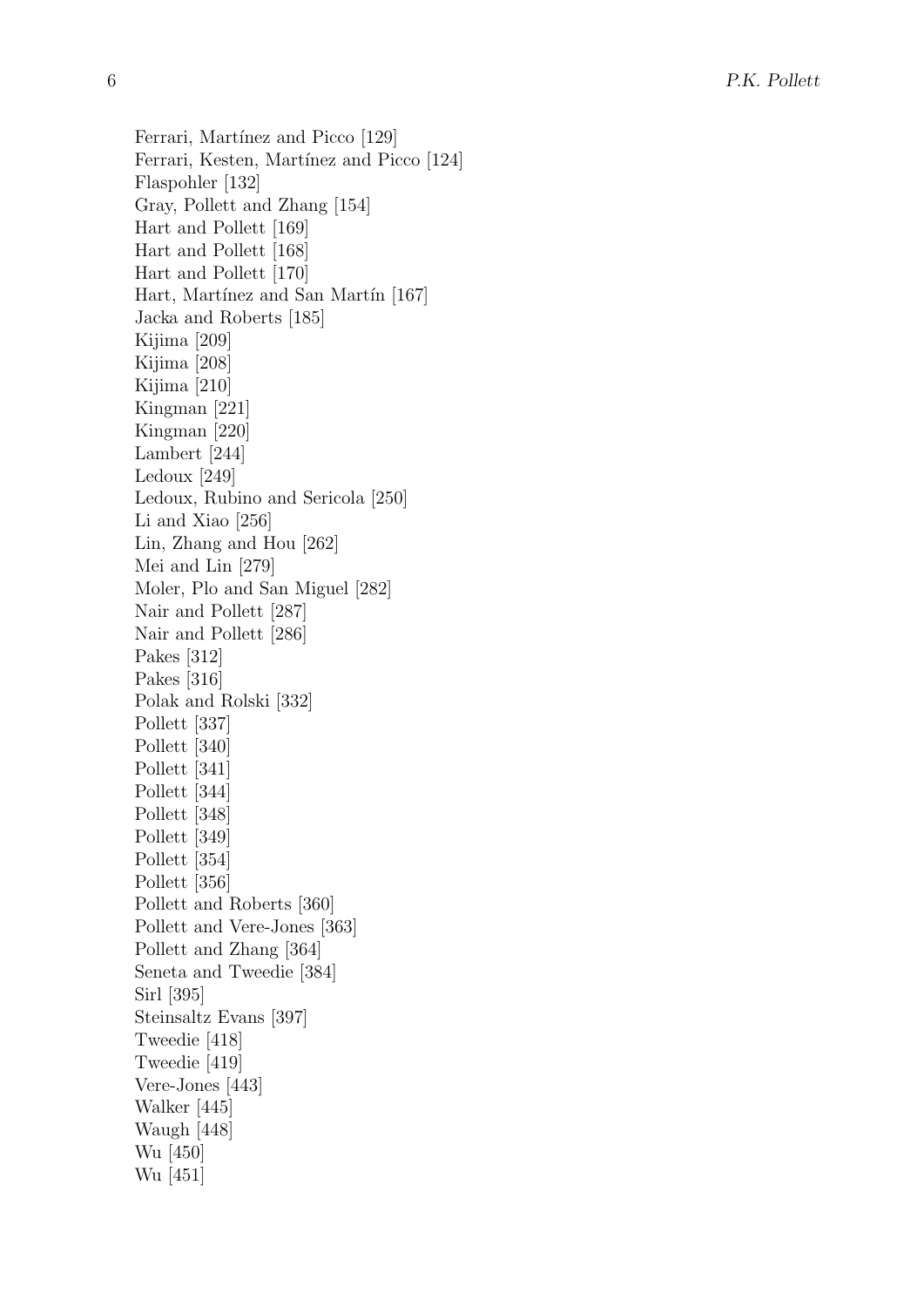Wu [452] Yong [455]

# 4.4 Semi-Markov and Markov-renewal processes

Arjas and Nummelin [14] Arjas, Nummelin and Tweedie [15] Cheong [75] Cheong [76] Cheong [78] Cheong [77] Flaspohler and Holmes [133] Gyllenberg and Silvestrov [159] Nummelin [296] Nummelin [297] Petersson [327] Silvestrov [393] Teugels [408]

### 4.5 Markov processes on a general state space

```
Arjas, Nummelin and Tweedie [15]
Bebbington, Pollett and Zheng [38]
Bertoin [45]
Breyer and Roberts [57]
Enderle and Hering [116]
Folkman and Port [136]
Glover [147]
Groisman and Jonckheere [156]
Haas and Rivero [162]
Isaac [182]
Lambert [244]
Lin [261]
Klebaner, Lazar and Zeitouni [225]
Miura [281]
Nummelin and Arjas [300]
Nummelin and Tweedie [301]
Orey [306]
Pollard and Tweedie [335]
Pollard and Tweedie [336]
Roberts [370]
Tuominen and Tweedie [412]
Tuominen and Tweedie [414]
Tweedie [422]
Tweedie [420]
```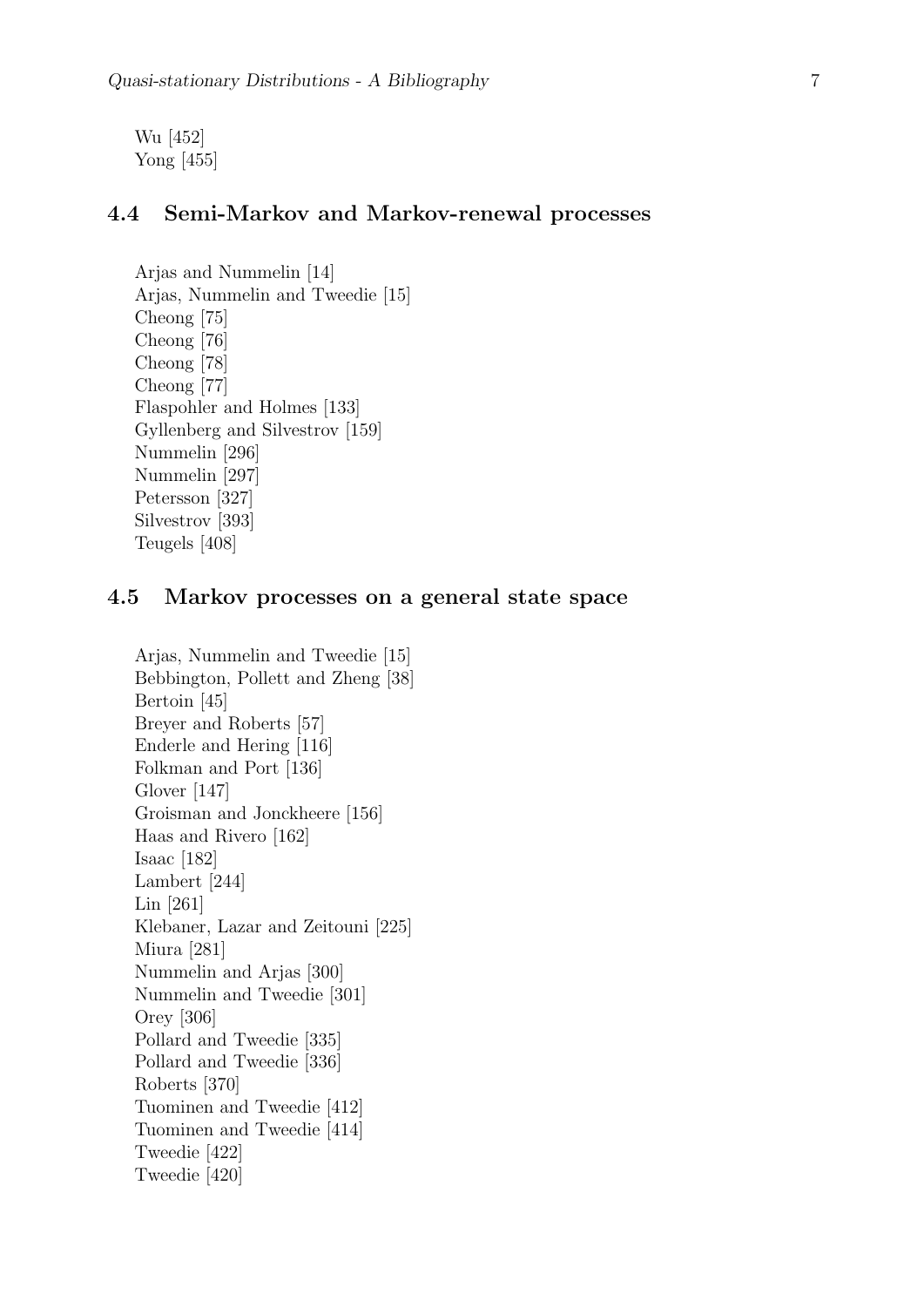Tweedie [421] Tweedie [424] Zhang, Li and Song [458]

# 4.6 Dynamical systems

Berglund and Gentz [43] Faure and Schreiber [121] Khasminskii, Yin and Zhang [202] Li, Yin, Yin and Zhang [257] Klebaner and Lazar [224]

# 4.7 Miscellaneous

Asselah and Castell [19] Asselah and Dai Pra [20] Asselah and Ferrari [21] Avrachenkov, Borkar and Nemirovsky [23] Arguin and Aizenman [13] Bobrowski [49] Breyer, Roberts and Rosenthal [53] Collet, Martínez and Schmitt [89] Dickman and Vidigal [109] Ferrari and Martínez [127] Fierro, Martínez and San Martín [131] Glynn and Thorisson [148] Glynn and Thorisson [149] Green [155] Gyllenberg and Silvestrov [160] Huisinga, Meyn and Schütte [178] Kang and Klotz [188] Knoth [227] Kulik and Soulier [229] Martínez [270] Móricz [283] Móricz [284] O'Neill [304] Petersen and Schmidt [326] Ramanan and Zeitouni [368] Serfling [387] Turkman [415] Wang and Wang [447] Zuparov and Mamadaliev [463]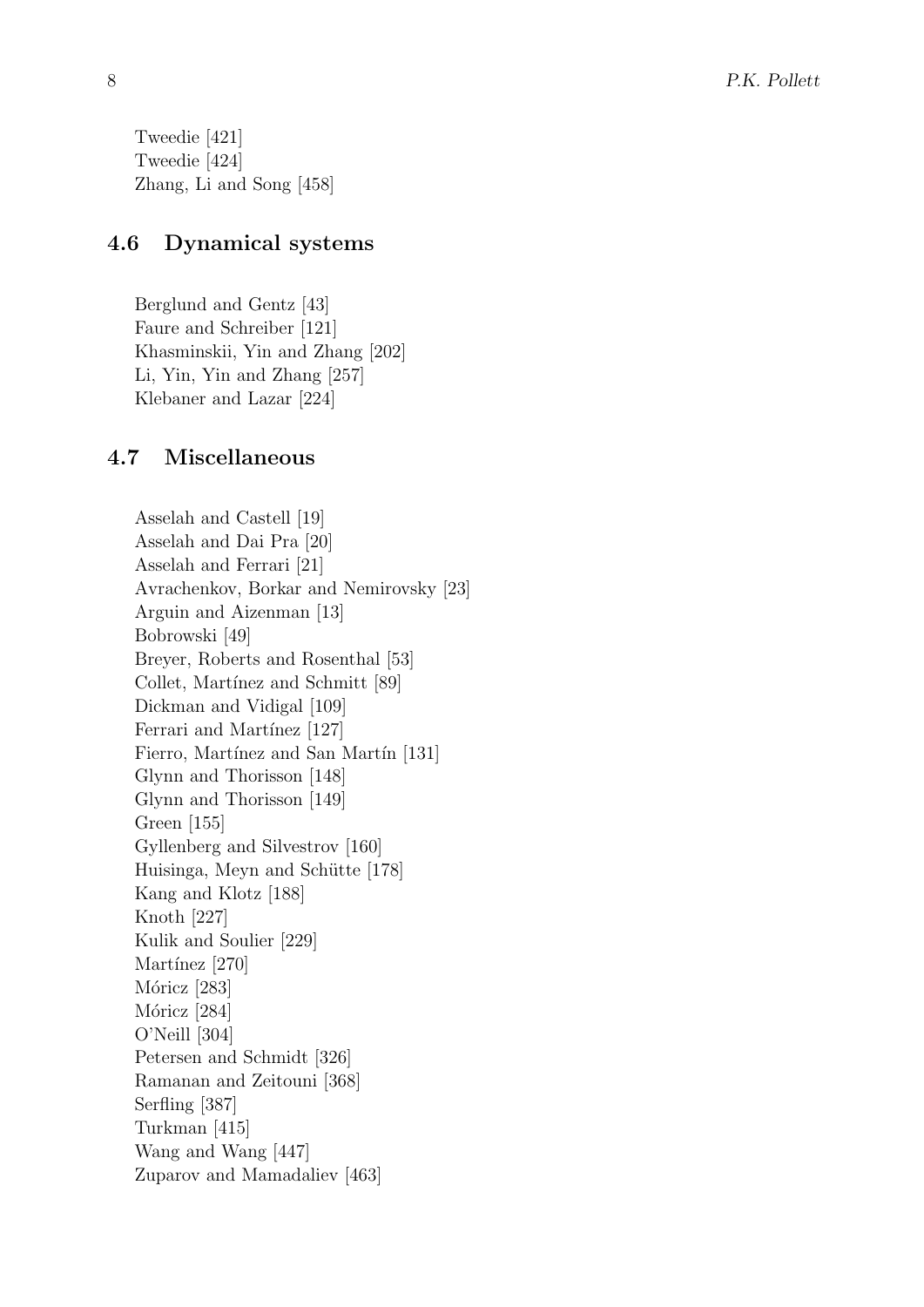# 5 Diffusion approximations

Barbour [26] Barbour [27] Barbour [28] Barbour [29] Barbour [30] Barbour [31] Kurtz [230] Kurtz [231] Kurtz [233] Kurtz [234] McNeil and Schach [277]

# 6 Special processes

# 6.1 Cellular automata

Atman and Dickman [22] Ferrari, Kesten and Martínez [123] Martínez [269]

# 6.2 Birth-death processes

Artalejo and Lopez-Herrero [18] Callaert and Keilson [68] Callaert and Keilson [69] Callaert [67] Cavender [71] Chan [72] Clancy and Pollett [82] Collet, Martínez, Méléard and San Martín [85] Coolen-Schrijner and van Doorn [93] Diaconis and Miclo [107] Ferrari, Martínez and Picco [128] Gao and Mao [137] Good [150] Keilson and Ramaswamy [191] Keilson and Ramaswamy [192] Kesten [200] Kijima [206] Kijima [204] Kijima, Nair, Pollett and van Doorn [216]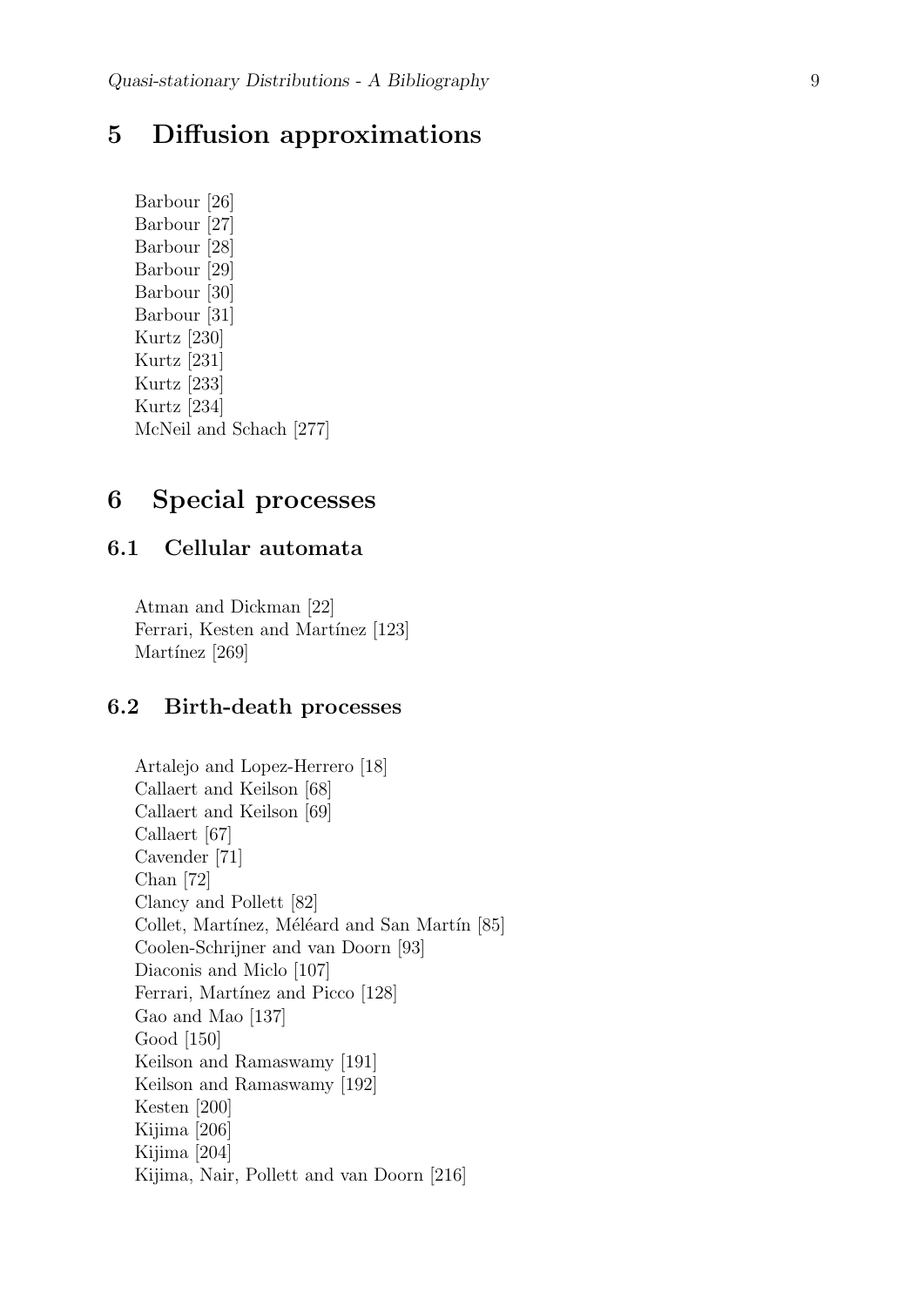Kijima and Seneta [217] Lambert [244] Mandl [268] Martínez [269] Martínez and Vares [274] Parthasarathy, Lenin, Schoutens and van Assche [322] Roberts and Jacka [371] Roberts, Jacka and Pollett [372] Schoutens [377] Schrijner and van Doorn [378] Van Doorn [427] Van Doorn [429] van Doorn [438] Van Doorn and Schrijner [435] Van Doorn and Schrijner [434] Zhang and Liu [456] Zhang and Zhu [457]

# 6.3 Branching processes

```
Bagley [25]
Buiculescu [64]
Cheong [79]
Curien and Peres [94]
Evans [117]
Ezhov and Reshetnyak [120]
Geiger [139]
Heathcote, Seneta and Vere-Jones [172]
Kimmel [219]
Kurtz and Wainger [235]
Lambert [243]
Lambert [244]
Pakes [310]
Pakes [312]
Pakes [313]
Seneta and Vere-Jones [386]
Vatutin and Dyakonova [439]
Yaglom [453]
Zolotarev [462]
```
# 6.4 Brownian motion

Awad and Glynn [24] Collet, Martínez and San Martín [87] Ferrari, Martínez and San Martín [130]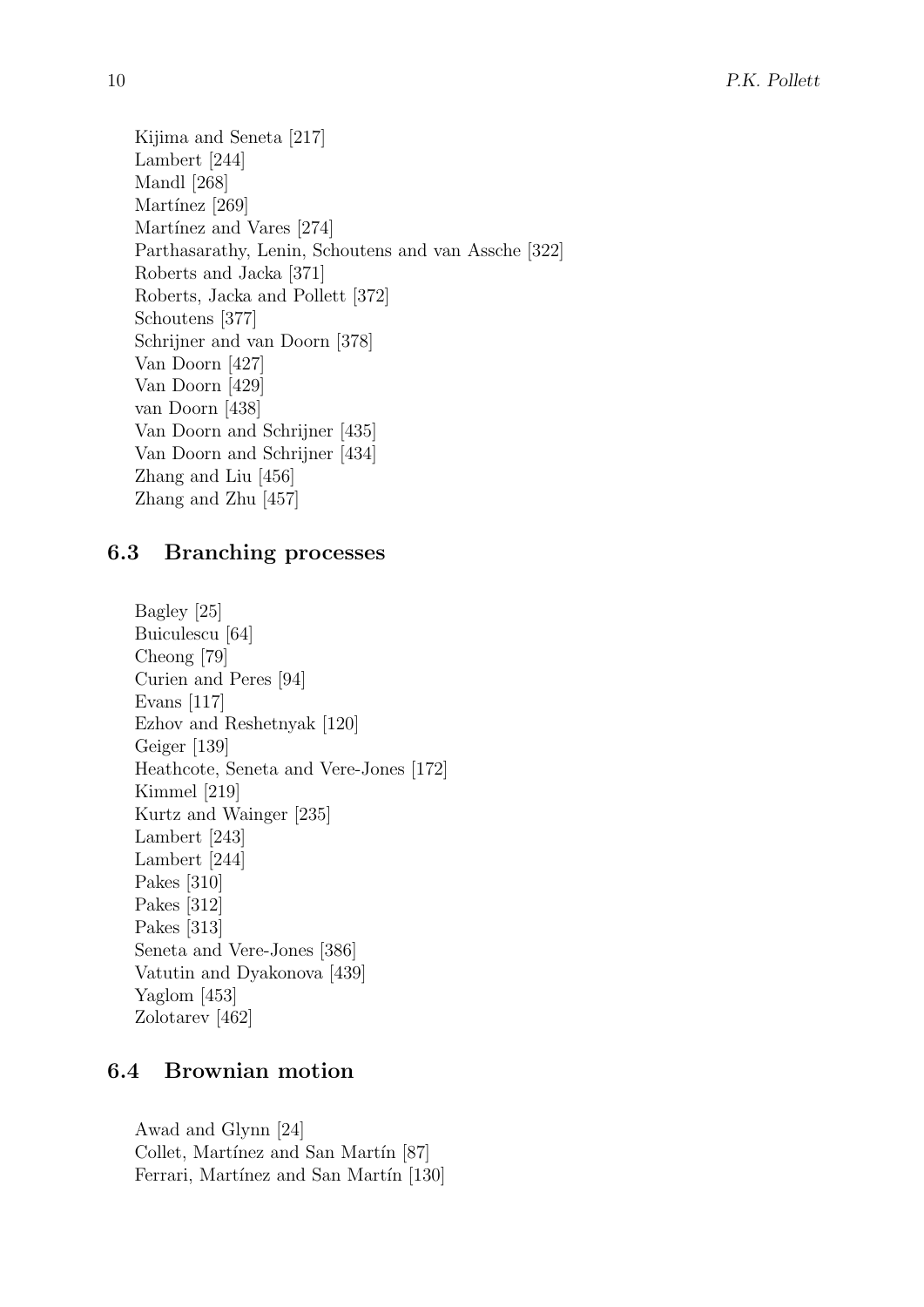Garbit [138] Housworth [177] Klass and Pitman [223] Martínez and San Martín [272] Martínez Picco and San Martín [271] Salminen [374] Serlet [388]

# 6.5 Catastrophe processes

Pakes [311] Pakes and Pollett [317]

# 6.6 Diffusions and related processes

Cattiaux, Collet, Lambert, Martínez, Méléard and San Martín [70] Collet, Martínez and San Martín [86] Kennedy [197] Kao [189] Lambert [242] Pinsky [330] Pinsky [331] Jacka and Roberts [184] Jacka and Roberts [186] Kyprianou and Palmowski [236] Lambert [244] Lladser and San Martín [264] Steinsaltz and Evans [398] Villemonais [444] Ye [454]

# 6.7 Quasi-birth-death processes

Bean, Bright, Latouche, Pearce, Pollett and Taylor [34] Bean, Pollett and Taylor [35] Bean, Pollett and Taylor [36] Bean, Pollett and Taylor [37] Pearce [324]

# 6.8 Queues and related models

Awad and Glynn [24] Boucherie [51]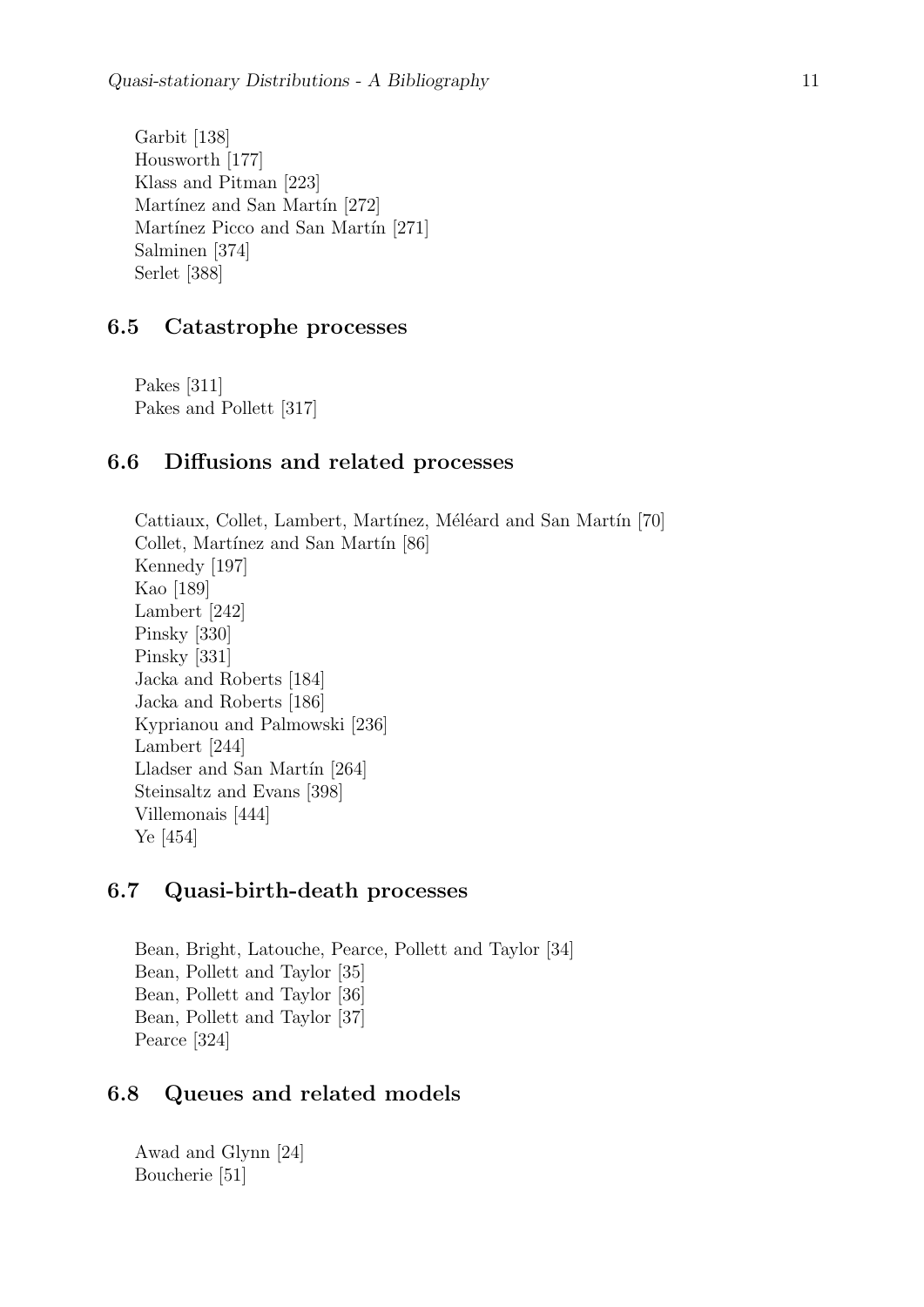Ferrari and Lopes Garcia [125] Kennedy [197] Kibkalo [203] Kijima [207] Kijima and Makimoto [213] Kijima and Makimoto [214] Kijima and Makimoto [215] Kijima and Makimoto [212] Kyprianou [237] Kyprianou [238] Kyprianou [239] Li [253] Li and Zhao [254] Li and Zhao [255] Makimoto [265] Topolski [410] Tuominen and Tweedie [413] Van Doorn and Regterschot [432]

# 6.9 Random walks

Bertoin and Doney [46] Bertoin and Doney [47] Bertoin and Doney [48] Bolthausen [50] Daley [95] Doney [110] Doney [111] Doney [112] Iglehart [180] Iglehart [179] Kao [189] Keener [190] Pakes [309] Ritter [369] Seneta [379] Shimura [389] Stadje [396] Szubarga and Szynal [406] Szubarga and Szynal [405] Szubarga and Szynal [407] Zhao and Ying [460]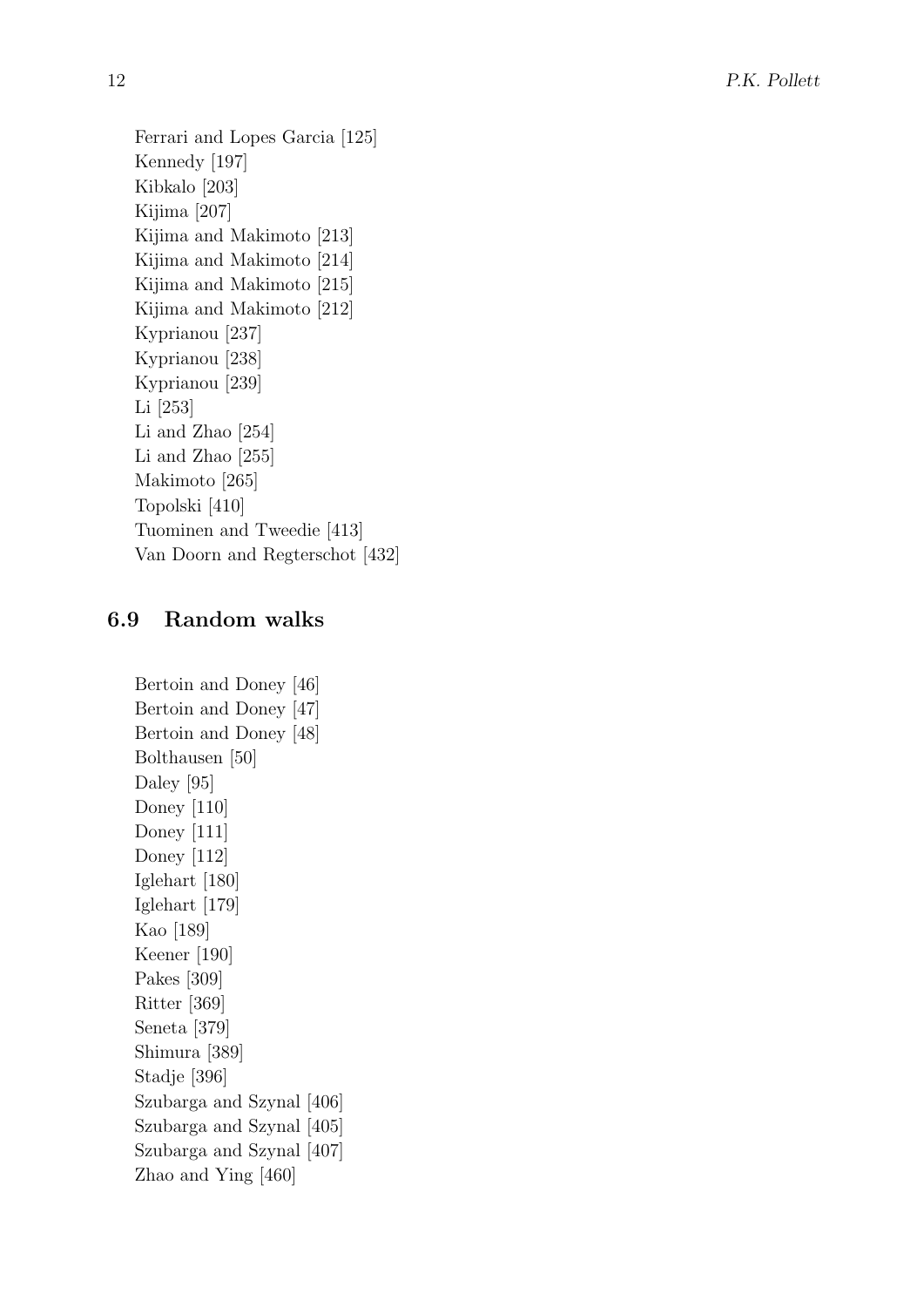### 6.10 Fleming-Viot processes

Ferrari [122]

### 6.11 CSBP

Labbé  $[240]$ 

# 6.12 Contact process

Dickman and de Oliveira [108] de Oliveira and Dickman [105] de Oliveira and Ferreira [106]

# 7 Computational methods

Aldous, Flannery and Palacios [8] Bebbington [39] Bebbington [40] Bebbington and Stewart [41] Boucherie and van Doorn [52] Guo and Zhao [157] de Oliveira and Dickman [104] Pollett [346] Pollett and Roberts [360] Pollett and Stewart [361]

# 8 Truncation methods

Most of the papers listed in this section concern the evaluation of *stationary distributions*, but I have included here work which might easily be adapted to handle *quasi-stationary* distributions.

```
Breyer and Hart [55]
Breyer and Hart [56]
Gibson and Seneta [143]
Gibson and Seneta [142]
Hart and Tweedie [171]
Pearce and Shin [323]
Seneta [381]
Seneta [382]
Tweedie [417]
Tweedie [418]
```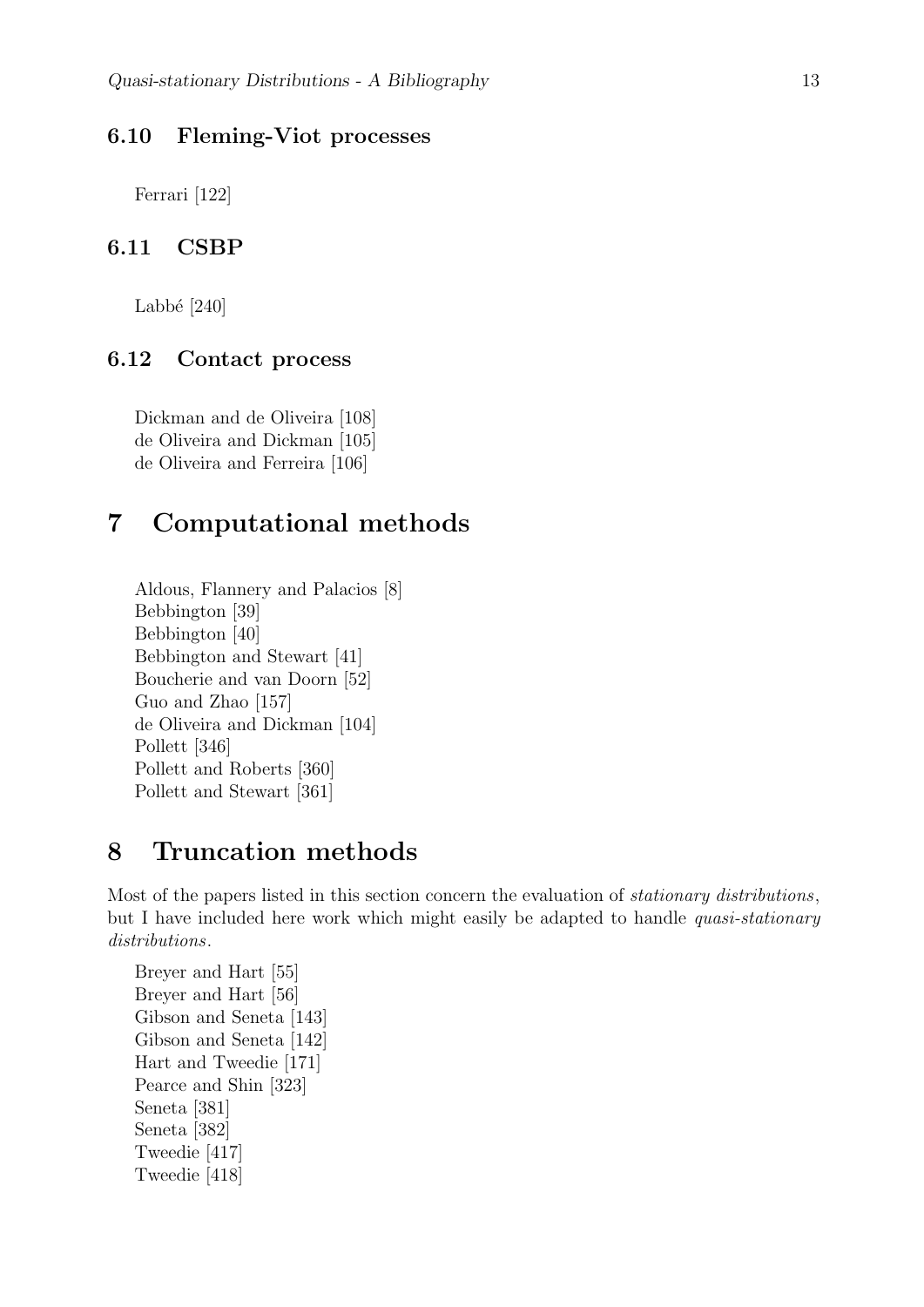Tweedie [423] Tweedie [425]

# 9 Applications

# 9.1 Biology and ecology

Artalejo and Lopez-Herrero [18] Bartlett [32] Becker [42] Buckley and Pollett [60] Buckley and Pollett [61] Day and Possingham [102] Ferrari and Marić [126] Gilpin and Hanski [144] Gilpin and Taylor [145] Gosselin [151] Gosselin [152] Grasman [153] Gyllenberg and Silvestrov [158] Hanson and Tuckwell [164] Hanson and Tuckwell [165] Högnäs [174] Holling [175] Klein [226] Kukhtin, Kuzmenko and Shramko [228] Lambert [244] Lambert [245] Mech [278] Pakes, Trajstman and Brockwell [318] Pollett [338] Pollett [347] Pollett [350] Pollett [351] Pollett [353] Pollett [352] Pollett [357] Pollett [355] Scheffer [376] Stirk, Lythe, van den Berg, Hurst and Molina-París [399] Trajstman [411]

# 9.2 Chemical kinetics

Dambrine and Moreau [96]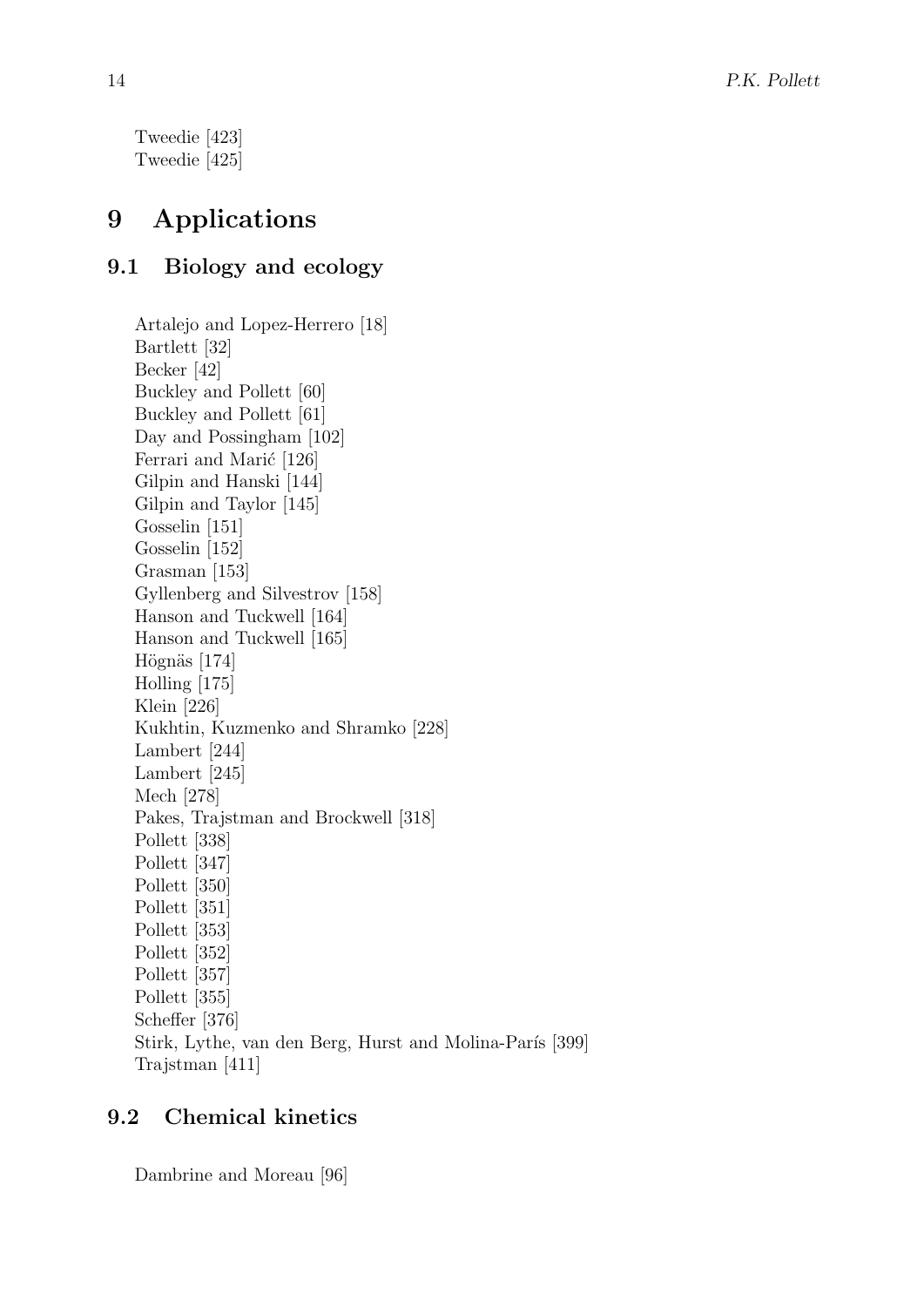Dambrine and Moreau [97] Dykman, Horita and Ross [113] Kurtz [232] Malek-Mansour and Nicolis [266] de Oliveira and Dickman [103] Oppenheim, Schuler and Weiss [305] Parsons and Pollett [321] Pollett [339] Pollett and Vassallo [362] Turner and Malek-Mansour [416]

# 9.3 Epidemics

Andersson and Britton [11] Artalejo, Economou and Lopez-Herrero [17] Artalejo, Economou and Lopez-Herrero [16] Artalejo and Lopez-Herrero [18] Clancy and Mendy [80] Clancy, O'Neill and Pollett [81] Clancy and Pollett [82] Hernández-Suárez and Castillo-Chavez [173] Martins, Pinto and Stollenwerk [275] Nåsell [289] Nåsell [290] Nåsell [291] Nåsell [292] Nåsell [293] Nåsell [294] Ovaskainen [308] Sani, Kroese and Pollett [375]

### 9.4 Genetics

Lambert [244] Lambert [245] Ewens [118] Ewens [119] Kendall [196] Seneta [380]

### 9.5 Reliability

Cocozza-Thivent and Roussignol [83] Kalpakam and Shahul Hameed [187]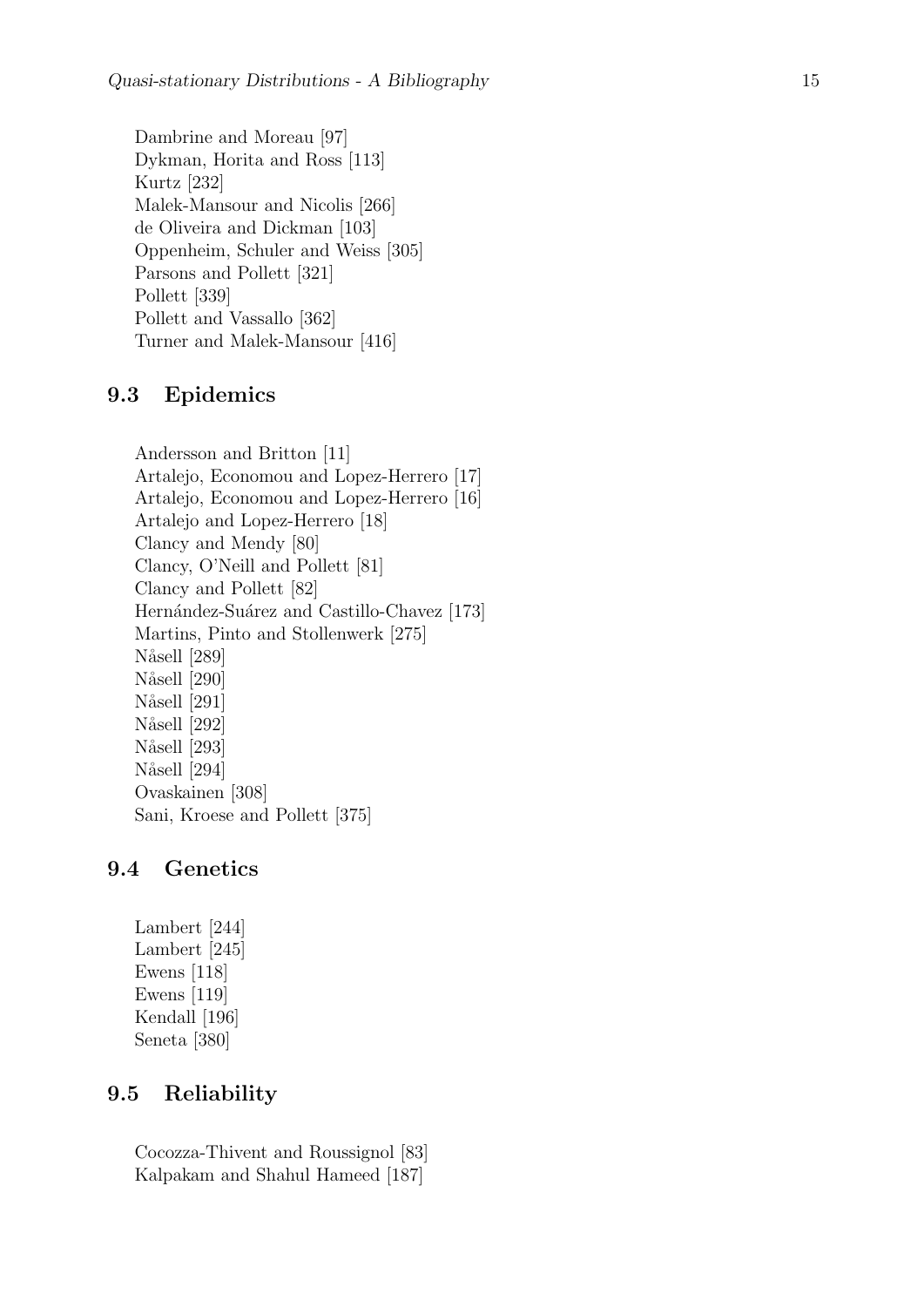Pijnenburg and Ravichandran [328] Pijnenburg, Ravichandran and Regterschot [329]

# 9.6 Telecommunications

Anantharam [9] Gibbens, Hunt and Kelly [141] Kelly [194] Kelly [195] Pollett [343] Pollett [342] Pollett [345] Ziedins [461]

# 9.7 Medicine

Chan, Pollett and Weinstein [73]

# 9.8 Neuroscience

Berglund and Landon [44] Landon [246]

# 10 Significant related material

Brockwell, Gani and Resnick [58] Kelly [193] Kijima and van Doorn [218] Ledermann and Reuter [248] Li and Li [258] Liu, Zhang and Zhao [263] Pakes [314] Pakes [315] Peng [325] Pollett [358] Pollett [359] Pruitt [366] Sirl, Zhang and Pollett [394] Van Doorn and Schrijner [433] Van Doorn [426] Van Doorn [428]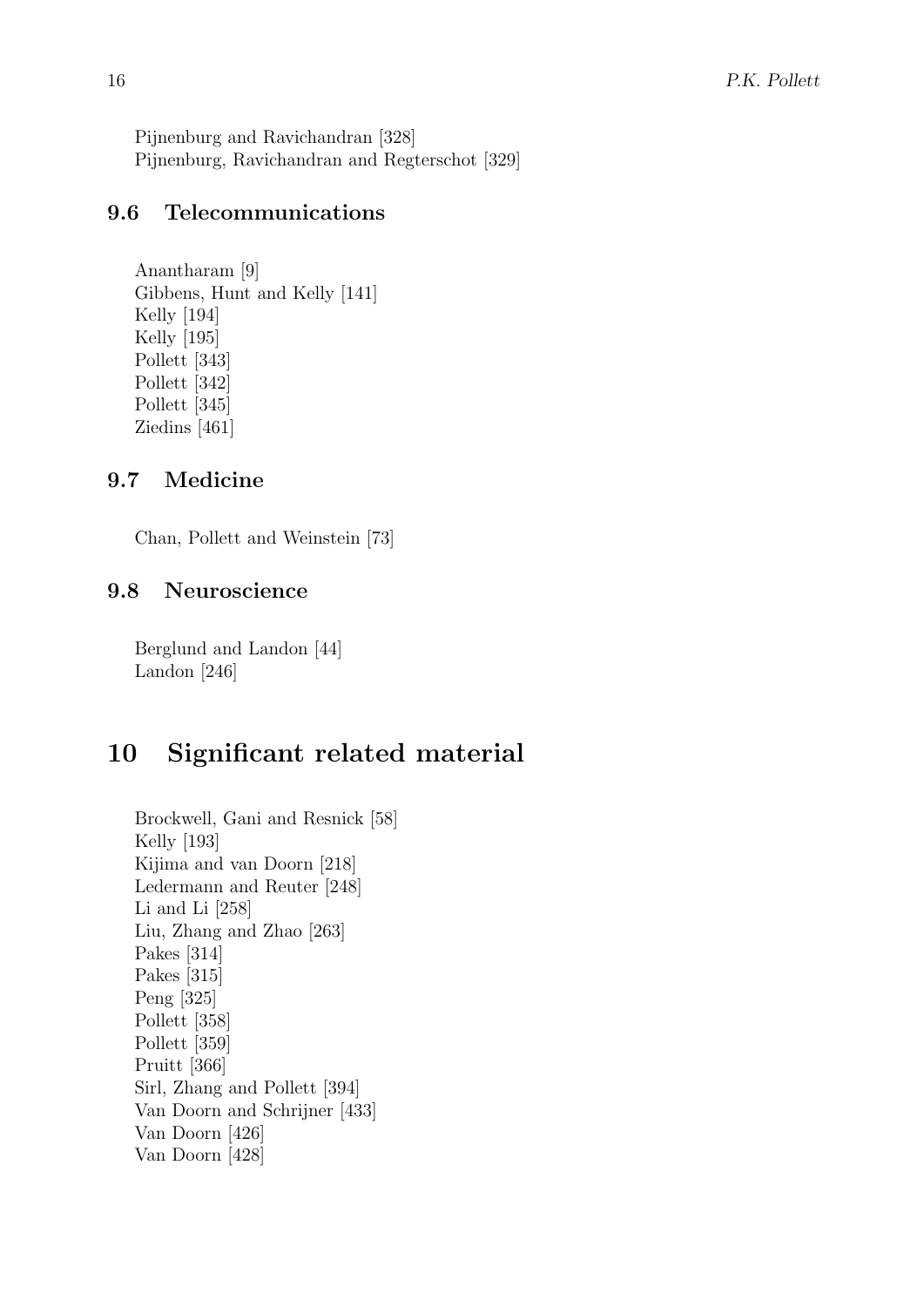# 11 Chronological order

### 1947

Yaglom [453]

### 1951

Scheffer [376]

# 1954

Ledermann and Reuter [248]

### 1957

Bartlett [32] Zolotarev [462]

### 1958

Waugh [448]

### 1960

Bartlett [33] Mandl [267]

### 1962

Vere-Jones [440]

### 1963

Albert [7] Ewens [118] Kingman [221] Kingman [220]

### 1964

Ewens [119] Kingman and Orey [222] Mandl [268] Pruitt [366]

### 1965

Darroch and Seneta [99] Port [365] Pruitt [367]

### 1966

Folkman and Port [136] Kendall [196] Mech [278] Seneta [379] Seneta [380] Seneta and Vere-Jones [385]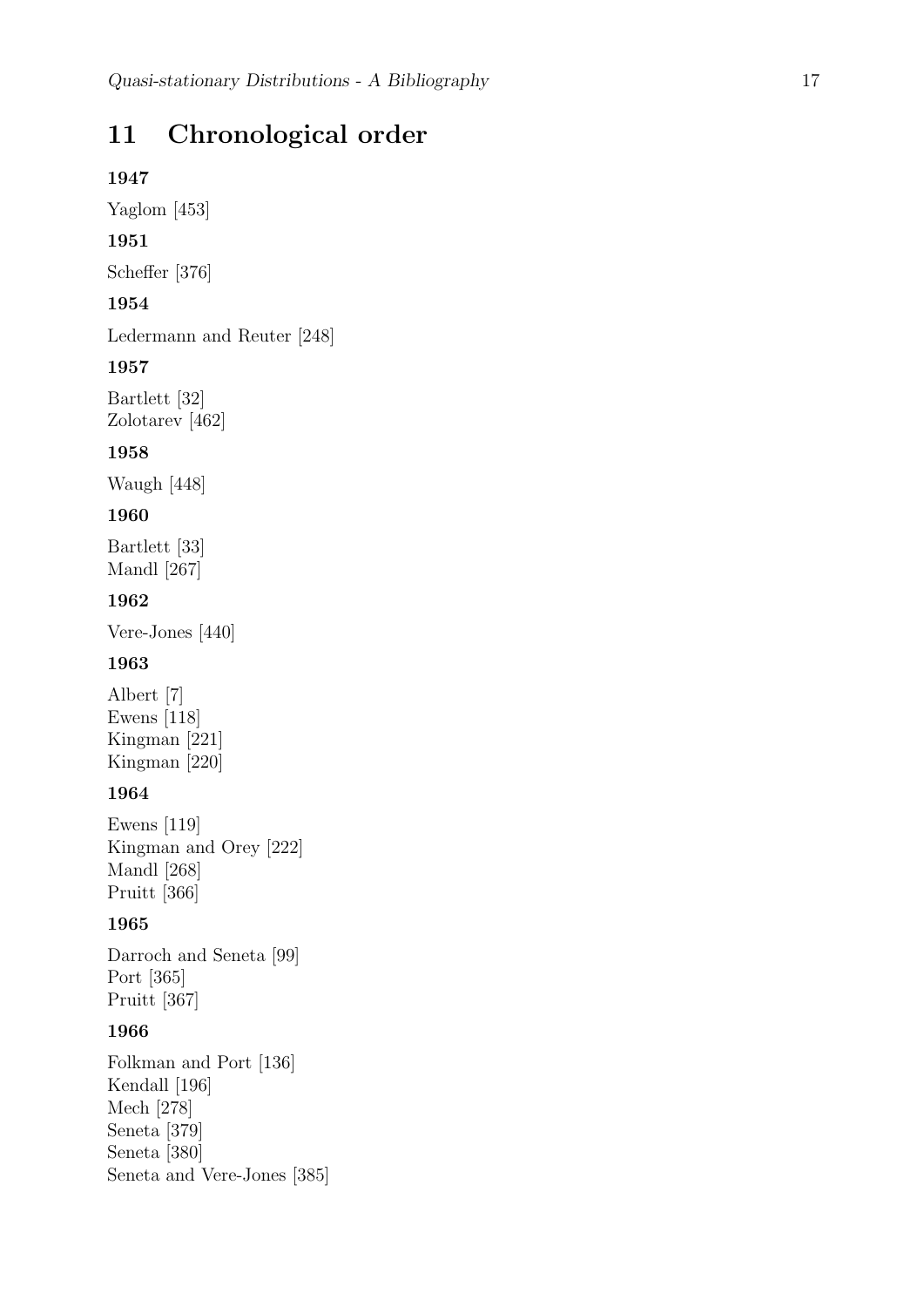Stone [400]

# 1967

Cheong [75] Darroch and Seneta [100] Heathcote, Seneta and Vere-Jones [172] Isaac [181] Orey [306] Papangelou [319] Seneta [381] Stone [401] Vere-Jones [441]

# 1968

Cheong [76] Good [150] Klein [226] Seneta and Vere-Jones [386] Seneta [382] Teugels [409] Teugels [408] Vere-Jones [442]

# 1969

Daley [95] Foguel [134] Vere-Jones [443]

# 1970

Becker [42] Cheong [78] Cheong [77] Kesten [200] Kesten [199] Kurtz [230] Lin [259] Levitan [251]

# 1971

Kurtz [231] Kyprianou [237] Levitan [252] Tweedie [417]

# 1972

Buiculescu [62] Cheong [79] Flaspohler and Holmes [133]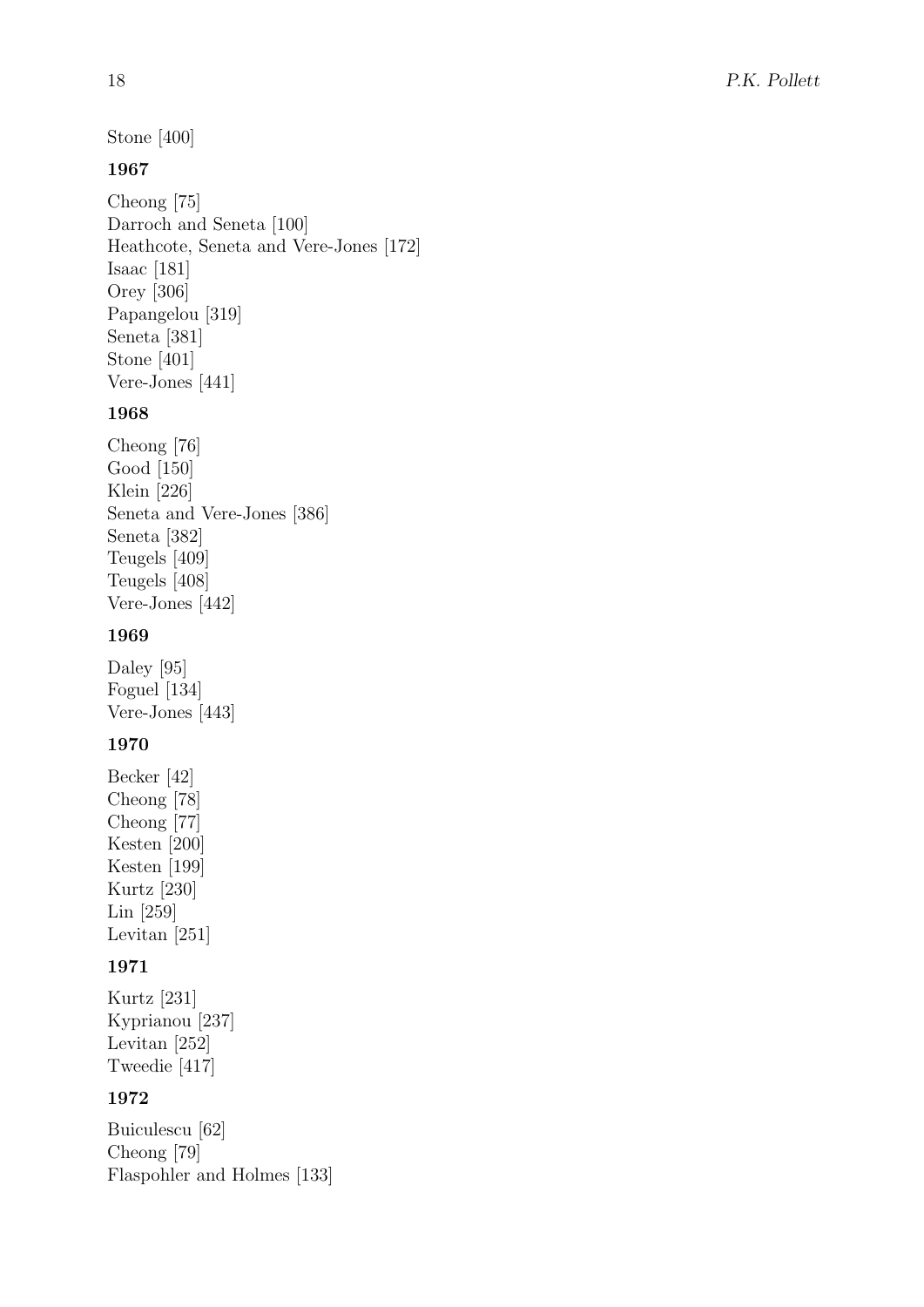Foguel and Lin [135] Isaac [181] Kesten [199] Kingman and Orey [222] Levitan [251] Levitan [252] Lin [259] Lin [260] Papangelou [319] Port [365] Pruitt [367] Stone [400] Stone [401]

### 1973

Buiculescu [63] Callaert and Keilson [68] Callaert and Keilson [69] Holling [175] Kurtz and Wainger [235] Lamb [241] McNeil and Schach [277] Pakes [309] Tweedie [418]

### 1974

Barbour [26] Barbour [27] Callaert [66] Callaert [67] Cohn [84] Flaspohler [132] Gerl [140] Iglehart [180] Iglehart [179] Kennedy [197] Kennedy [197] Kersting [198] May [276] Tweedie [422] Tweedie [420] Tweedie [421] Tweedie [419]

### 1975

Buiculescu [64] Malek-Mansour and Nicolis [266]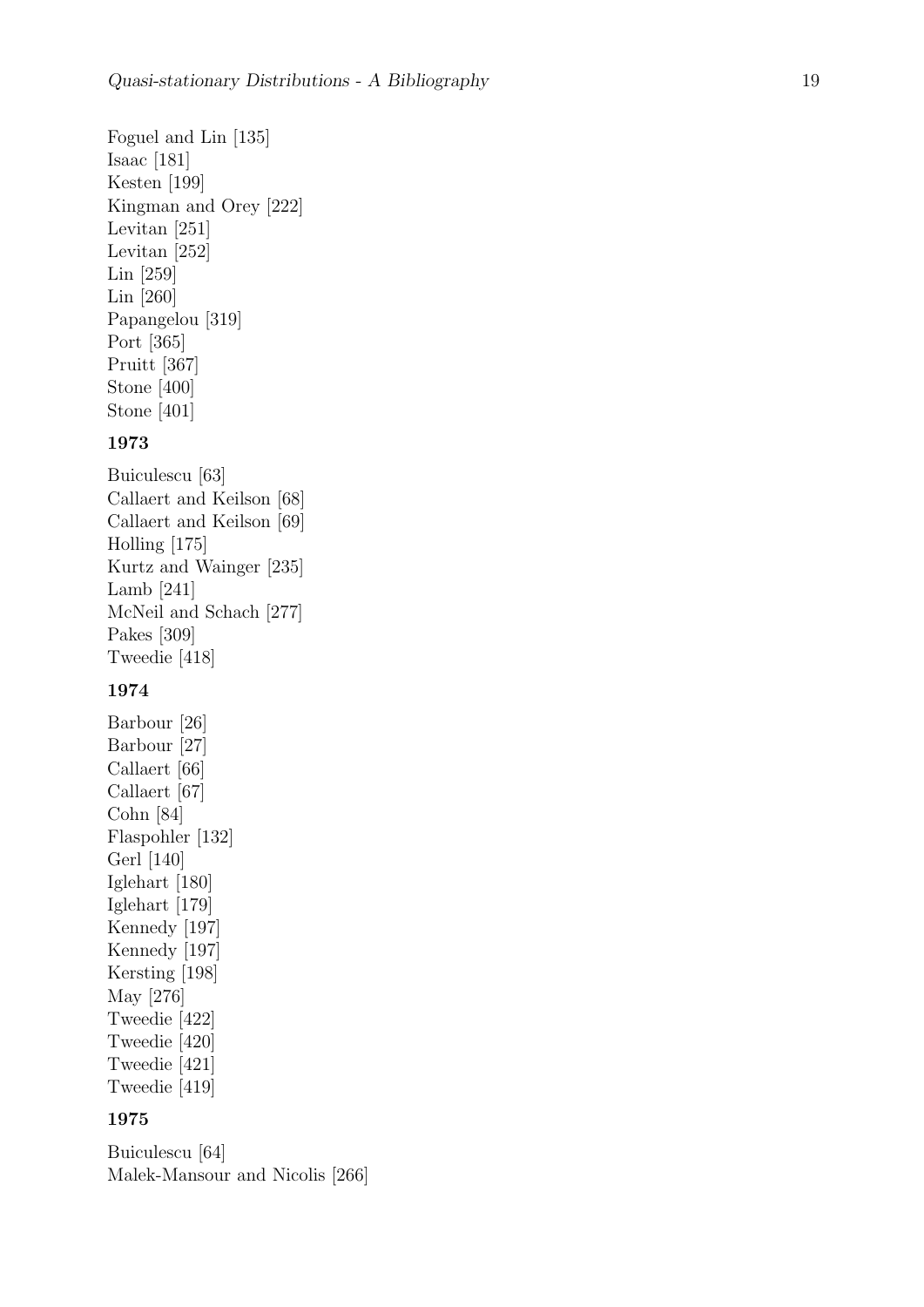Narimanjan [288] Pakes [310] Pollard and Tweedie [335] Tweedie [423] Yong [455]

### 1976

Barbour [28] Bolthausen [50] Kurtz [233] Lin [261] Mucci [285] Nummelin [296] Nummelin and Arjas [300] Pollard and Tweedie [336]

### 1977

Arjas and Nummelin [14] Green [155] Móricz [283] Nummelin [297] Oman [302] Oppenheim, Schuler and Weiss [305]

### 1978

Cavender [71] Evans [117] Hanson and Tuckwell [164] Kao [189] Kao [189] Kurtz [234] Nummelin [298] Nummelin and Tweedie [301] Oman [303] Turner and Malek-Mansour [416]

#### 1979

Barbour [29] Isaacson [183] Nummelin [299] Pakes, Trajstman and Brockwell [318] Tuominen and Tweedie [412] Tuominen and Tweedie [413]

# 1980

Arjas, Nummelin and Tweedie [15] Arjas, Nummelin and Tweedie [15] Barbour [30]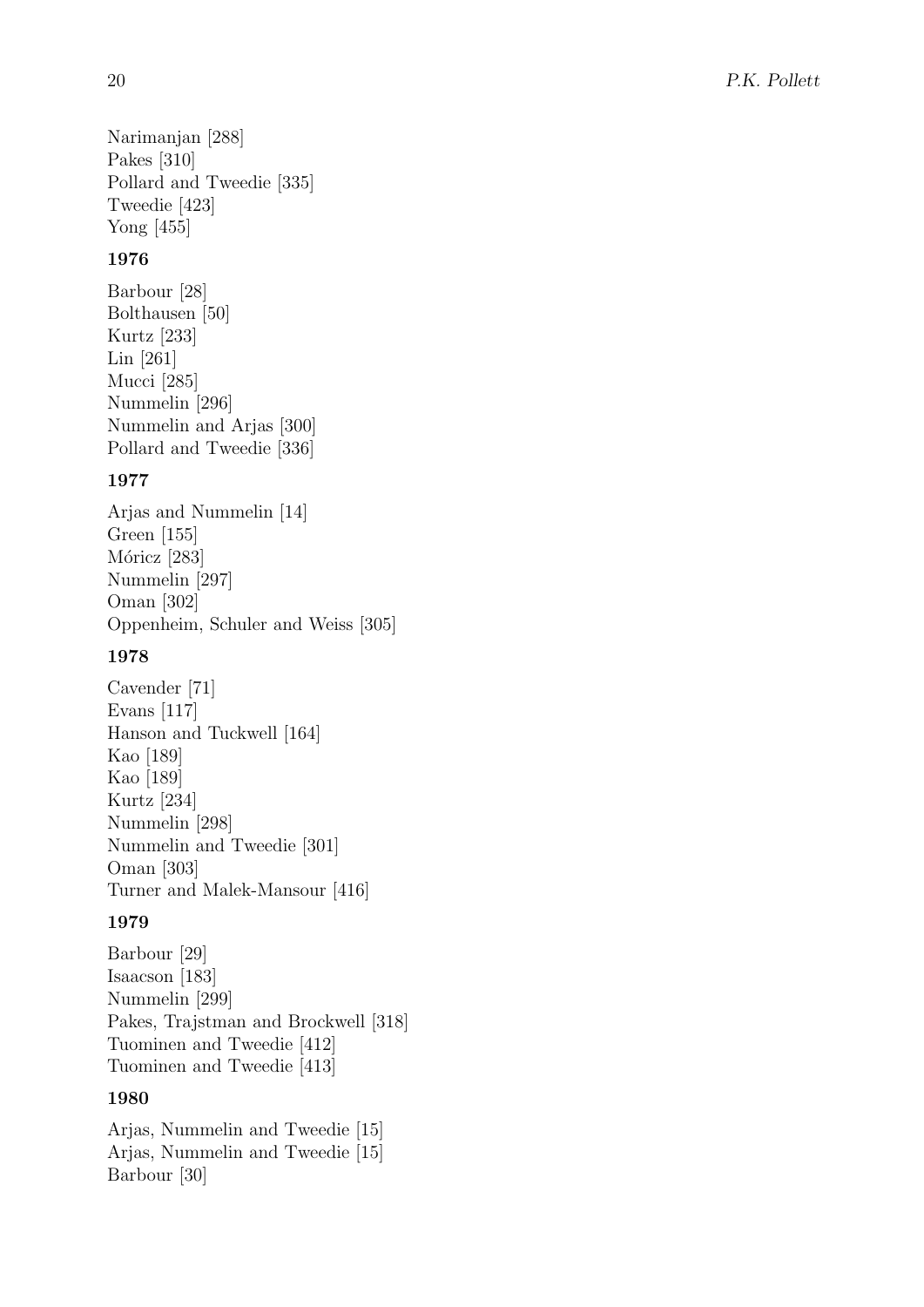Barbour [31] Móricz [284] Serfling [387]  $\text{Sur}$  [403] Van Doorn [426]

#### 1981

Dambrine and Moreau [96] Dambrine and Moreau [97] Hanson and Tuckwell [165] Ritter [369] Seneta [383] Trajstman [411] Tweedie [424]

#### 1982

Bagley [25] Brockwell, Gani and Resnick [58] Enderle and Hering [116] Zuparov and Mamadaliev [463]

### 1983

Chen and Strook [74] Doney [110] Ezhov and Reshetnyak [120] Isaac [182] Kalpakam and Shahul Hameed [187] Kelly [193] Sur  $[404]$ Turkman [415]

#### 1984

Keilson and Ramaswamy [191]

#### 1985

Anisimov and Pushkin [12] Doney [111] Kelly [194] Kibkalo [203] Parsons [320] Pinsky [330] Seneta and Tweedie [384] Szubarga and Szynal [406] Szubarga and Szynal [405] Szubarga and Szynal [407] Van Doorn [427]

#### 1986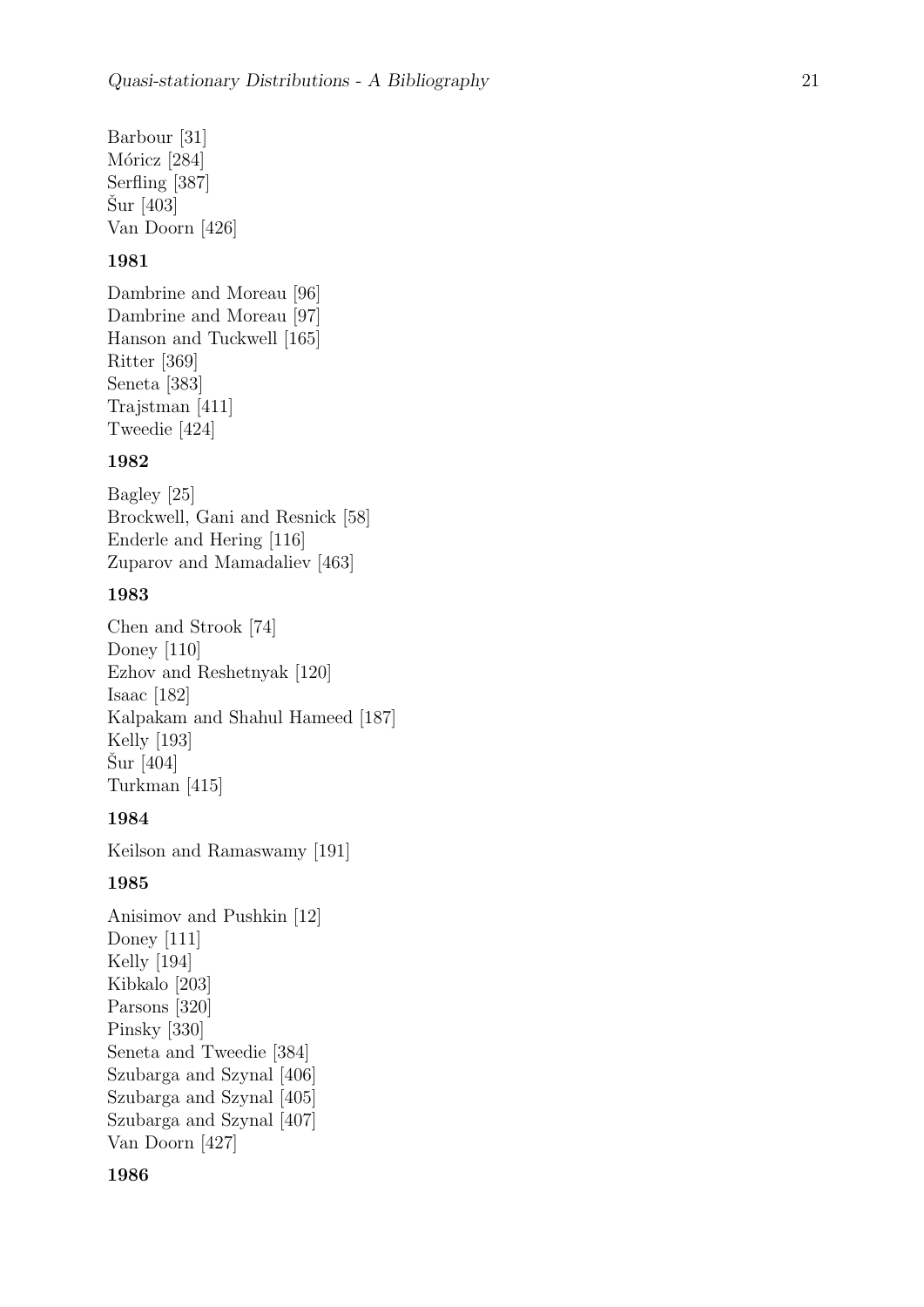Glover [147] Keilson and Ramaswamy [192] Pollak and Siegmund [333] Pollett [337]

# 1987

Gibson and Seneta [143] Gibson and Seneta [142] Kelly [195] Pakes [311] Parsons and Pollett [321] Pollett [338] Rootzén [373] Shur [390] Van Doorn [428] Ziedins [461]

# 1988

Aldous, Flannery and Palacios [8] Jacka and Roberts [184] Pollett [340] Pollett [339] Topolski [410] Van Doorn and Regterschot [432]

# 1989

Abate and Whitt [1] Buiculescu [65] Pakes and Pollett [317] Pollett [341]

# 1990

Al-Eideh and Al-Towaiq [4] Gibbens, Hunt and Kelly [141] Pijnenburg and Ravichandran [328] Pijnenburg, Ravichandran and Regterschot [329] Pollett and Roberts [360]

# 1991

Al-Towaiq and Al-Eideh [5] Anderson [10] Brown [59] Ferrari, Martínez and Picco [128] Gilpin and Hanski [144] Kijima and Seneta [217] Nåsell [289] Pollett [344] Pollett [343]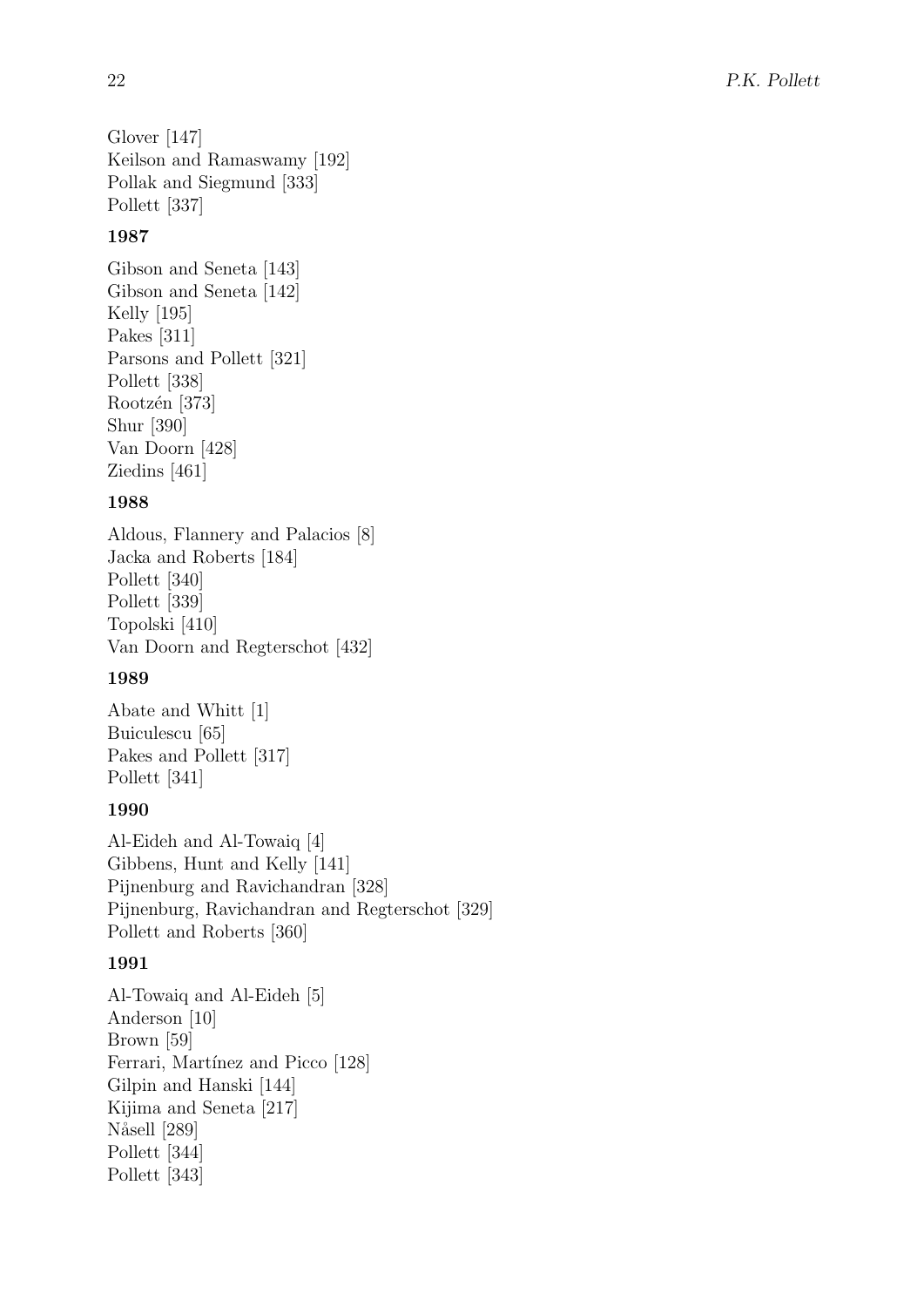Pollett [342] Roberts [370] Shimura [389] Van Doorn [429]

#### 1992

Anantharam [9] Ferrari, Martínez and Picco [129] Keener [190] Kijima [206] Kijima [205] Kijima and Makimoto [213] Pollett [345] Pollett and Vassallo [362] Pollett and Vere-Jones [363] Salminen [374]

#### 1993

Hou [176] Kijima [209] Kijima [208] Kijima [207] Kijima [204] Klass and Pitman [223] Nair and Pollett [287] Nair and Pollett [286] Makimoto [265] Martínez [269] Pakes [312] Pakes [313] Pinsky [331] Pollett [348] Pollett [346] Pollett [347] Van Doorn and Schrijner [433]

#### 1994

Al-Eideh [2] Al-Towaiq and Al-Eideh [6] Bertoin and Doney [46] Bertoin and Doney [47] Bertoin and Doney [48] Ferrari and Martínez [127] Gilpin and Taylor [145] Gyllenberg and Silvestrov [158] Housworth [177] Kijima and Makimoto [214]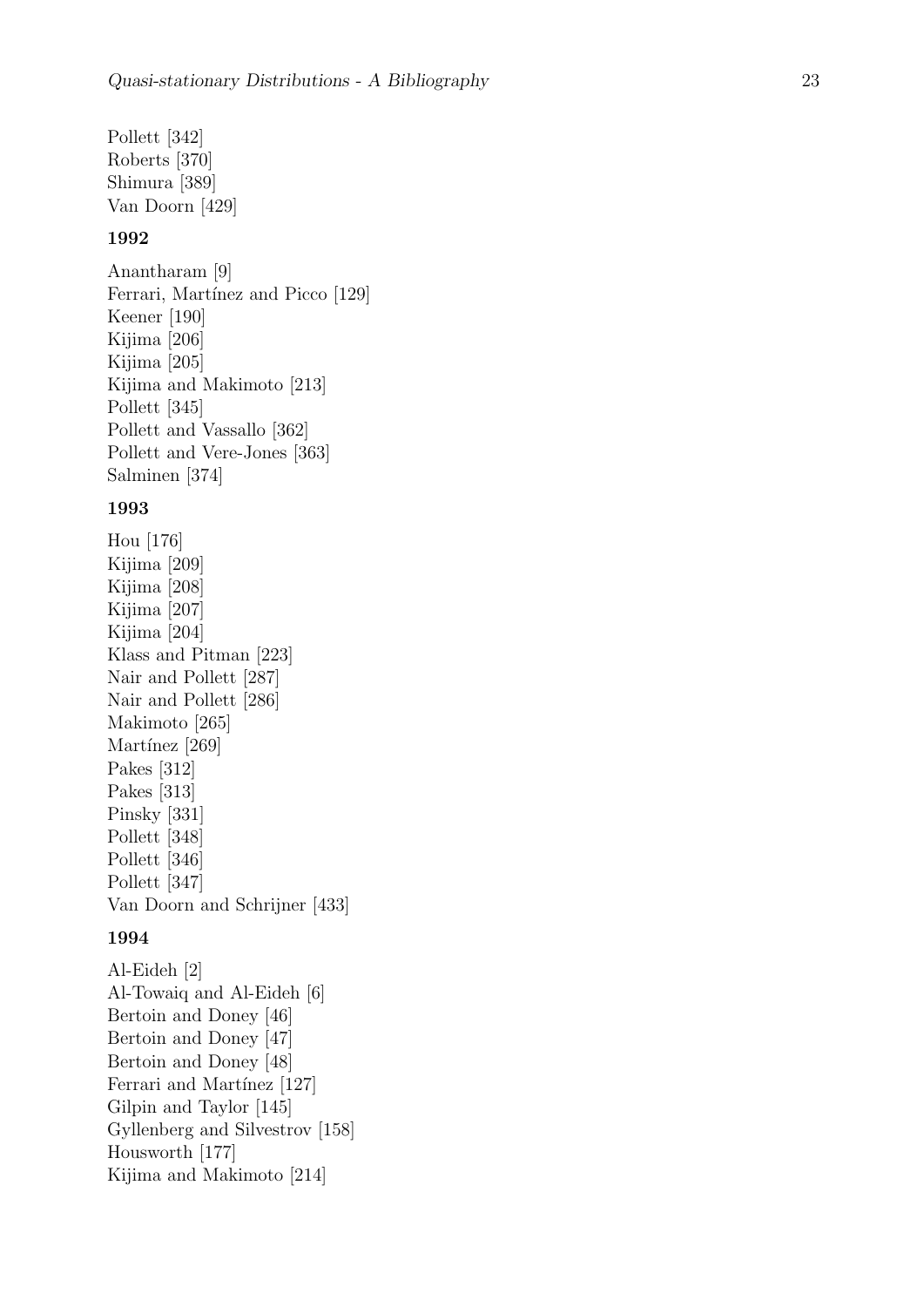Kimmel [219] Ledoux, Rubino and Sericola [250] Ledoux, Rubino and Sericola [250] Martínez and San Martín [272] Pollett and Stewart [361] Roberts and Jacka [371] Tuominen and Tweedie [414]

### 1995

```
Al-Eideh [3]
Bebbington [39]
Bebbington, Pollett and Zheng [38]
Collet, Martínez and San Martín [86]
Day [101]
Day and Possingham [102]
Dykman, Horita and Ross [113]
Ferrari, Kesten, Martínez and Picco [124]
Jacka and Roberts [185]
Kesten [201]
Kijima [210]
Kijima and Makimoto [215]
Kijima and van Doorn [218]
Ledoux [249]
Martínez and Vares [274]
Pakes [314]
Pakes [316]
Pollard [334]
Pollett [349]
Van Doorn and Schrijner [435]
Van Doorn and Schrijner [434]
Wang and Wang [447]
```
# 1996

Bean, Pollett and Taylor [35] Bebbington and Stewart [41] Breyer and Hart [55] Cocozza-Thivent and Roussignol [83] Collet, Martínez and Schmitt [89] Elmes, Pollett and Walker [114] Ferrari, Kesten and Martínez [123] Grasman [153] Hart and Pollett [169] Hart and Pollett [168] Jacka and Roberts [186] Khasminskii, Yin and Zhang [202] Klebaner and Lazar [224] Nåsell [290]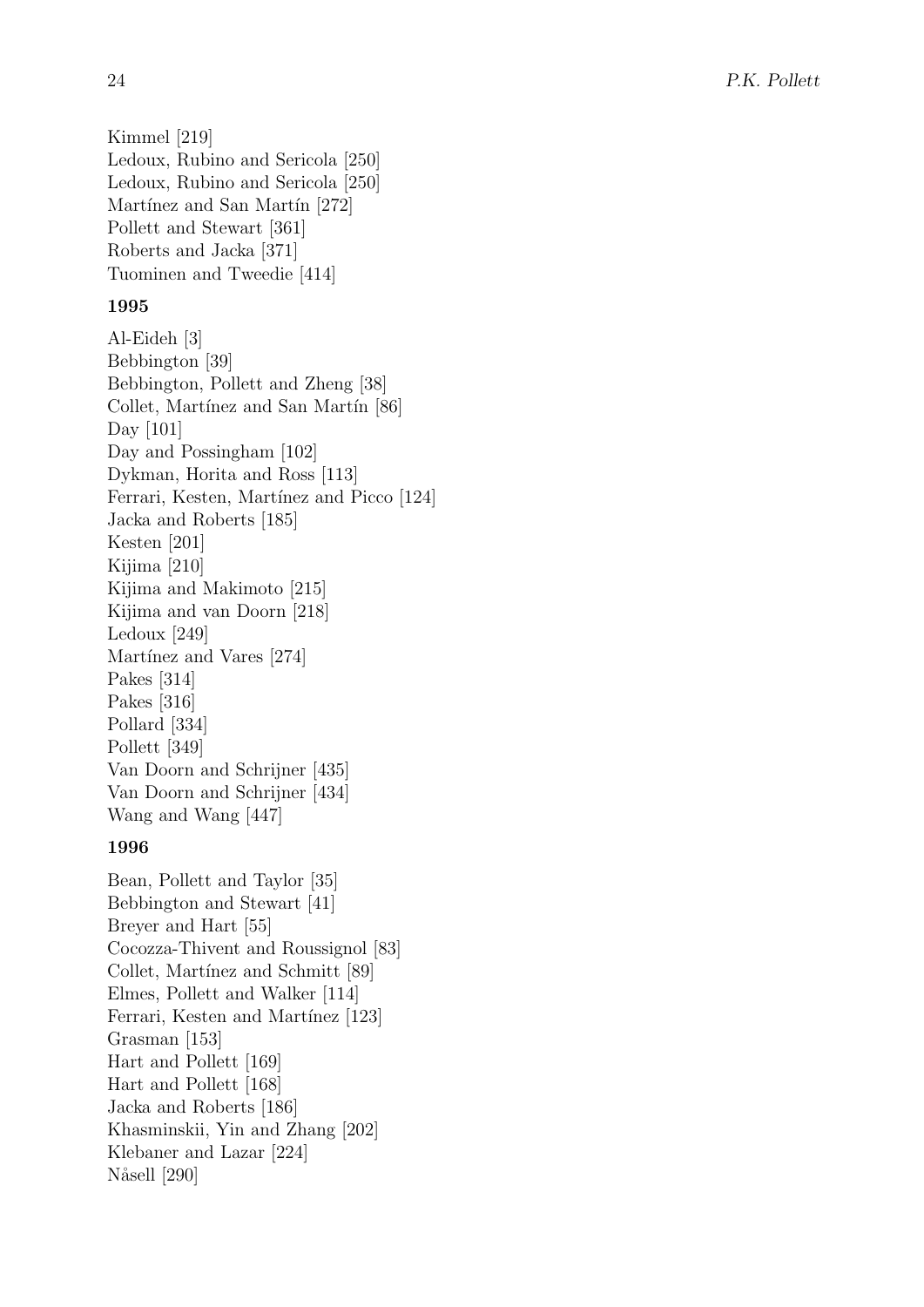Peng [325] Pollett [350] Serlet [388] Van Doorn and Schrijner [437] Van Doorn and Schrijner [436]

#### 1997

Bean, Bright, Latouche, Pearce, Pollett and Taylor [34] Bebbington [40] Bertoin [45] Boucherie [51] Breyer [54] Ferrari, Martínez and San Martín [130] Hart [166] Högnäs, [174] Kijima [211] Kijima, Nair, Pollett and van Doorn [216] Kukhtin, Kuzmenko and Shramko [228] Pakes [315] Petersen and Schmidt [326] Pollett [351] Roberts, Jacka and Pollett [372] Schrijner and van Doorn [378] Stadje [396]

### 1998

Bean, Pollett and Taylor [36] Boucherie and van Doorn [52] Chan [72] Doney [112] Ferrari and Lopes Garcia [125] Kang and Klotz [188] Klebaner, Lazar and Zeitouni [225] Knoth [227] Martínez Picco and San Martín [271] Nåsell [291] Parthasarathy, Lenin, Schoutens and van Assche [322] Pearce [324] Pearce and Shin [323] Tweedie [425] Walker [446] Walker [445]

### 1999

Breyer and Roberts [57] Collet, Martínez and San Martín [87] Coolen-Schrijner and Pollett [91]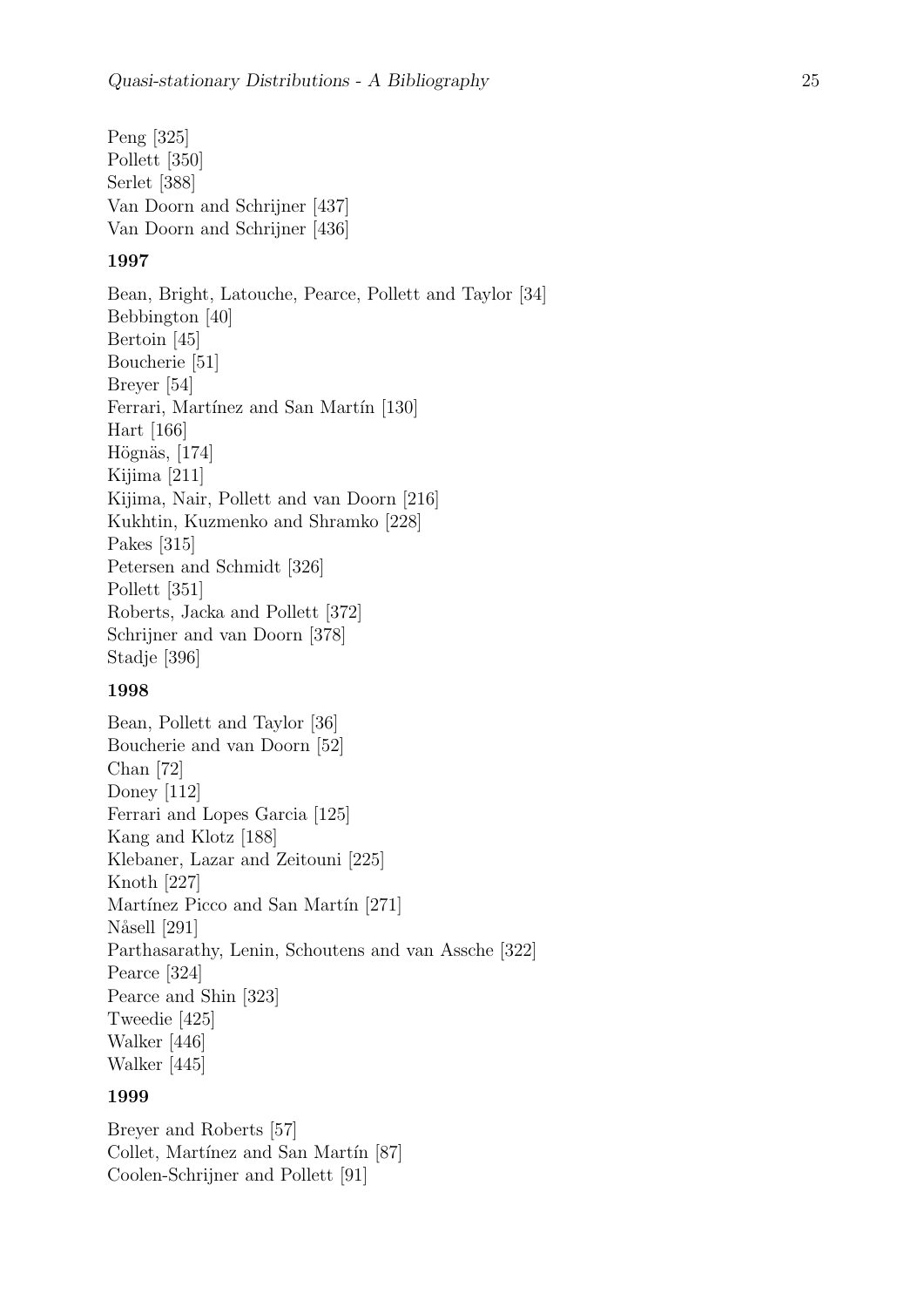Fierro, Martínez and San Martín [131] Gyllenberg and Silvestrov [159] Handelman [163] Kijima and Makimoto [212] Li, Yin, Yin and Zhang [257] Nåsell [292] Nåsell [293] Pollett [354] Pollett [353] Pollett [352] Ramanan and Zeitouni [368] Strunkov [402]

### 2000

Andersson and Britton [11] Bean, Pollett and Taylor [37] Coolen-Schrijner, Hart and Pollett [90] Darlington and Pollett [98] Elmes, Pollett and Walker [115] Geiger [139] Gyllenberg and Silvestrov [160] Hart and Pollett [170] Lambert [242] Lladser and San Martín  $[264]$ Moler, Plo and San Miguel [282] Oshima [307] Schoutens [377]

### 2001

Asselah and Dai Pra [20] Breyer, Roberts and Rosenthal [53] Clancy, O'Neill and Pollett [81] Glynn and Thorisson [148] Gosselin [152] Lasserre and Pearce [247] Li and Xiao [256] Mei and Lin [279] Ovaskainen [308] Pollett [357] Pollett [355] Wu [450]

#### 2002

Asselah and Ferrari [21] Atman and Dickman [22] Glynn and Thorisson [149] Li and Zhao [254]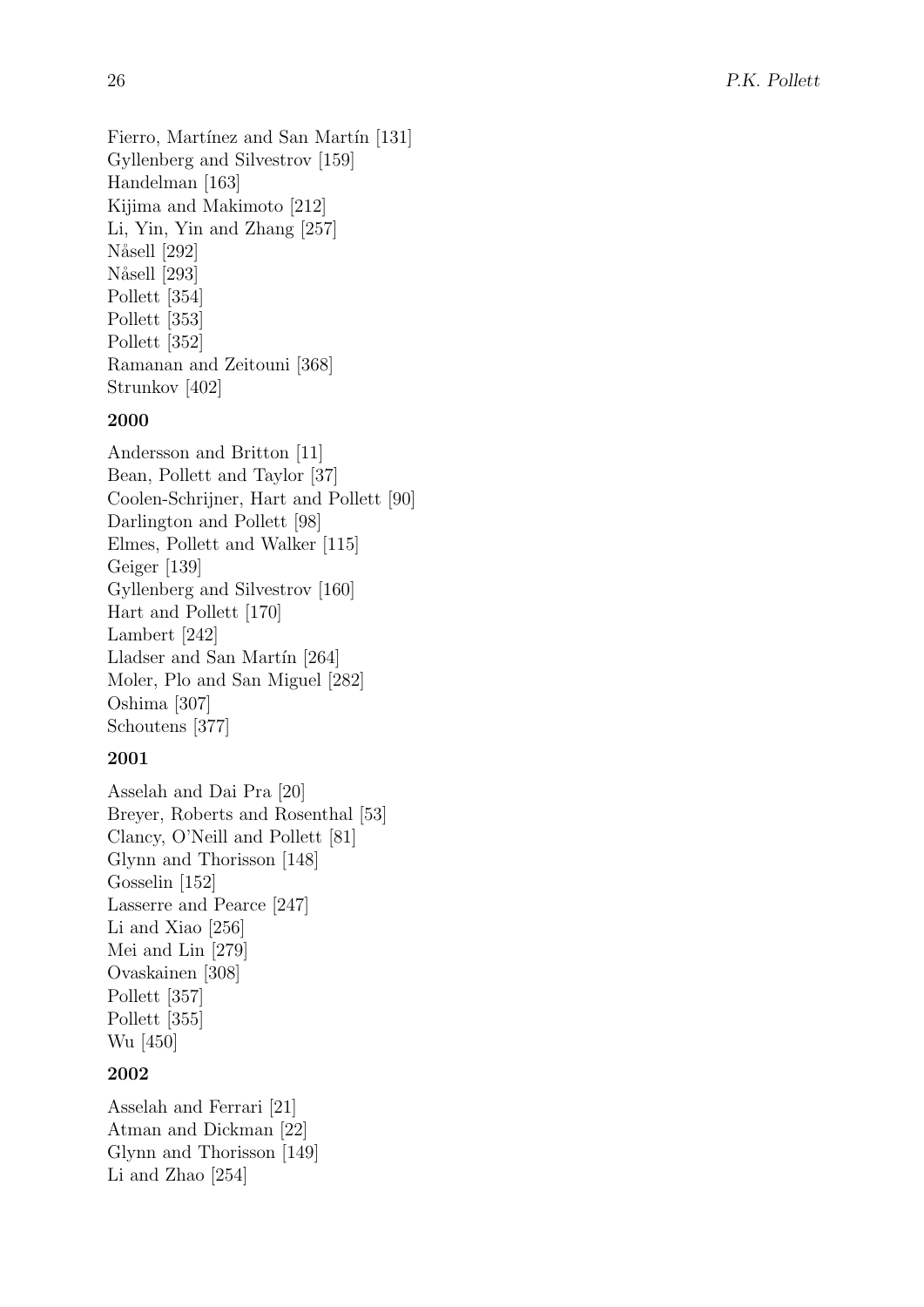Lin, Zhang and Hou [262] Pollett [356] Shur [391] Zhao and Jin [459] Dickman and Vidigal [109]

### 2003

Asselah and Castell [19] Clancy and Pollett [82] Giné, Koltchinskii and Wellner [146] Hart, Martínez and San Martín [167] Li and Zhao [255] Wu [451]

### 2004

Huisinga, Meyn and Schütte [178] de Oliveira and Dickman [103] Pollett and Zhang [364] Shur [392] Steinsaltz Evans [397] Vatutin and Dyakonova [439] Wu [452]

### 2005

Dickman and de Oliveira [108] Gray, Pollett and Zhang [154] Hart and Tweedie [171] Nåsell [294] de Oliveira and Dickman [104] Zhao and Ying [460]

### 2006

Coolen-Schrijner and van Doorn [92] Coolen-Schrijner and van Doorn [93] Kyprianou and Palmowski [236] de Oliveira and Dickman [105]

### 2007

```
Ferrari and Marić [126]
Lambert [243]
O'Neill [304]
Pollett [358]
Sani, Kroese and Pollett [375]
Silvestrov [393]
Sirl, Zhang and Pollett [394]
Steinsaltz and Evans [398]
```
#### 2008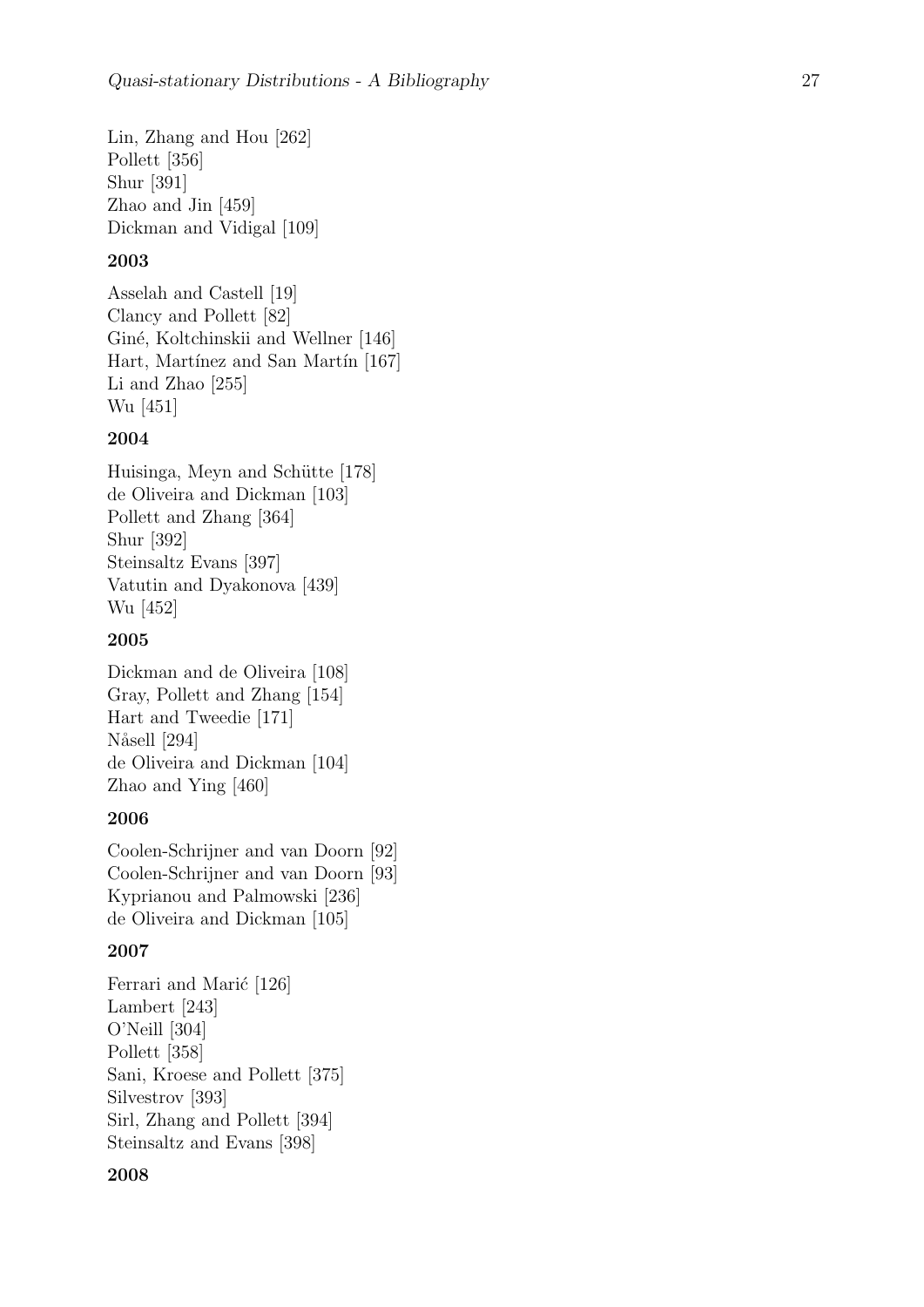Gyllenberg and Silvestrov [161] Lambert [244] Liu, Zhang and Zhao [263] Martínez [270] de Oliveira and Ferreira [106] Pollett [359] Ye [454]

# 2009

Arguin and Aizenman [13] Awad and Glynn [24] Buckley and Pollett [60] Cattiaux, Collet, Lambert, Martínez, Méléard and San Martín [70] Chan, Pollett and Weinstein [73] Diaconis and Miclo [107] Garbit [138] Li and Li [258] Van Doorn and Pollett [430]

# 2010

Artalejo, Economou and Lopez-Herrero [16] Artalejo and Lopez-Herrero [18] Avrachenkov, Borkar and Nemirovsky [23] Buckley and Pollett [61] Hernández-Suárez and Castillo-Chavez [173] Lambert [245] Li [253] Stirk, Lythe, van den Berg, Hurst and Molina-París [399]

# 2011

Clancy and Mendy [80] Collet, Martínez, Méléard and San Martín [85] Curien and Peres [94] Martínez and San Martín [273] Nåsell [295] Villemonais [444]

# 2012

Berglund and Landon [44] Collet, Martínez and San Martín [88] Guo and Zhao [157] Haas and Rivero [162] Landon [246] Martins, Pinto and Stollenwerk [275] Méléard and Villemonais [280] Polak and Rolski [332] van Doorn [438] van Doorn and Pollett [431]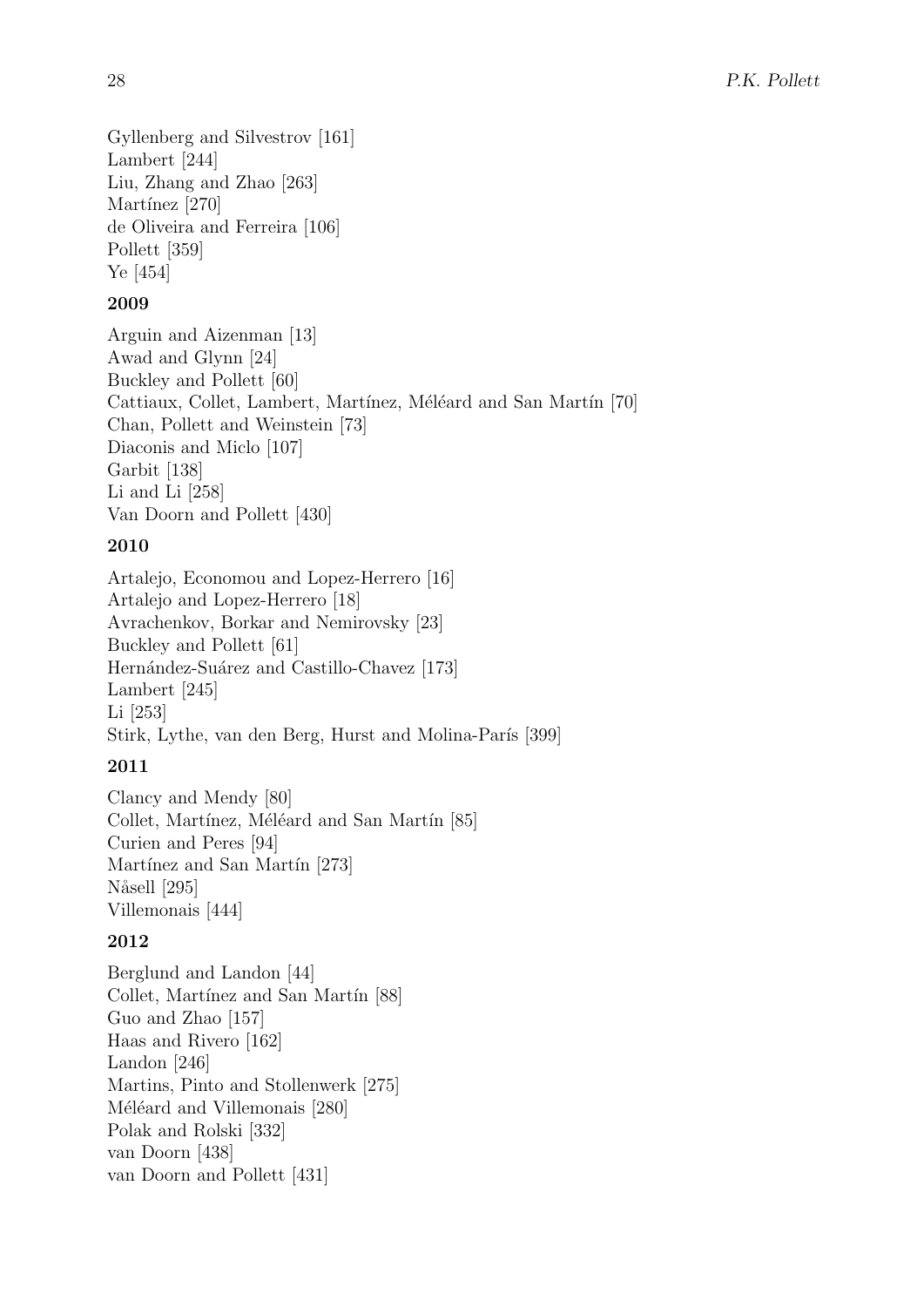Zhang and Liu [456]

### 2013

Artalejo, Economou and Lopez-Herrero [17] Ferrari [122] Groisman and Jonckheere [156] Labbé  $[240]$ Petersson [327] Zhang and Zhu [457] Kulik and Soulier [229]

### 2014

Berglund and Gentz [43] Faure and Schreiber [121] Miura [281] Zhang, Li and Song [458]

### 2015

Gao and Mao [137]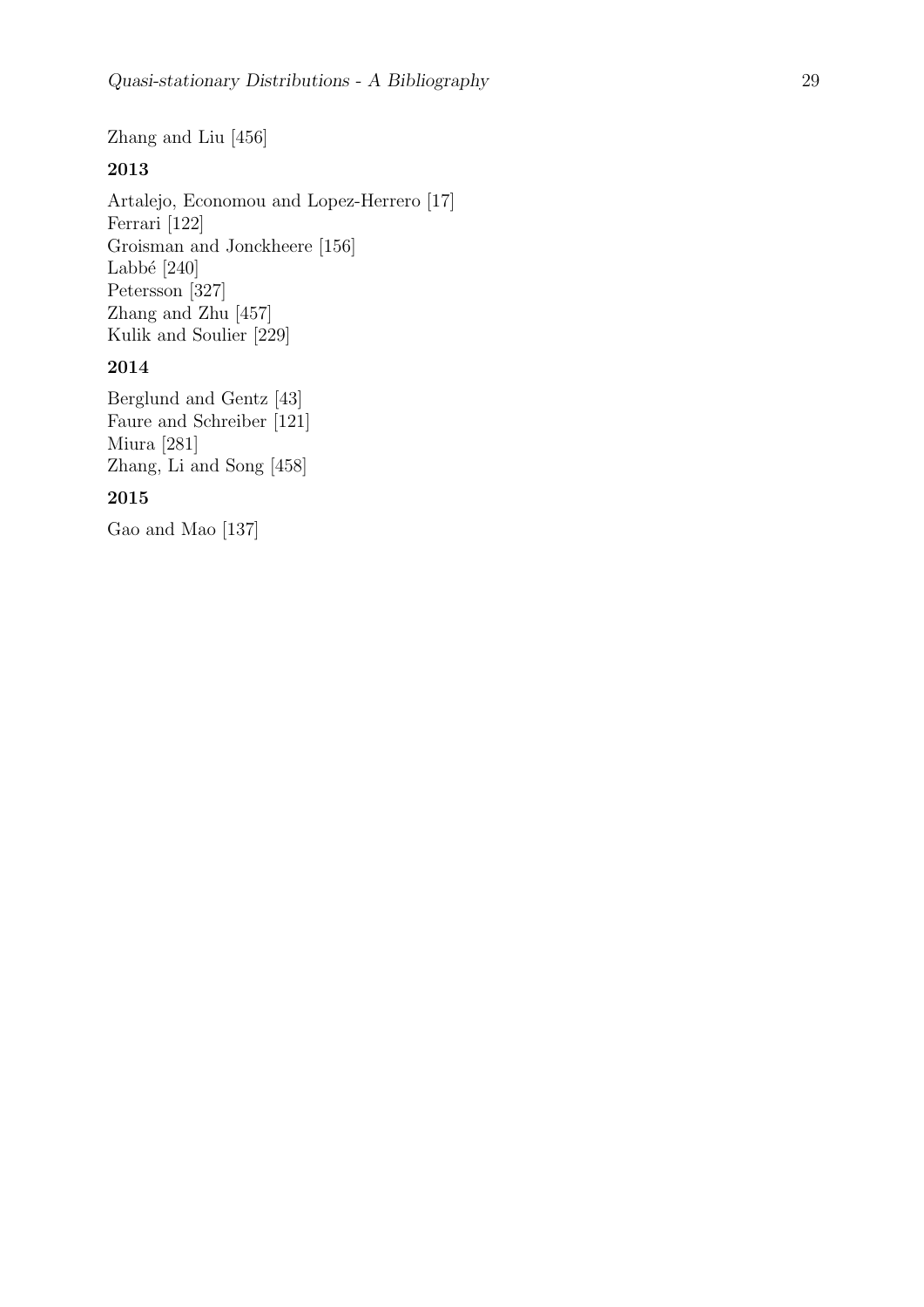# References

- [1] J. Abate and W. Whitt. Spectral theory for skip-free Markov chains. Probab. Eng. Inf. Sci., 3:77–88, 1989.
- [2] B.M. Al-Eideh. A central limit theorem for absorbing Markov chains with r absorbing states. J. Inform. Optim. Sci., 15:387–392, 1994.
- [3] B.M. Al-Eideh. Quasi-stationary distributions in Markov chains with absorbing subchains. J. Inform. Optim. Sci., 16:281–286, 1995.
- [4] B.M. Al-Eideh and M.H. Al-Towaiq. A problem related to quasi-stationary distributions of Markov chains. J. Statist. Res., 24:67–76, 1990.
- [5] M.H. Al-Towaiq and B.M. Al-Eideh. An application of the McNemar test for the existence of absorbing subchains in a given Markov chain. J. Inform. Optim. Sci., 12:467–475, 1991.
- [6] M.H. Al-Towaiq and B.M. Al-Eideh. Quasi-stationary distribution in absorbing Markov chains with  $r$  absorbing states. J. Inform. Optim. Sci., 15:89–95, 1994.
- [7] E. Albert. Markov chains and  $\lambda$ -invariant measures. J. Math. Anal. Appl., 6:404–418, 1963.
- [8] D. Aldous, B. Flannery, and J.L. . Palacios. Two applications of urn processes: the fringe analysis of search trees and the simulation of quasi-stationary distributions. Probab. Eng. Inf. Sci., 2:293–307, 1988.
- [9] V. Anantharam. On fast simulation of the time to saturation of slotted ALOHA. J. Appl. Probab., 29(3):682–690, 1992.
- [10] W.J. Anderson. Continuous-Time Markov Chains: An Applications-Oriented Approach. Springer-Verlag, New York, 1991.
- [11] H. Andersson and T. Britton. Stochastic epidemics in dynamic populations: quasistationarity and extinction. J. Math. Biol., 41:559–580, 2000.
- [12] V.V. Anisimov and S.G. Pushkin. Limiting conditional distribution for a homogeneous Markov chain with a set of strongly communicating states. Dokl. Akad. Nauk Ukrain. SSR Ser. A, 12:61–63, 1985.
- [13] L. Arguin and M. Aizenman. On the structure of quasi-stationary competing particle systems. Ann. Probab., 37(3):1080–1113, 2009.
- [14] E. Arjas and E. Nummelin. Semi-Markov processes and α-invariant distributions. Stochastic Process. Appl., 6:53–64, 1977.
- [15] E. Arjas, E. Nummelin, and R.L. Tweedie. Semi-Markov processes on a general state space:  $\alpha$ -theory and quasistationarity. J. Austral. Math. Soc. Ser. A, 30:187–200, 1980/81.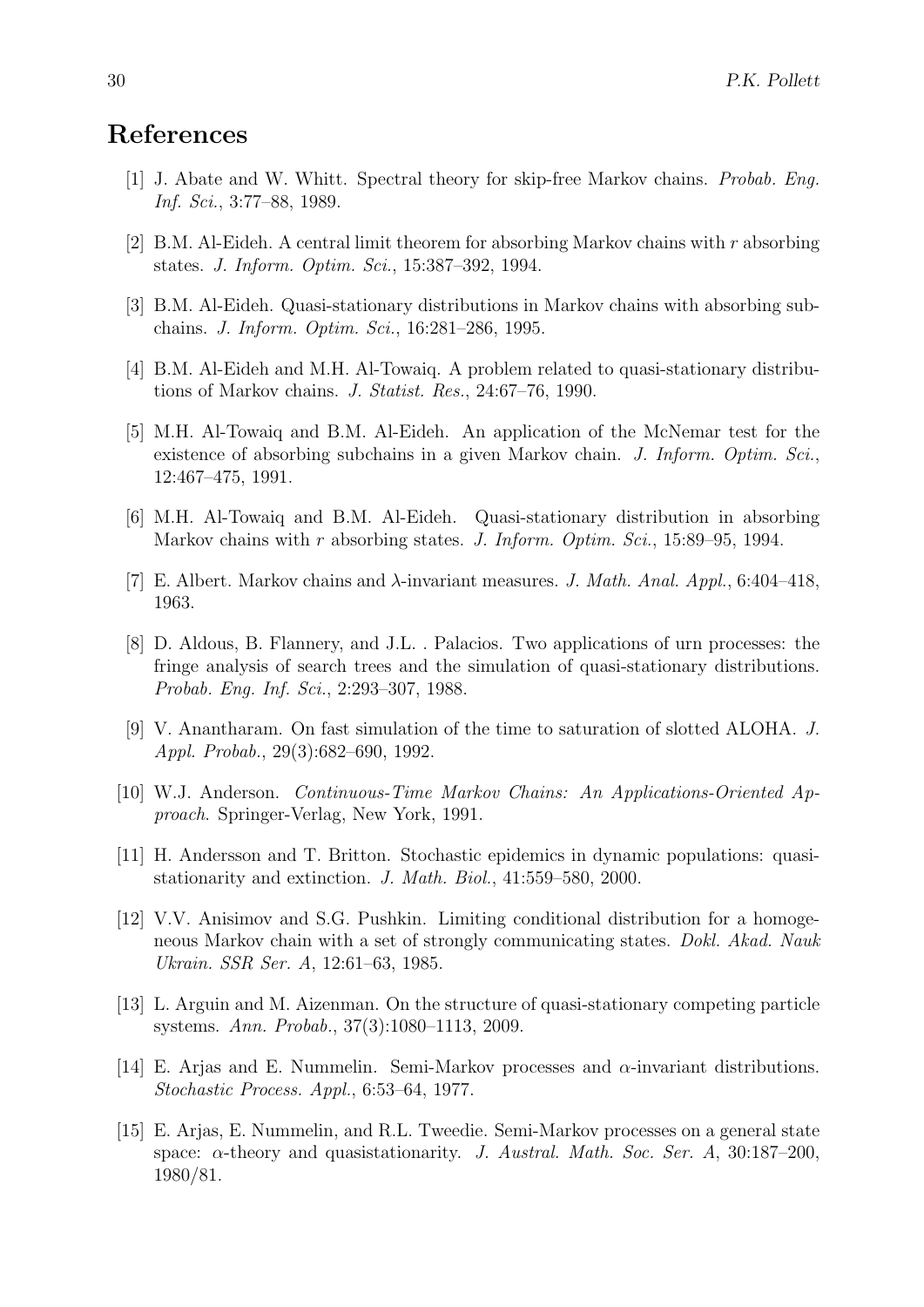- [16] J.R. Artalejo, A. Economou, and M.J. Lopez-Herrero. The maximum number of infected individuals in SIS epidemic models: computational techniques and quasistationary distributions. J. Comput. Appl. Math., 233(10):2563–2574, 2010.
- [17] J.R. Artalejo, A. Economou, and M.J. Lopez-Herrero. Stochastic epidemic models with random environment: quasi-stationarity, extinction and final size. J. Math. Biol., 67:799–831, 2013.
- [18] J.R. Artalejo and M.J. Lopez-Herrero. Quasi-stationary and ratio of expectations distributions: A comparative study. J. Theor. Biol., 266:264–274, 2010.
- [19] A. Asselah and F. Castell. Existence of quasi-stationary measures for asymmetric attractive particlesystems on  $\mathbb{Z}^d$ . Ann. Appl. Probab., 13:1569–1590, 2003.
- [20] A. Asselah and P. Dai Pra. Quasi-stationary measures for conservative dynamics in the infinite lattice. Ann. Probab., 29:1733–1754, 2001.
- [21] A. Asselah and P.A. Ferrari. Regularity of quasi-stationary measures for simple exclusion in dimension  $d \geq 5$ . Ann. Probab., 30:1913–1932, 2002.
- [22] A.P.F. Atman and R. Dickman. Quasistationary distributions for the Domany-Kinzel stochastic cellular automaton. Phys. Rev. E  $(3)$ , 66(4):046135, 9, 2002.
- [23] Konstantin Avrachenkov, Vivek Borkar, and Danil Nemirovsky. Quasi-stationary distributions as centrality measures for the giant strongly connected component of a reducible graph. J. Comput. Appl. Math., 234(11):3075–3090, 2010.
- [24] H. Awad and P.W. Glynn. Conditional limit theorems for regulated fractional Brownian motion. Ann. Appl. Probab., 19(6):2102–2136, 2009.
- [25] J.H. Bagley. Asymptotic properties of subcritical Galton-Watson processes. J. Appl. Probab., 19:510–517, 1982.
- [26] A.D. Barbour. The principle of the diffusion of arbitrary constants. J. Appl. Probab., 9:519–541, 1972.
- [27] A.D. Barbour. On a functional central limit theorem for Markov population processes. Adv. Appl. Probab., 6:21–39, 1974.
- [28] A.D. Barbour. Quasi-stationary distributions in Markov population processes. Adv. Appl. Probab., 8:296–314, 1976.
- [29] A.D. Barbour. Density dependent Markov population processes. Preprint, Gonville and Caius College, Cambridge, 1979.
- [30] A.D. Barbour. Density dependent Markov population processes. In W. Jager, H. Rost, and P. Tautu, editors, Biological growth and spread: mathematical theories and applications (Proc. Conf., Heidelberg, 1979), Lecture Notes in Biomathematics, volume 38, pages 36–49. Springer, Berlin, 1980.
- [31] A.D. Barbour. Equilibrium distributions for Markov population processes. Adv. Appl. Probab., 12:591–614, 1980.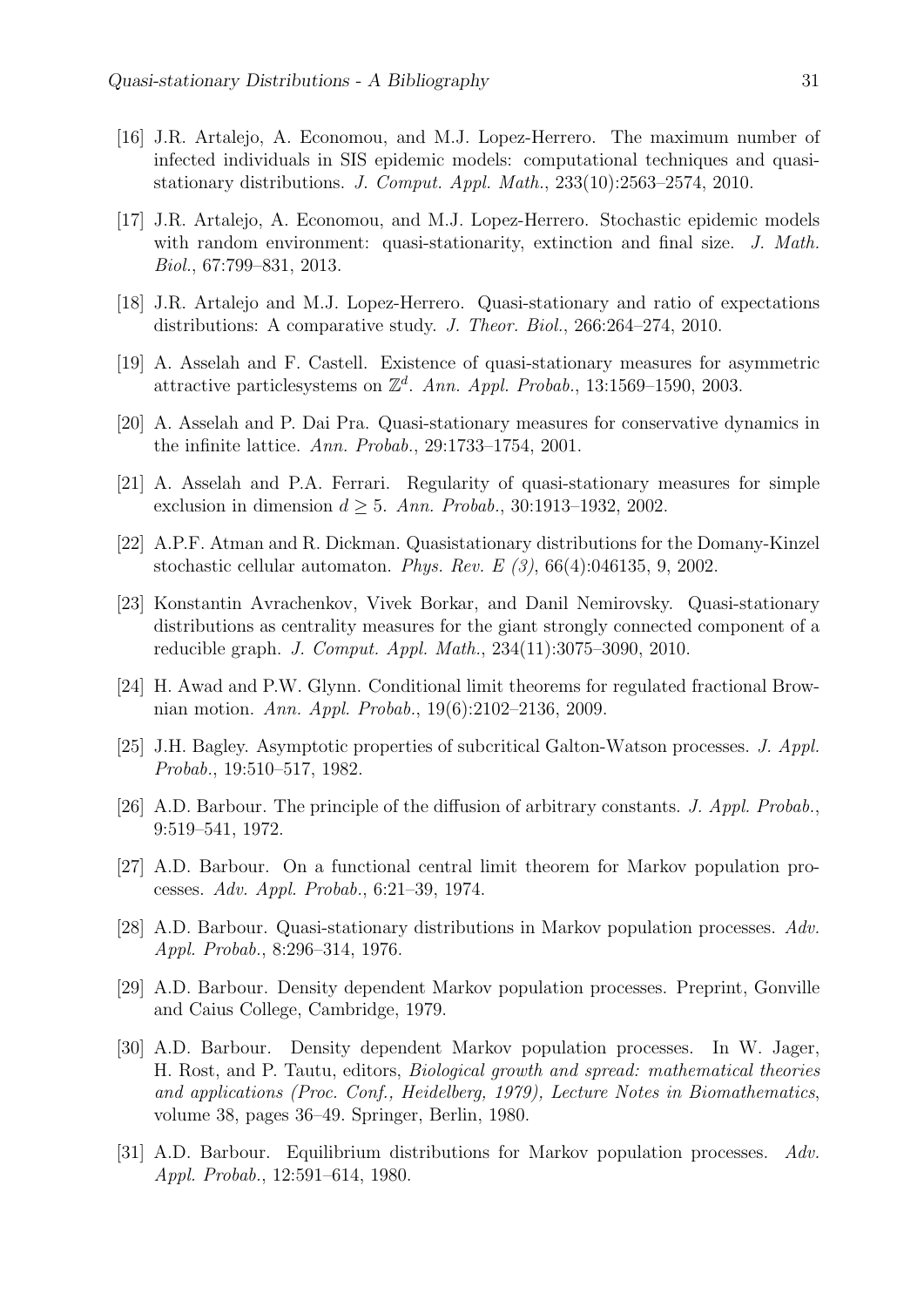- [32] M.S. Bartlett. On theoretical models for competitive and predatory biological systems. Biometrika, 44:27–42, 1957.
- [33] M.S. Bartlett. Stochastic Population Models in Ecology and Epidemiology. Methuen, London, 1960.
- [34] N.G. Bean, L. Bright, G. Latouche, C.E.M. Pearce, P.K. Pollett, and P.G. Taylor. The quasistationary behaviour of quasi-birth-and-death processes. Ann. Appl. Probab., 7:134–155, 1997.
- [35] N.G. Bean, P.K. Pollett, and P.G. Taylor. The quasistationary distributions of homogeneous quasi-birth-and-death processes. In Richard J. Wilson, D.N. Pra Murthy, and Shunji Osaki, editors, Proceedings of the 2nd Australia-Japan Workshop on Stochastic Models in Engineering, Technology and Management, pages 44–55, The University of Queensland, 1996. Technology Management Centre.
- [36] N.G. Bean, P.K. Pollett, and P.G. Taylor. The quasistationary distributions of levelindependent quasi-birth-and-death processes. Special issue in honor of Marcel F. Neuts. Stochastic Models, 14:389–406, 1998.
- [37] N.G. Bean, P.K. Pollett, and P.G. Taylor. The quasistationary distributions of leveldependent quasi-birth-and-death processes. Stochastic Models, 16:511–541, 2000.
- [38] M. Bebbington, P.K. Pollett, and X. Zheng. Dual constructions for pure-jump Markov processes. Markov Processes and Related Fields, 1:513–558, 1995.
- [39] M.S. Bebbington. Evaluating quasistationary behaviour of epidemic models by means of parallel aggregation / disaggregation. In P. Binning, H. Bridgman, and B Williams, editors, Proceedings of the International Congress on Modelling and Simulation 1995, volume 2, pages 203–208, Newcastle, Australia, 1995. Modelling and Simulation Society of Australia.
- [40] M.S. Bebbington. Parallel implementation of an iterative aggregation / disaggregation method for evaluating quasi-stationary behaviour in continuous-time Markov chains. Parallel Computing, 23:1545–1559, 1997.
- [41] M.S. Bebbington and D.E. Stewart. An iterative aggregation / disaggregation procedure for modelling the long-term behaviour of continuous-time evanescent random processes. J. Statist. Comput. Simulat., 56:77–95, 1996.
- [42] N.G. Becker. A stochastic model for two interacting populations. J. Appl. Probab., 7:544–564, 1970.
- [43] N. Berglund and B. Gentz. On the noise-induced passage through an unstable periodic orbit II: General case. SIAM J. Appl. Math., 46(1):310–352, 2014.
- [44] N. Berglund and D. Landon. Mixed-mode oscillations and interspike interval statistics in the stochastic FitzHugh-Nagumo model. Nonlinearity, 25:2303–2335, 2012.
- [45] J. Bertoin. Exponential decay and ergodicity of completely asymmetric Lévy processes in a finite interval. Ann. Appl. Probab., 1:156–169, 1997.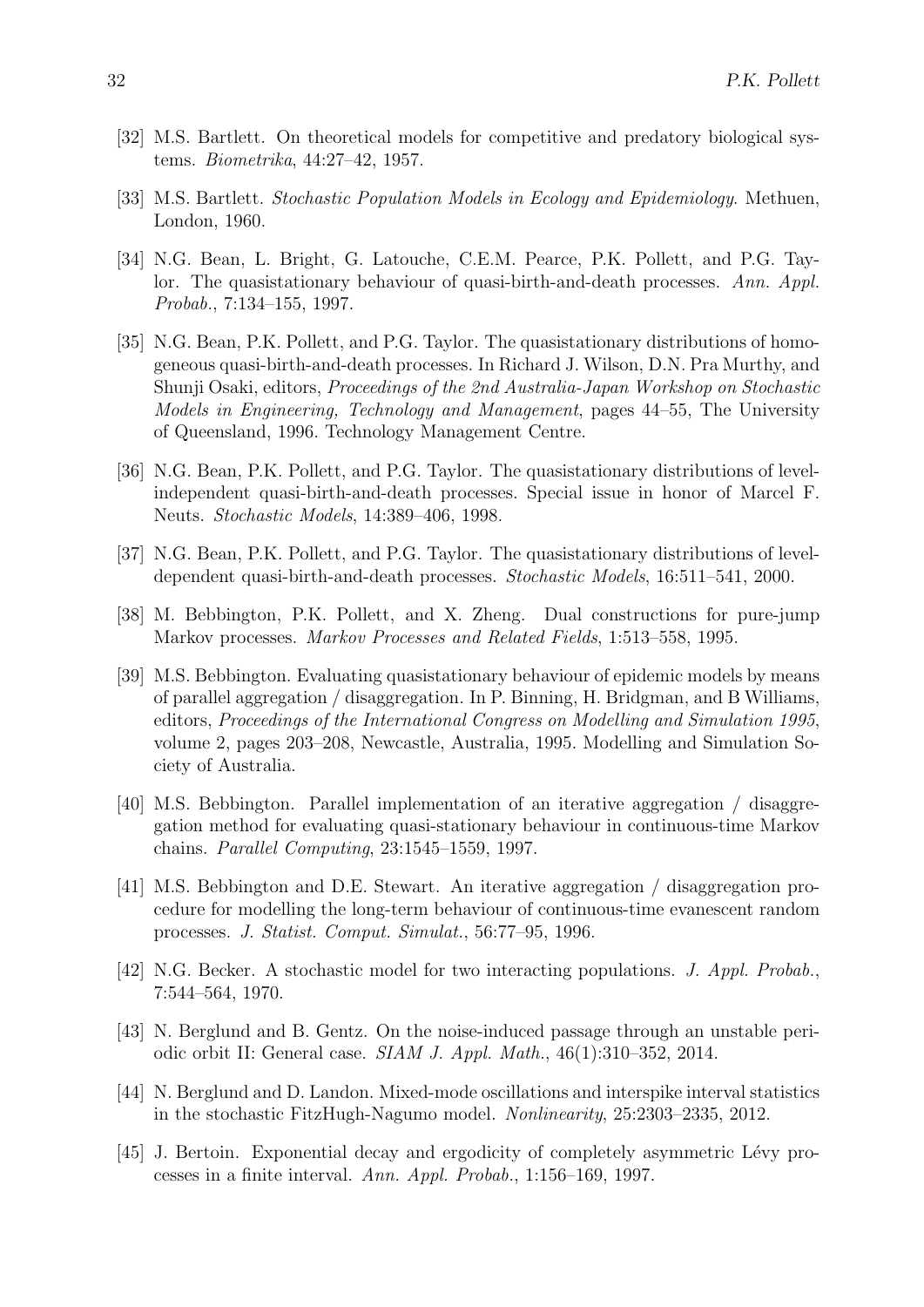- [46] J. Bertoin and R.A. Doney. On conditioning a random walk to stay nonnegative. Ann. Probab., 22:2152–2167, 1994.
- [47] J. Bertoin and R.A. Doney. On conditioning random walks in an exponential family to stay nonnegative. In *Séminaire de Probabilités, XXVIII*, volume 1583 of *Lecture* Notes in Math., pages 116–121. Springer, Berlin, 1994.
- [48] J. Bertoin and R.A. Doney. Some asymptotic results for transient random walks. Adv. Appl. Probab., 28:207–226, 1996.
- [49] A. Bobrowski. Quasi-stationary distributions of a pair of Markov chains related to time evolution of a DNA locus. Adv. Appl. Probab., 36:57–77, 2004.
- [50] E. Bolthausen. On a functional central limit theorem for random walks conditioned to stay positive. Ann. Probability, 4:480–485, 1976.
- [51] R.J. Boucherie. On the quasi-stationary distribution for queueing networks with defective routing. J. Austral. Math. Soc. Ser. B, 38:454–463, 1997.
- [52] R.J. Boucherie and E.A. van Doorn. Uniformization for  $\lambda$ -positive Markov chains. Special issue in honor of Marcel F. Neuts. Stochastic Models, 14:171–186, 1998.
- [53] L. Breyer, G.O. Roberts, and J.S. Rosenthal. A note on geometric ergodicity and floating-point roundoff error. Statist. Probab. Lett., 53:123–127, 2001.
- [54] L.A. Breyer. Quasistationarity and conditioned Markov processes. PhD thesis, Department of Mathematics, The University of Queensland, 1997.
- [55] L.A. Breyer and A.G. Hart. Approximations of quasistationary distributions for Markov chains. In Richard J. Wilson, D.N. Pra Murthy, and Shunji Osaki, editors, Proceedings of the 2nd Australia-Japan Workshop on Stochastic Models in Engineering, Technology and Management, pages 81–90, The University of Queensland, 1996. Technology Management Centre.
- [56] L.A. Breyer and A.G. Hart. Approximations of quasi-stationary distributions for Markov chains. Math. Computer Modelling, 31:69–79, 2000.
- [57] L.A. Breyer and G.O. Roberts. A quasi-ergodic theorem for evanescent processes. Stochastic Process. Appl., 84:177–186, 1999.
- [58] P.J. Brockwell, J. Gani, and S.I. Resnick. Birth, immigration and catastrophe processes. Adv. Appl. Probab., 14:709–731, 1982.
- [59] M. Brown. Spectral analysis, without eigenvectors, for Markov chains. Probab. Eng. Inf. Sci., 5:131–144, 1991.
- [60] F.M. Buckley and P.K. Pollett. Analytical methods for a stochastic mainland-island metapopulation model. In R.S. Anderssen, R.D. Braddock, and L.T.H. Newham, editors, Proceedings of the 18th World IMACS Congress and MODSIM09 International Congress on Modelling and Simulation, pages 1767–1773, Canberra, Australia, 2009. Modelling and Simulation Society of Australia and New Zealand and International Association for Mathematics and Computers in Simulation.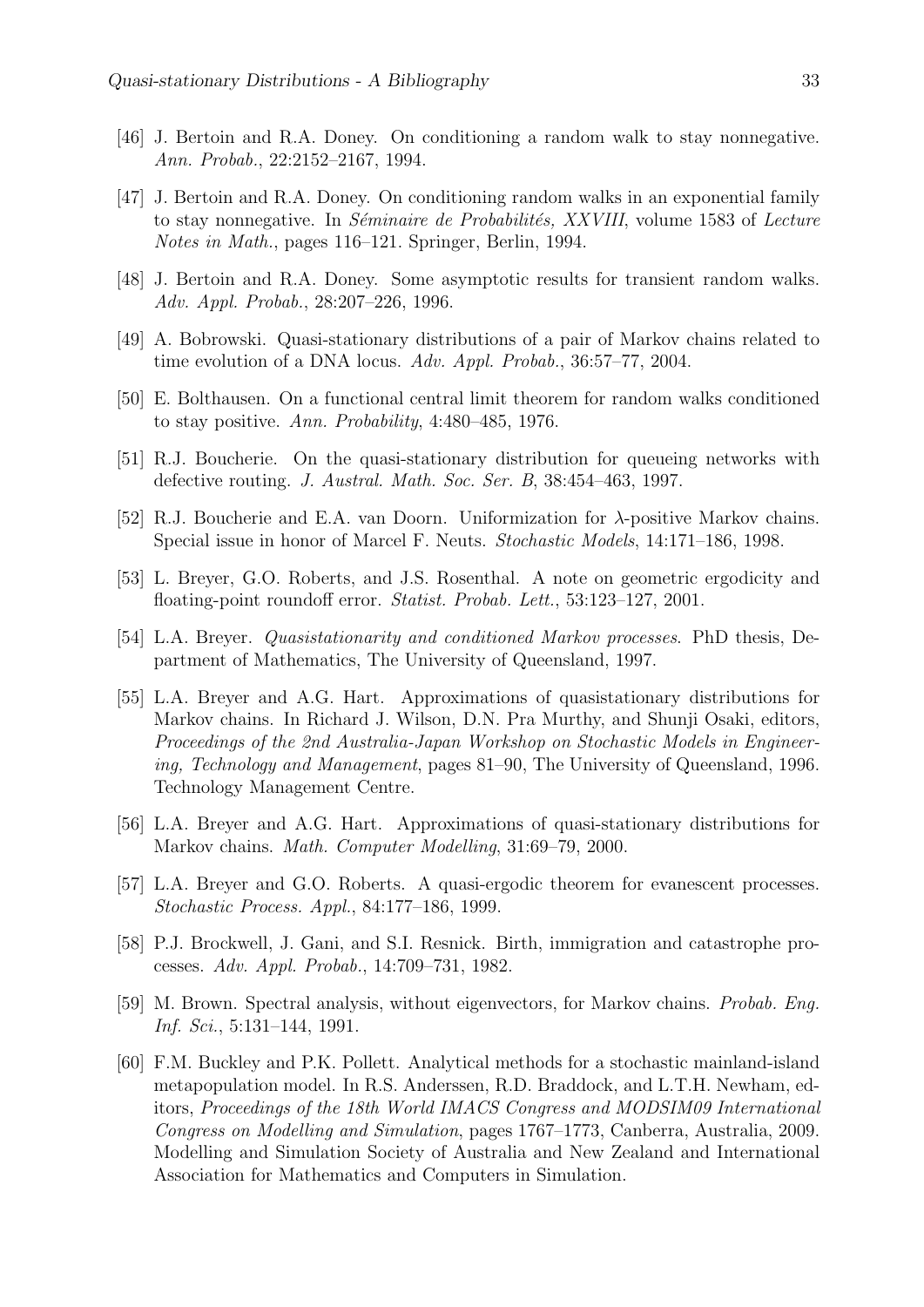- [61] F.M. Buckley and P.K. Pollett. Limit theorems for discrete-time metapopulation models. Probab. Surv., 7:53–83, 2010.
- [62] M. Buiculescu. Quasi-stationary distributions for continuous-time Markov processes with a denumerable set of states. Rev. Roum. Math. Pures et Appl., XVII:1013-1023, 1972.
- [63] M. Buiculescu. Limiting conditional probabilities for denumerable Markov chains. In B. Bereanu, M. Iosifescu, T. Postelnicu, and P. Tăutu, editors, *Proceedings of the* Fourth Conference on Probability Theory (Braşov, 1971), pages 121–128, Bucharest, 1973. Editura Academiei Republicii Socialiste Romnia.
- [64] M. Buiculescu. On quasi-stationary distributions for multi-type Galton-Watson processes. J. Appl. Probab., 12:60–68, 1975.
- [65] M. Buiculescu. Ergodic properties of λ-recurrent Markov processes. Stud. Cerc. Mat., 41:455–460, 1989.
- [66] H. Callaert. Geometric and exponential decay in derived Markov chains. J. Appl. Probab., 11:388–393, 1974.
- [67] H. Callaert. On the rate of convergence in birth-and-death processes. Bull. Soc. Math. Belg., 26:173–184, 1974.
- [68] H. Callaert and J. Keilson. On exponential ergodicity and spectral structure for birth-death processes, I. Stochastic Process. Appl., 1:187–216, 1973.
- [69] H. Callaert and J. Keilson. On exponential ergodicity and spectral structure for birth-death processes, II. Stochastic Process. Appl., 1:217–235, 1973.
- [70] P. Cattiaux, P. Collet, A. Lambert, S. Martínez, S. Méléard, and J. San Martín. Quasi-stationary distributions and diffusion models in population dynamics. Ann. Probab., 37(5):1926–1969, 2009.
- [71] J.A. Cavender. Quasistationary distributions of birth-death processes. Adv. Appl. Probab., 10:570–586, 1978.
- [72] T. Chan. Large deviations and quasi-stationarity for density-dependent birth-death processes. J. Austral. Math. Soc. Ser. B, 40:238–256, 1998.
- [73] T. Chan, P.K. Pollett, and M.C. Weinstein. Quantitative risk stratification in markov chains with limiting conditional distributions. Medical Decision Making, 29:532–540, 2009.
- [74] M.F. Chen and D.W. Strook.  $\lambda_{\pi}$ -invariant measures. In Séminaire de Probabilités XVII, Lecture Notes in Mathematics 986, pages 205–220. Springer-Verlag, Berlin, 1983.
- [75] C.K. Cheong. Geometric convergence of semi-Markov transition probabilities. Z. Wahrsch. Verw. Gebiete, 7:122–130, 1967.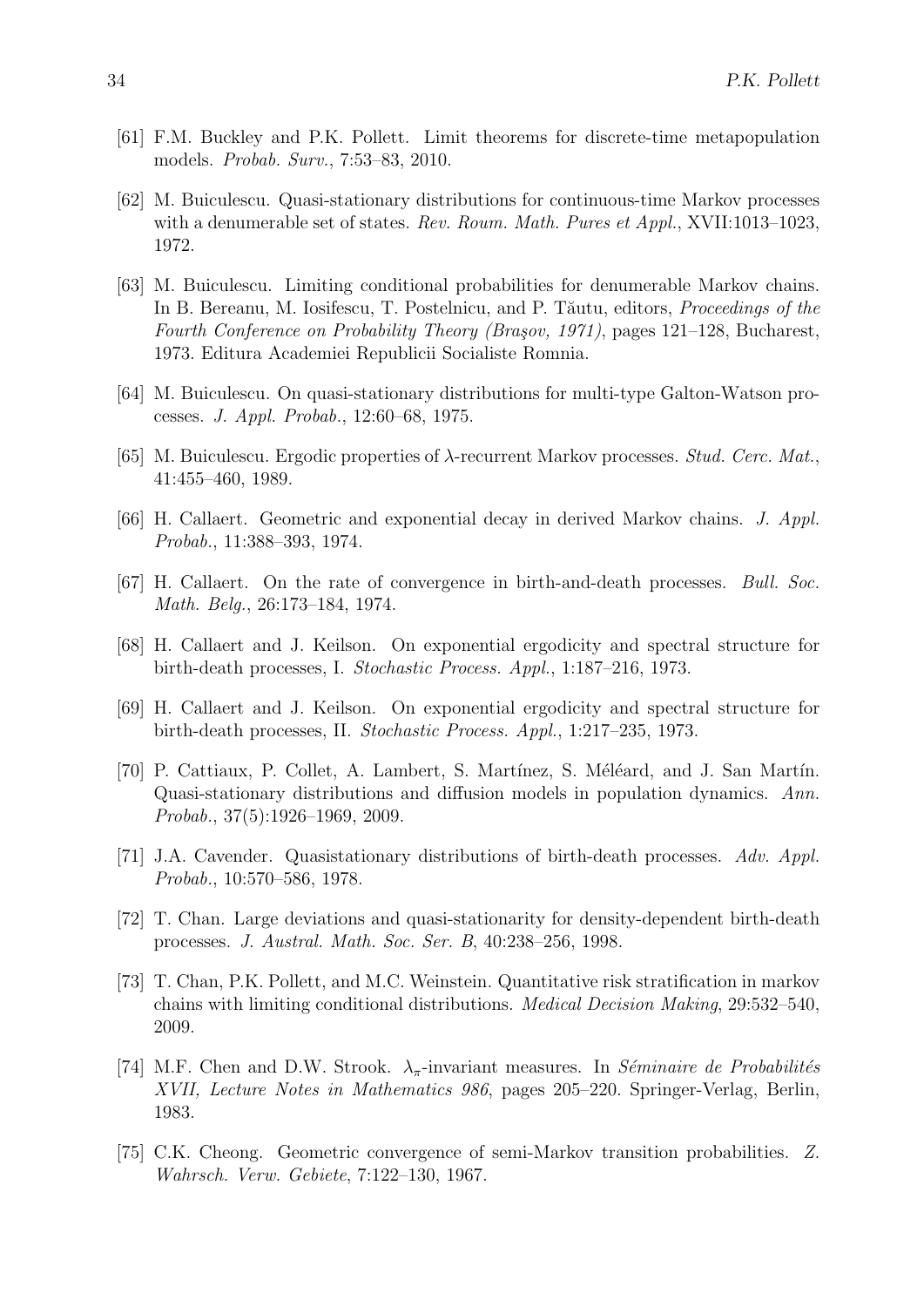- [76] C.K. Cheong. Ergodic and ratio limit theorems for  $\alpha$ -recurrent semi-Markov processes. Z. Wahrsch. Verw. Gebiete, 9:270–286, 1968.
- [77] C.K. Cheong. Correction: Quasi-stationary distributions in semi-Markov processes. J. Appl. Probab., 7:788, 1970.
- [78] C.K. Cheong. Quasi-stationary distributions in semi-Markov processes. J. Appl. Probab., 7:388–399, 1970.
- [79] C.K. Cheong. Quasi-stationary distributions for the continuous-time Galton-Watson process. Bull. Soc. Math. Belg., 24:343–350, 1972.
- [80] D. Clancy and S.T. Mendy. Approximating the quasi-stationary distribution of the SIS model for endemic infection. Methodol. Comput. Appl. Probab., 13:603–618, 2011.
- [81] D. Clancy, P.D. O'Neill, and P.K. Pollett. Approximations for the long-term behaviour of an open-population epidemic model. Methodology Comput. Appl. Probab., 3:75–95, 2001.
- [82] D. Clancy and P.K. Pollett. A note on quasi-stationary distributions of birth-death processes and the sis logistic epidemic. J. Appl. Probab., 40:821–825, 2003.
- [83] C. Cocozza-Thivent and M. Roussignol. Comparaison des lois stationnaire et quasistationnaire d'un processus de Markov et application à la fiabilité. In Séminaire de Probabilités, XXX, volume 1626 of Lecture Notes in Math., pages 24–39. Springer, Berlin, 1996.
- [84] H. Cohn. A ratio limit theorem for the finite nonhomogeneous Markov chains. Israel J. Math., 19:329–334, 1974.
- [85] P. Collet, S. Martínez, S. Méléard, and J. San Martín. Quasi-stationary distributions for structured birth and death processes with mutations. Probab. Theory Related Fields, 151:191–231, 2011.
- [86] P. Collet, S. Martínez, and J. San Martín. Asymptotic laws for one-dimensional diffusions conditioned to nonabsorption. Ann. Probab., 23:1300–1314, 1995.
- [87] P. Collet, S. Martínez, and J. San Martín. Ratio limit theorems for a Brownian motion killed at the boundary of a Benedicks domain. Ann. Probab., 27:1160–1182, 1999.
- [88] P. Collet, S. Martínez, and J. San Martín. *Quasi-stationary distributions*. Probability and its Applications (New York). Springer, Heidelberg, 2013. Markov chains, diffusions and dynamical systems.
- [89] P. Collet, S. Martínez, and B. Schmitt. Quasi-stationary distribution and Gibbs measure of expanding systems. Nonlinear Phenomena and Complex Systems, 1:205– 219, 1996.
- [90] P. Coolen-Schrijner, A.G. Hart, and P.K. Pollett. Quasistationarity of continuoustime Markov chains with positive drift. J. Austral. Math. Soc. Ser. B, 41:423–441, 2000.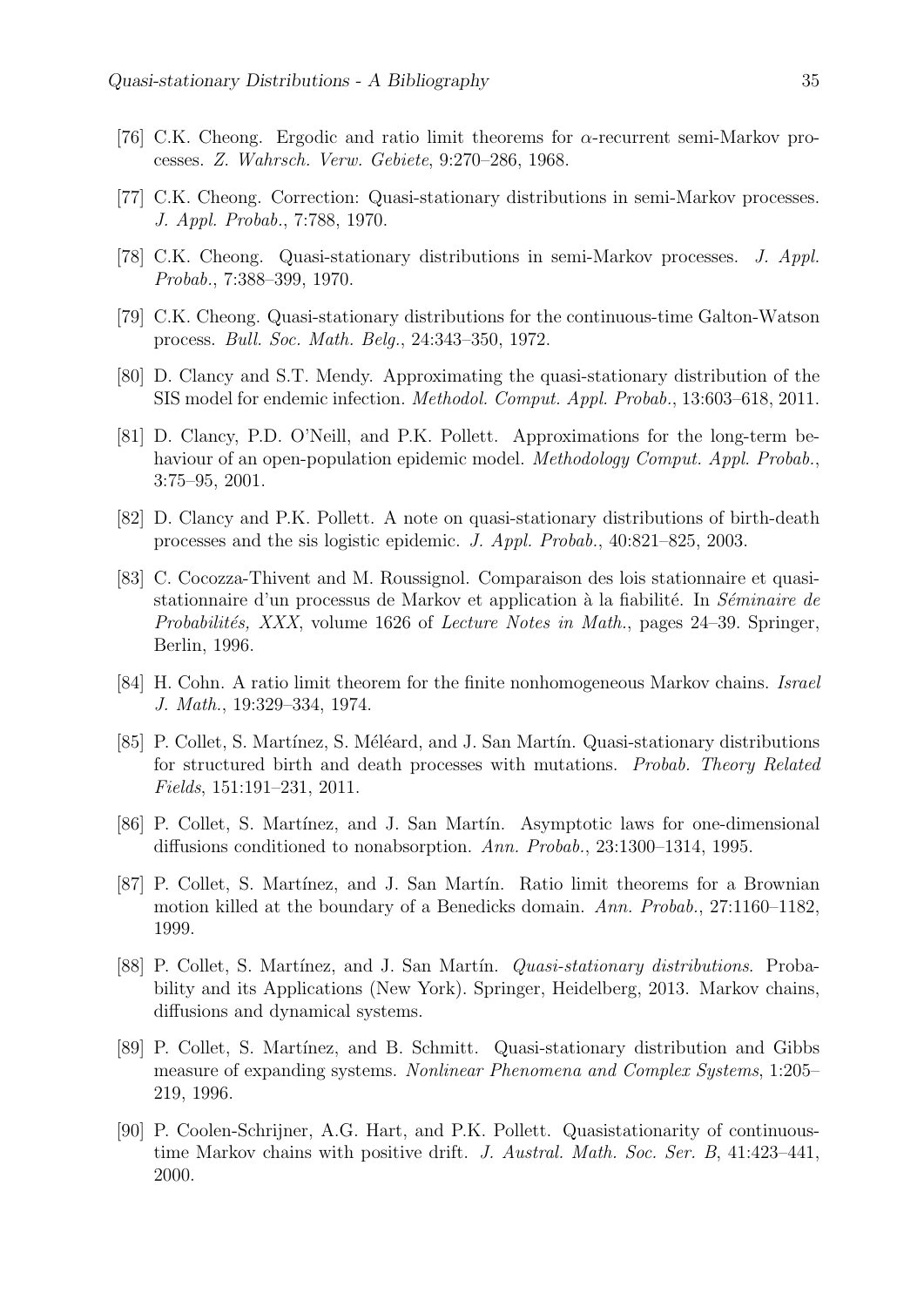- [91] P. Coolen-Schrijner and P.K. Pollett. Quasi-stationarity of discrete-time Markov chains with drift to infinity. Methodology Comput. Appl. Probab., 1:81–96, 1999.
- [92] P. Coolen-Schrijner and E.A. van Doorn. Quasi-stationary distributions for a class of discrete-time Markov chains. Methodol. Comput. Appl. Probab., 8(4):449–465, 2006.
- [93] P. Coolen-Schrijner and E.A. van Doorn. Quasi-stationary distributions for birthdeath processes with killing. J. Appl. Math. Stoch. Anal., pages Art. ID 84640, 15, 2006.
- [94] N. Curien and Y. Peres. Random laminations and multitype branching processes. Electron. Comm. Probab., 16:435–446, 2011.
- [95] D.J. Daley. Quasi-stationary behaviour of a left-continuous random walk. Ann. Math. Statist., 40:532–539, 1969.
- [96] S. Dambrine and M. Moreau. Note on the stochastic theory of a self-catalytic chemical reaction, I. Physica, 106A:559–573, 1981.
- [97] S. Dambrine and M. Moreau. Note on the stochastic theory of a self-catalytic chemical reaction, II. Physica, 106A:574–588, 1981.
- [98] S.J. Darlington and P.K. Pollett. Quasistationarity in continuous-time Markov chains where absorption is not certain. J. Appl. Probab., 37:598–600, 2000.
- [99] J.N. Darroch and E. Seneta. On quasi-stationary distributions in absorbing discretetime Markov chains. J. Appl. Probab., 2:88–100, 1965.
- [100] J.N. Darroch and E. Seneta. On quasi-stationary distributions in absorbing continuous-time finite Markov chains. J. Appl. Probab., 4:192–196, 1967.
- [101] J.R. Day. Mathematical Models of Metapopulation Dynamics. PhD thesis, Department of Applied Mathematics, The University of Adelaide, 1995.
- [102] J.R. Day and H.P. Possingham. A stochastic metapopulation model with variable patch size and position. Theoret. Pop. Biol., 48:333–360, 1995.
- [103] M.M. de Oliveira and R. Dickman. Quasi-stationary distributions for models of heterogeneous catalysis. Physica A: Statistical Mechanics and its Applications, 343:525– 542, 2004.
- [104] M.M. de Oliveira and R. Dickman. How to simulate the quasistationary state. *Phys*ical Review E, 71:016129, 2005.
- [105] M.M. de Oliveira and R. Dickman. Quasi-stationary simulation: the subcritical contact process. Brazilian Journal of Physics, 36:685–689, 2006.
- [106] M.M. de Oliveira and S.C. Ferreira. Universality of the contact process with random dilution. Journal of Statistical Mechanics: Theory and Experiment, 2008:P11001, 2008.
- [107] P. Diaconis and L. Miclo. On times to quasi-stationarity for birth and death processes. J. Theoret. Probab., 22(3):558–586, 2009.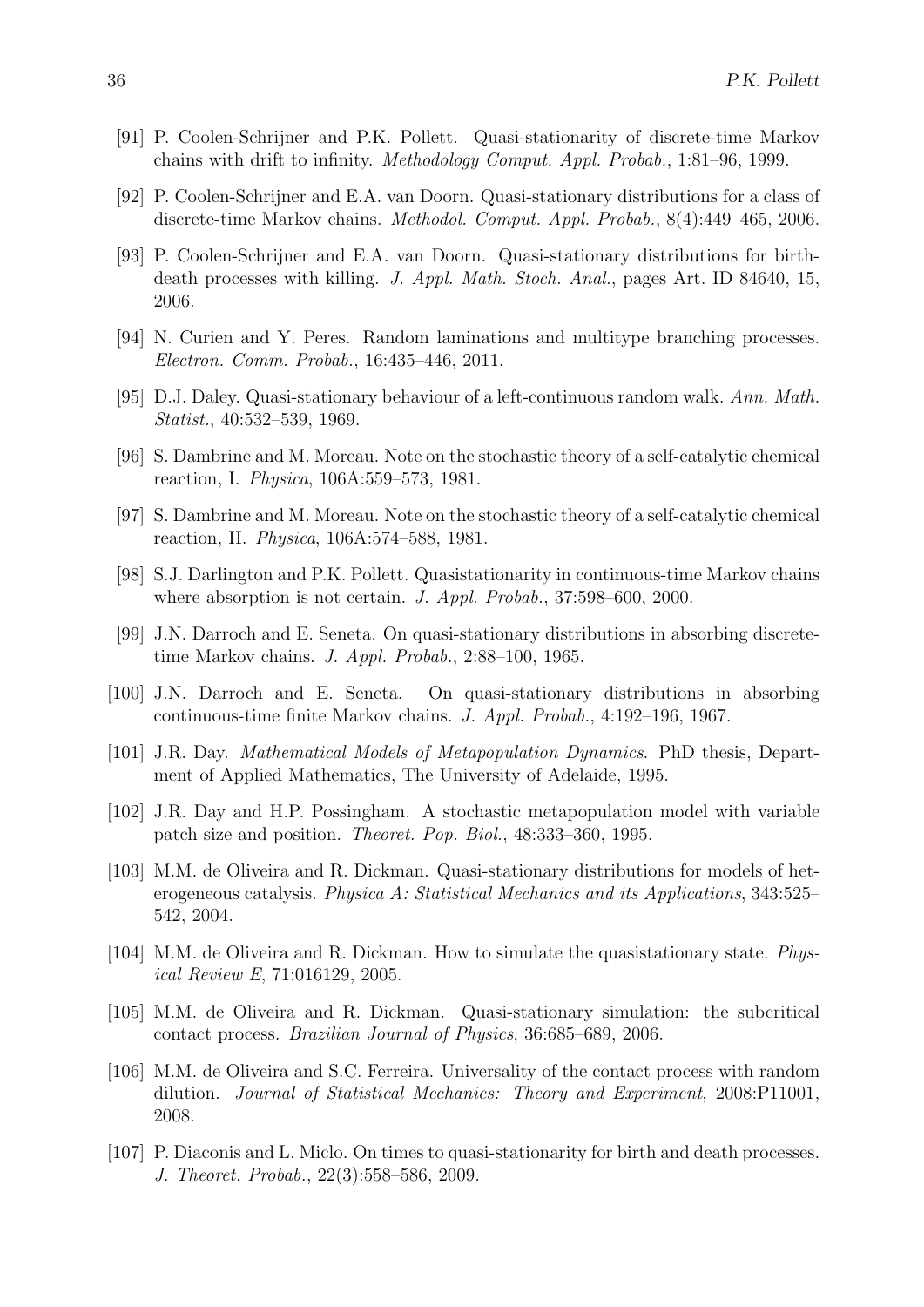- [108] R. Dickman and M.M. de Oliveira. Quasi-stationary simulation of the contact process. Physica A: Statistical Mechanics and its Applications, 357(1):134–141, 2005.
- [109] R. Dickman and R. Vidigal. Quasi-stationary distributions for stochastic processes with an absorbing state. J. Phys. A, 35(5):1147–1166, 2002.
- [110] R.A. Doney. A note on conditioned random walk. J. Appl. Probab., 20:409–412, 1983.
- [111] R.A. Doney. Conditional limit theorems for asymptotically stable random walks. Z. Wahrsch. Verw. Gebiete, 70:351–360, 1985.
- [112] R.A. Doney. The Martin boundary and ratio limit theorems for killed random walks. J. London Math. Soc., 58:761–768, 1998.
- [113] M.I. Dykman, T. Horita, and J. Ross. Statistical distribution and stochastic resonance in periodically driven chemical-system. J. Chem. Phys., 103:966–972, 1995.
- [114] S. Elmes, P. Pollett, and D. Walker.  $\mu$ -invariant measures and quasistationary distributions for continuous-time Markov chains when absorption is not certain. In Richard J. Wilson, D.N. Pra Murthy, and Shunji Osaki, editors, Proceedings of the 2nd Australia-Japan Workshop on Stochastic Models in Engineering, Technology and Management, pages 131–140, The University of Queensland, 1996. Technology Management Centre.
- [115] S. Elmes, P. Pollett, and D. Walker. Further results on the relationship between  $\mu$ invariant measures and quasi-stationary distributions for absorbing continuous-time Markov chains. Math. Computer Modelling, 31:107–113, 2000.
- [116] K. Enderle and H. Hering. Ratio limit theorems for branching Orstein Uhlenbeck processes. Stochastic Process. Appl., 13:75–85, 1982.
- [117] L.S. Evans. An upper bound for the mean of Yaglom's limit. J. Appl. Probab., 15:199–201, 1978.
- [118] W.J. Ewens. The diffusion equation and a pseudo-distribution in genetics. J. Roy. Statist. Soc., Ser B, 25:405–412, 1963.
- [119] W.J. Ewens. The pseudo-transient distribution and its uses in genetics. J. Appl. Probab., 1:141–156, 1964.
- [120] I.I. Ezhov and V.N. Reshetnyak. A modification of the branching process. Ukranian Math. J., 35:28–33, 1983.
- [121] M. Faure and S.J. Schreiber. Quasi-stationary distributions for randomly perturbed dynamical systems. Ann. Appl. Probab., 24:553–598, 2014.
- [122] P.A. Ferrari. Quasi stationary distributions and Fleming-Viot processes. Markov Process. Related Fields, 19:491–495, 2013.
- [123] P.A. Ferrari, H. Kesten, and S. Martínez. R-positivity, quasi-stationary distributions and ratio limit theorems for a class of probabilistic automata. Ann. Appl. Probab., 6:577–616, 1996.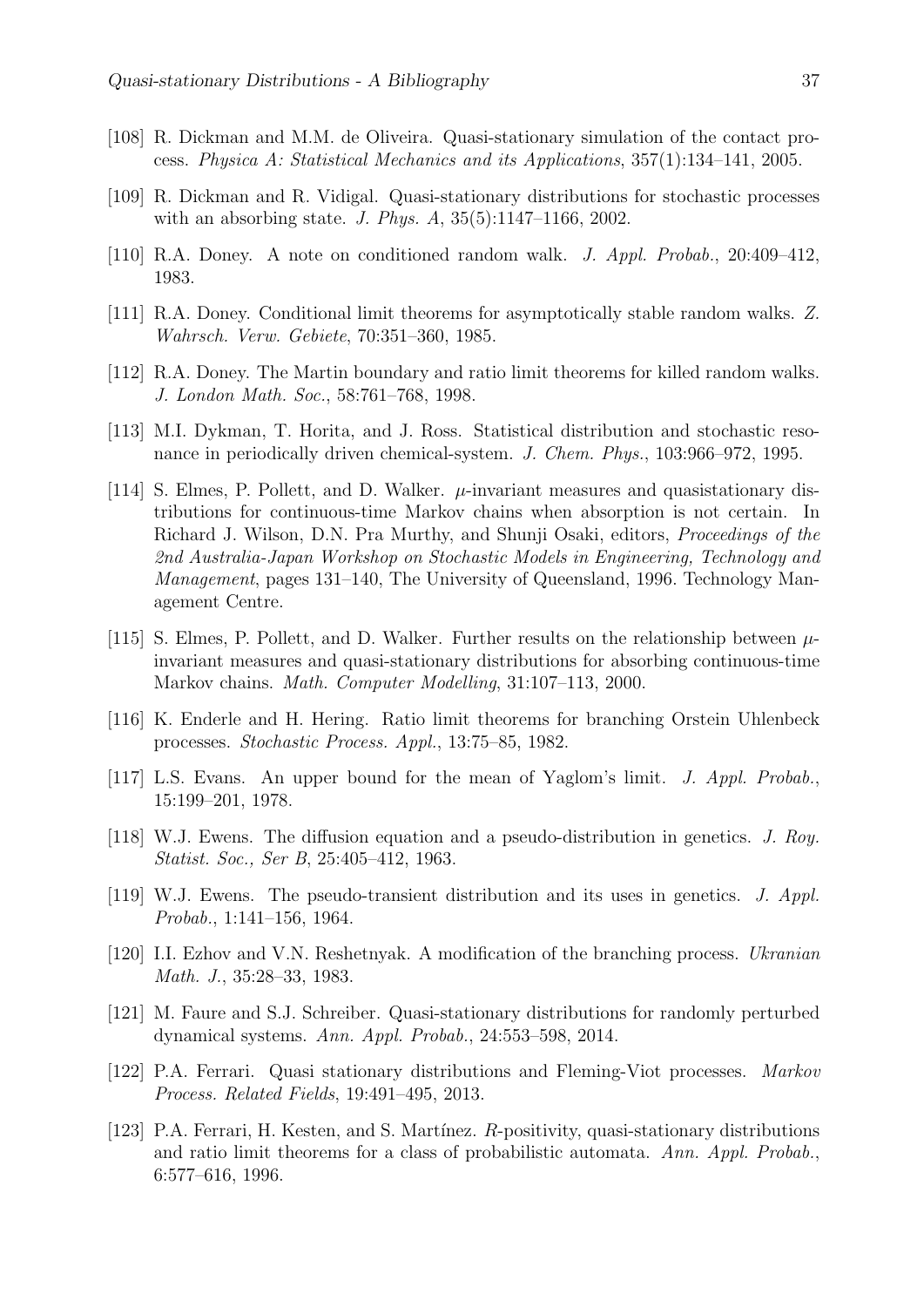- [124] P.A. Ferrari, H. Kesten, S. Martínez, and P. Picco. Existence of quasi-stationary distributions. A renewal dynamic approach. Ann. Probab., 23:501–521, 1995.
- [125] P.A. Ferrari and N. Lopes Garcia. One-dimensional loss networks and conditioned  $M/G/\infty$  queues. J. Appl. Probab., 35:963-975, 1998.
- [126] P.A. Ferrari and N. Marić. Quasi stationary distributions and Fleming-Viot processes in countable spaces. Electron. J. Probab., 12:no. 24, 684–702 (electronic), 2007.
- [127] P.A. Ferrari and S. Martínez. Quasi-stationary distributions: continued fraction and chain sequence criteria for recurrence. Resenhas, 1:321–333, 1994.
- [128] P.A. Ferrari, S. Martínez, and P. Picco. Some properties of quasi-stationary distributions in the birth-death chains: a dynamical approach. In Instabilities and Non-Equilibrium Structures III, pages 177–187. Kluwer, Dordrecht, 1991.
- [129] P.A. Ferrari, S. Martínez, and P. Picco. Existence of nontrivial quasi-stationary distributions in the birth-death chain. Adv. Appl. Probab., 24:795–813, 1992.
- [130] P.A. Ferrari, S. Martínez, and J. San Martín. Phase transition for absorbed Brownian motion with drift. J. Statist. Phys., 86:213–231, 1997.
- [131] R. Fierro, S. Martínez, and J. San Martín. Limiting conditional and conditional invariant distributions for the Poisson process with negative drift. J. Appl. Probab., 36:1194–1209, 1999.
- [132] D.C. Flaspohler. Quasi-stationary distributions for absorbing continuous-time denumerable Markov chains. Ann. Inst. Statist. Math., 26:351–356, 1974.
- [133] D.C. Flaspohler and P.T. Holmes. Additional quasi-stationary distributions for semi-Markov processes. J. Appl. Probab., 9:671–676, 1972.
- [134] S.R. Foguel. Ratio limit theorems for Markov processes. Israel J. Math., 7:384–392, 1969.
- [135] S.R. Foguel and M. Lin. Some ratio limit theorems for Markov operators. Z. Wahrscheinlichkeitstheorie und Verw. Gebiete, 23:55–66, 1972.
- [136] J.H. Folkman and S.C. Port. On Markov chains with the strong ratio limit property. J. Math. Mech., 15:113–121, 1966.
- [137] W.J. Gao and Y.H. Mao. Quasi-stationary distribution for the birth–death process with exit boundary. J. Math. Anal. Appl., 427:114–125, 2015.
- [138] Rodolphe Garbit. Brownian motion conditioned to stay in a cone. J. Math. Kyoto Univ., 49(3):573–592, 2009.
- [139] J. Geiger. A new proof of Yaglom's exponential limit law. In Mathematics and computer science (Versailles, 2000), Trends Math., pages 245–249. Birkhäuser, Basel, 2000.
- [140] P. Gerl. A ratio limit theorem. In Conference on Random Walks (Kleebach, 1979) (French), volume 74 of Astérisque, pages 7-14. Soc. Math. France, Paris, 1980.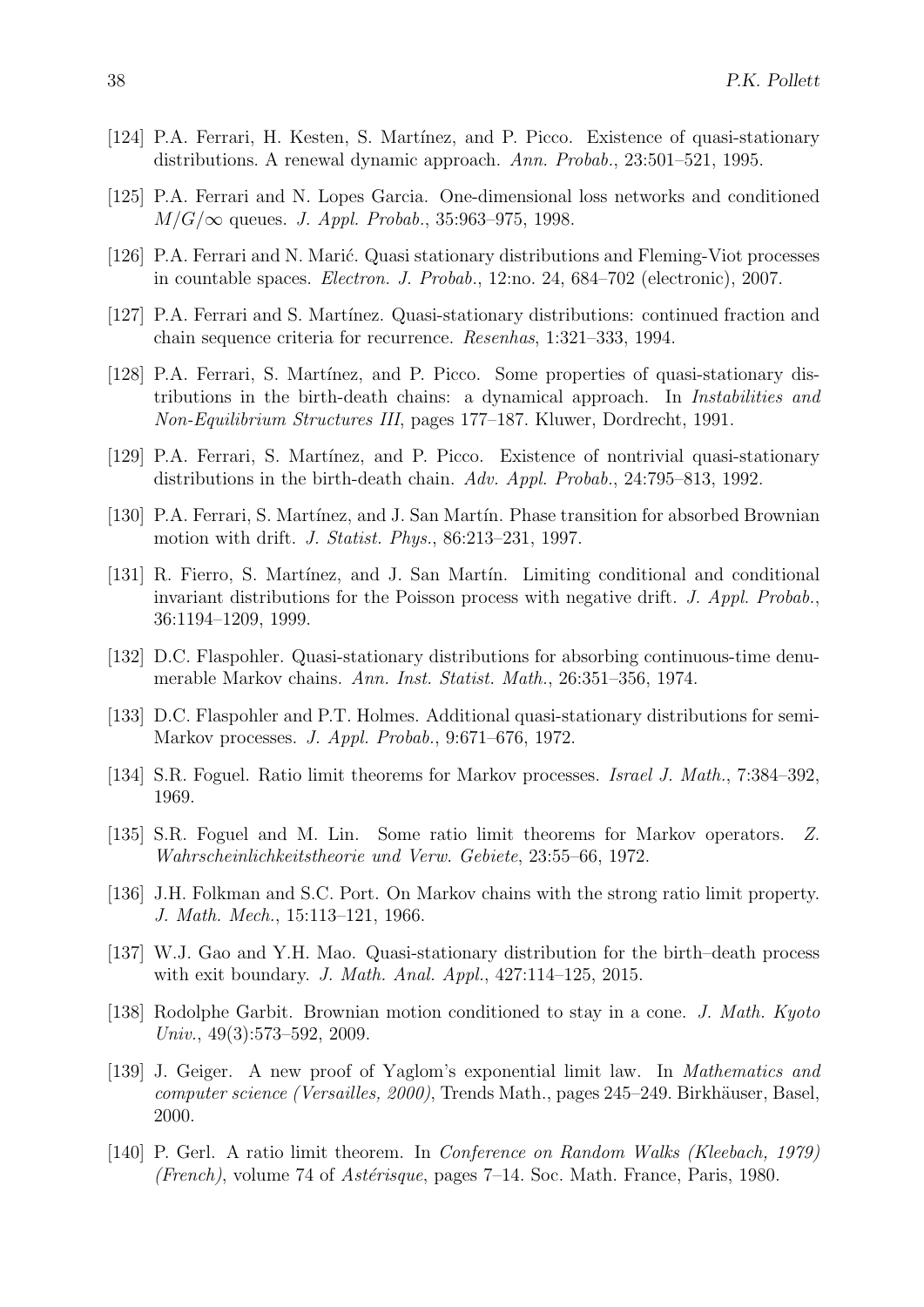- [141] R.J. Gibbens, P.J. Hunt, and F.P. Kelly. Bistability in communications networks. In G.R. Grimmett and D.J.A. Welsh, editors, *Disorder in Physical Systems*, pages 113–127. Oxford University Press, Oxford, 1990.
- [142] D. Gibson and E. Seneta. Augmented truncations of infinite stochastic matrices. J. Appl. Probab., 24:600–608, 1987.
- [143] D. Gibson and E. Seneta. Monotone infinite stochastic matrices and their augmented truncations. Stochastic Process. Appl., 24:287–292, 1987.
- [144] M.E. Gilpin and I. Hanski. *Metapopulation Dynamics*. Academic Press, New York, 1991.
- [145] M.E. Gilpin and B.L. Taylor. Reduced dimensional population transition matrices: extinction distributions from Markovian dynamics. Theoret. Pop. Biol., 46:121–130, 1994.
- [146] E. Giné, V. Koltchinskii, and J.A. Wellner. Ratio limit theorems for empirical processes. In Stochastic inequalities and applications, volume 56 of Progr. Probab., pages 249–278. Birkhäuser, Basel, 2003.
- [147] J. Glover. Quasistationary distributions, eigenmeasures, and eigenfunctions of Markov processes. Progr. Probab. Statist., 9:71–98, 1986.
- [148] P.W. Glynn and H. Thorisson. Two-sided taboo limits for Markov processes and associated perfect simulation. Stochastic Process. Appl., 91(1):1–20, 2001.
- [149] P.W. Glynn and H. Thorisson. Structural characterization of taboo-stationarity for general processes in two-sided time. Stochastic Process. Appl., 102(2):311–318, 2002.
- [150] P. Good. The limiting behaviour of transient birth and death processes conditioned on survival. J. Austral. Math. Soc. Ser. B, 8:716–722, 1968.
- [151] F. Gosselin. Reconciling theoretical approaches to stochastic patch-occupancy metapopulation models. Bull. Math. Biol., 60:955–971, 1998.
- [152] F. Gosselin. Asymptotic behavior of absorbing Markov chains conditional on nonabsorption for applications in conservation biology. Ann. Appl. Probab., 11:261–284, 2001.
- [153] J. Grasman. The expected extinction time of a population within a system of interacting biological populations. Bull. Math. Biol., 58:555–568, 1996.
- [154] B. Gray, P.K. Pollett, and H.J. Zhang. On the existence of uni-instantaneous Qprocesses with a given finite  $\mu$ -invariant measure. *J. Appl. Probab.*, 42:713–725, 2005.
- [155] P.J. Green. Generalizing the Yaglom limit theorems. In Recent developments in statistics (Proc. European Meeting Statisticians, Grenoble, 1976), pages 441–444. North-Holland, Amsterdam, 1977.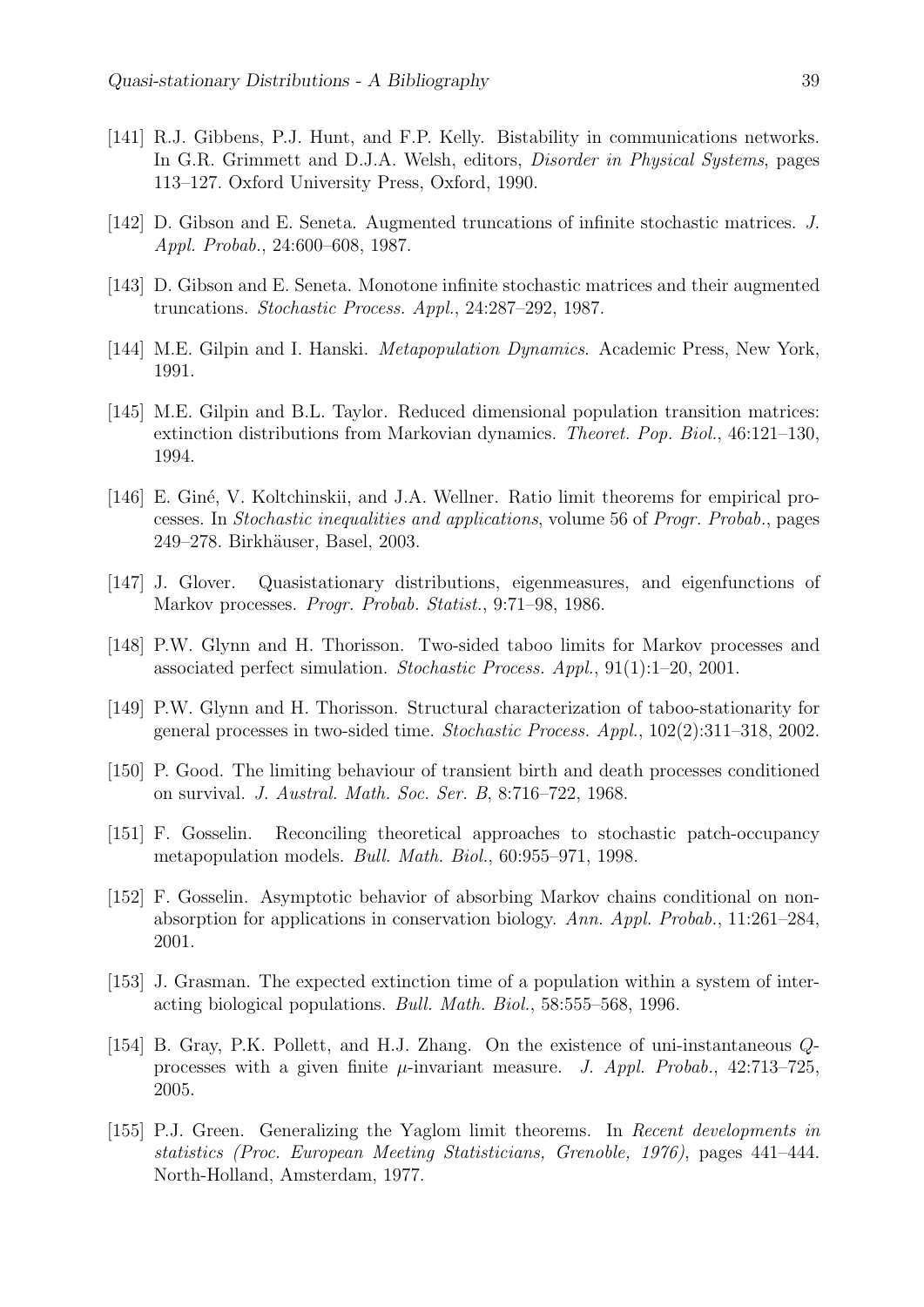- [156] P. Groisman and M. Jonckheere. Simulation of quasi-stationary distributions on countable spaces. Markov Process. Related Fields, 19:521–542, 2013.
- [157] G. Guo and W. Zhao. Schwarz methods for quasi stationary distributions of Markov chains. Calcolo, 49:21–39, 2012.
- [158] M. Gyllenberg and D.S. Silvestrov. Quasi-stationary distributions of a stochastic metapopulation model. J. Math. Biol., 33:35–70, 1994.
- [159] M. Gyllenberg and D.S. Silvestrov. Quasi-stationary phenomena for semi-Markov processes. In Semi-Markov models and applications (Compiègne, 1998), pages 33– 60. Kluwer Acad. Publ., Dordrecht, 1999.
- [160] M. Gyllenberg and D.S. Silvestrov. Nonlinearly perturbed regenerative processes and pseudo-stationary phenomena for stochastic systems. Stochastic Process. Appl., 86:1–27, 2000.
- [161] M. Gyllenberg and D.S. Silvestrov. Quasi-stationary phenomena in nonlinearly perturbed stochastic systems, volume 44 of de Gruyter Expositions in Mathematics. Walter de Gruyter GmbH & Co. KG, Berlin, 2008.
- [162] B. Haas and V. Rivero. Quasi-stationary distributions and Yaglom limits of selfsimilar Markov processes. Stochastic Process. Appl., 122:4054–4095, 2012.
- [163] D.E. Handelman. Eigenvectors and ratio limit theorems for Markov chains and their relatives. J. Anal. Math., 78:61–116, 1999.
- [164] F.B. Hanson and H.C. Tuckwell. Persistence times of populations with large random fluctuations. Theoret. Pop. Biol., 14:46–61, 1978.
- [165] F.B. Hanson and H.C. Tuckwell. Logistic growth with random density independent disasters. Theoret. Pop. Biol., 19:1–18, 1981.
- [166] A.G. Hart. Quasistationary distributions for continuous-time Markov chains. PhD thesis, Department of Mathematics, The University of Queensland, 1997.
- [167] A.G. Hart, S. Martínez, and J. San Martín. The  $\lambda$ -classification of continuous-time birth-and-death processes. Adv. Appl. Probab., 35:1111–1130, 2003.
- [168] A.G. Hart and P.K. Pollett. Direct analytical methods for determining quasistationary distributions for continuous-time Markov chains. In C.C. Heyde, Yu.V. Prohorov, R. Pyke, and S.T. Rachev, editors, Athens Conference on Applied Probability and Time Series Analysis, Volume I: Applied Probability, In Honour of J.M. Gani, Lecture Notes in Statistics 114, pages 116–126. Springer-Verlag, New York, 1996.
- [169] A.G. Hart and P.K. Pollett. New methods for determining quasistationary distributions for Markov chains. In Richard J. Wilson, D.N. Pra Murthy, and Shunji Osaki, editors, Proceedings of the 2nd Australia-Japan Workshop on Stochastic Models in Engineering, Technology and Management, pages 177–186, The University of Queensland, 1996. Technology Management Centre.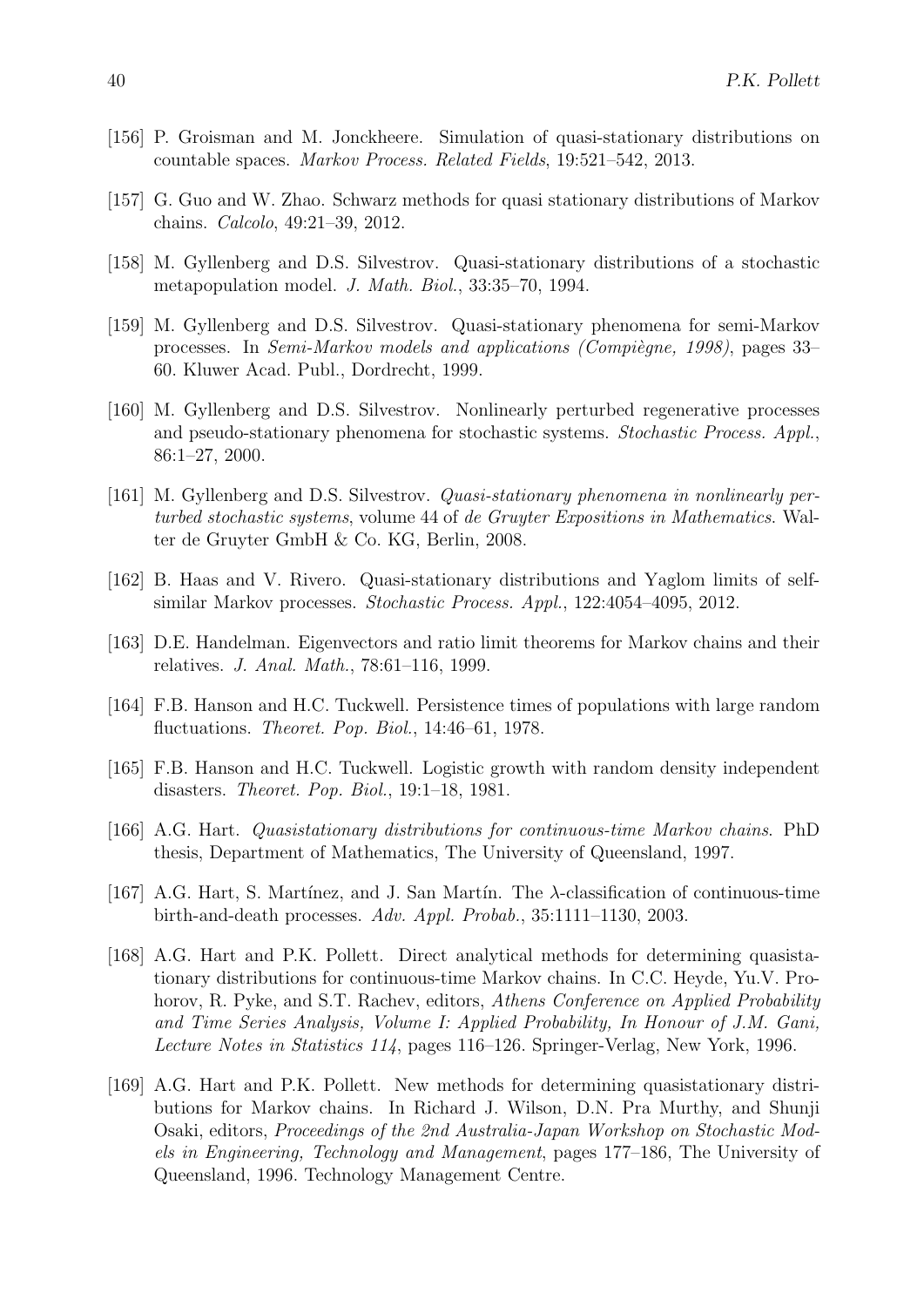- [170] A.G. Hart and P.K. Pollett. New methods for determining quasi-stationary distributions for Markov chains. Math. Computer Modelling, 31:143–150, 2000.
- [171] A.G. Hart and R.L Tweedie. Convergence of invariant measures of truncation approximations to Markov processes. Submitted for publication, 1999.
- [172] C.R. Heathcote, E. Seneta, and D. Vere-Jones. A refinement of two theorems in the theory of branching processes. Teor. Verojatnost. i Primenen., 12:341–346, 1967.
- [173] C.M. Hernández-Suárez and C. Castillo-Chavez. An application of queuing theory to SIS and SEIS epidemic models. Math. Biosci. Eng., 7:809–823, 2010.
- [174] G. Högnäs. On the quasi-stationary distribution of a stochastic Ricker model. Stochastic Process. Appl., 70:243–263, 1997.
- [175] C.S. Holling. Resilience and stability of ecological systems. Ann. Rev. Ecol. Systematics, 4:1–23, 1973.
- [176] L.Y. Hou. Ratio limit for transient Markov chains. Natur. Sci. J. Harbin Normal Univ., 19:23–25, 2003.
- [177] E.A. Housworth. Escape rate for 2-dimensional Brownian motion conditioned to be transient with application to Zygmund functions. Trans. Amer. Math. Soc., 343:843– 852, 1994.
- [178] W. Huisinga, S. Meyn, and C. Schütte. Phase transitions and metastability in Markovian and molecular systems. Ann. Appl. Probab., 14(1):419–458, 2004.
- [179] D.L. Iglehart. Functional central limit theorems for random walks conditioned to stay positive. Ann. Probab., 2:608–619, 1974.
- [180] D.L. Iglehart. Random walks with negative drift conditioned to stay positive. J. Appl. Probab., 11:742–751, 1974.
- [181] R. Isaac. On the ratio-limit theorem for Markov processes recurrent in the sense of Harris. Illinois J. Math., 11:608–615, 1967.
- [182] R. Isaac. Asymptotic independence and individual ratio limit theorems. Z. Wahrsch. Verw. Gebiete, 62:201–214, 1983.
- [183] D. Isaacson. A characterization of geometric ergodicity. Z. Wahrsch. Verw. Gebiete, 49:267–273, 1979.
- [184] S.D. Jacka and G.O. Roberts. Conditional diffusions: their infinitesimal generators and limit laws. Preprint, University of Warwick, 1988.
- [185] S.D. Jacka and G.O. Roberts. Weak convergence of conditioned processes on a countable state space. J. Appl. Probab., 32:902–916, 1995.
- [186] S.D. Jacka and G.O. Roberts. Conditional one-dimensional diffusions. Preprint, University of Cambridge, 1996.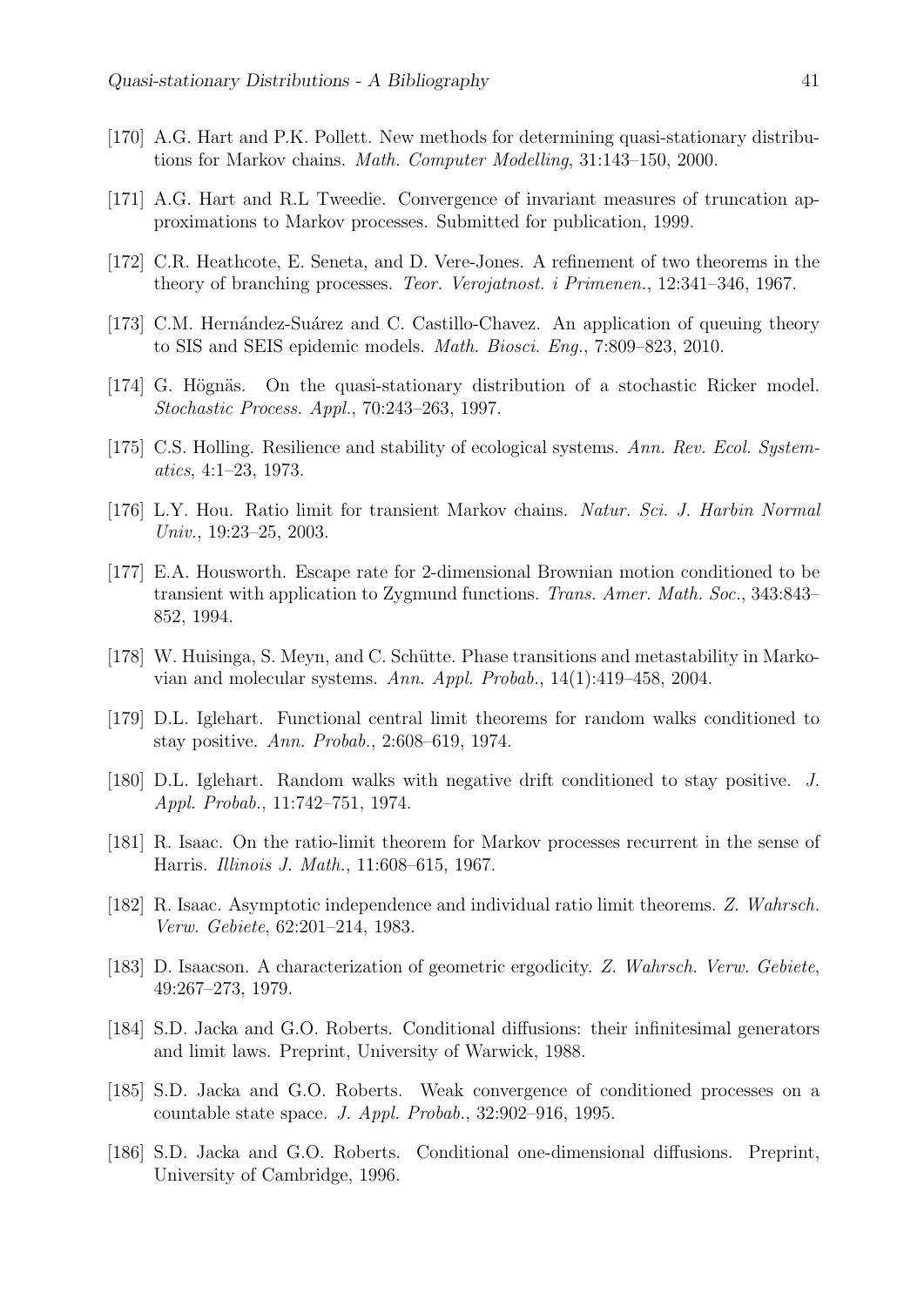- [187] S. Kalpakam and M.A. Shahul Hameed. Quasi-stationary distribution of a two-unit warm-standby redundant system. J. Appl. Probab., 20:429–435, 1983.
- [188] S. Kang and J. Klotz. Limiting conditional distribution for tests of independence in the two way table. Comm. Statist. Theory Methods, 27(8):2075–2082, 1998.
- [189] P. Kao. Limiting diffusion for random walks with drift conditioned to stay positive. J. Appl. Probab., 15:280–291, 1978.
- [190] R.W. Keener. Limit theorems for random walks conditioned to stay positive. Ann. Probab., 20:801–824, 1992.
- [191] J. Keilson and R. Ramaswamy. Convergence of quasistationary distributions in birthdeath processes. Stochastic Process. Appl., 18:301–312, 1984.
- [192] J. Keilson and R. Ramaswamy. The bivariate maximum process and quasi-stationary structure of birth-death processes. Stochastic Process. Appl., 22:27–36, 1986.
- [193] F.P. Kelly. Invariant measures and the q-matrix. In J.F.C. Kingman and G.E.H. Reuter, editors, Probability, Statistics and Analysis, London Mathematical Society Lecture Notes Series 79, pages 143–160. Cambridge University Press, Cambridge, UK, 1983.
- [194] F.P. Kelly. Stochastic models of computer communication systems. J. Roy. Statist. Soc., Ser B, 47:379–395, 415–428, 1985. With discussion.
- [195] F.P. Kelly. One-dimensional circuit-switched networks. Ann. Probab., 15:1166–1179, 1987.
- [196] D.G. Kendall. Contribution to discussion on 'quasi-stationary distributions and timereversion in genetics' by e.seneta [with discussion]. J. Roy. Statist. Soc., Ser B, 28:253–277, 1966.
- [197] D.P. Kennedy. Limiting diffusions for the conditioned  $M/G/1$  queue. J. Appl. Probab., 11:355–362, 1974.
- [198] G. Kersting. Strong ratio limit property and R-recurrence of reversible Markov chains. Z. Wahrsch. Verw. Gebiete, 30:343–356, 1974.
- [199] H. Kesten. A ratio limit theorem for symmetric random walk. J. Analyse Math., 23:199–213, 1970.
- [200] H. Kesten. Review of good (1968). Math. Rev., 39:410, 1970.
- [201] H. Kesten. A ratio limit theorem for (sub) Markov chains on  $\{1, 2, \ldots\}$  with bounded jumps. Adv. Appl. Probab., 27:652–691, 1995.
- [202] R.Z. Khasminskii, G. Yin, and Q. Zhang. Singularly perturbed Markov chains: quasi-stationary distribution and asymptotic expansion. In G.S. Ladde and M. Sambandham, editors, Proceedings of Dynamic Systems and Applications, pages 301–308, Atlanta Georgia, USA, 1996. Dynamic Publishers, Inc.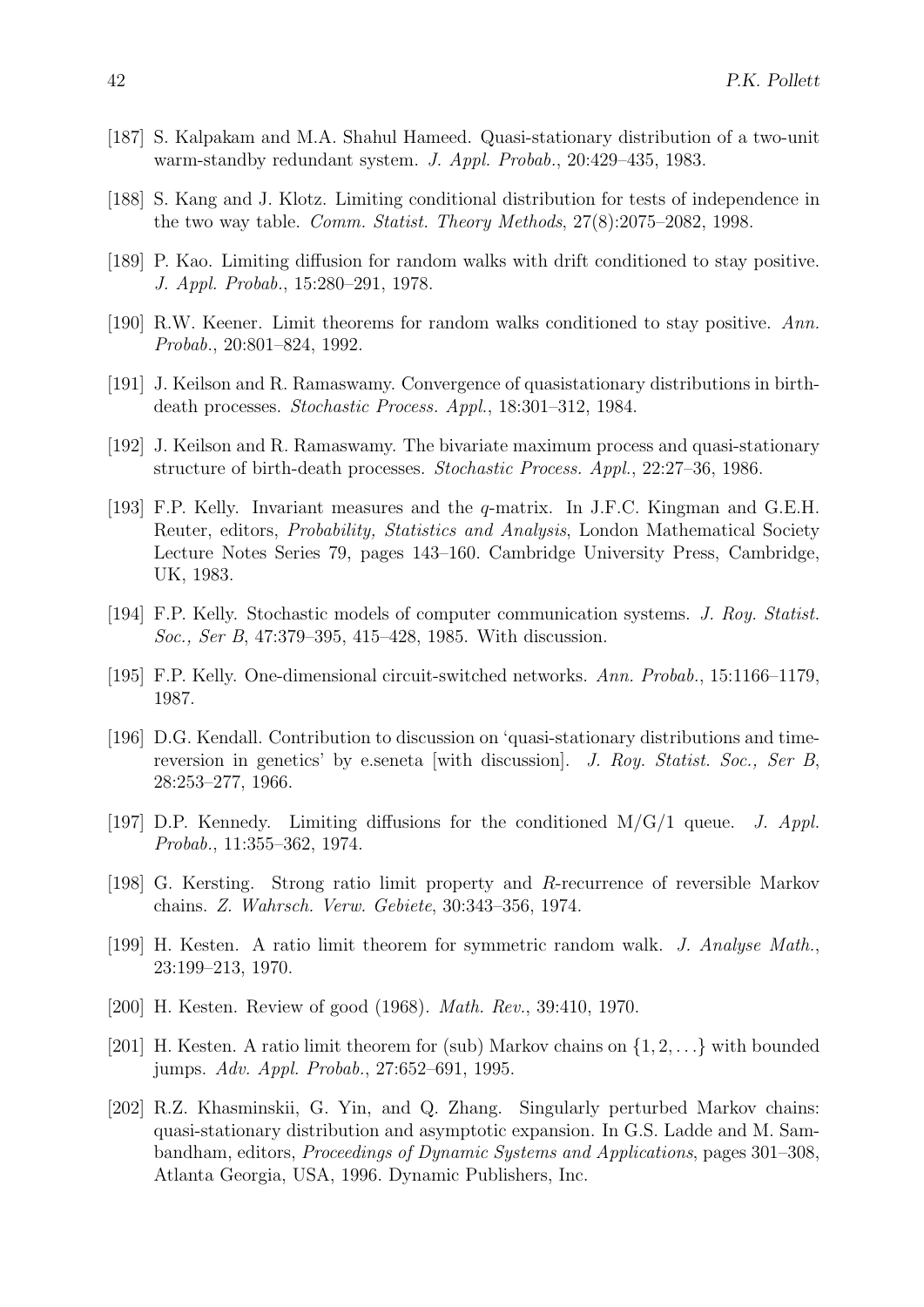- [203] A.A. Kibkalo. Quasistationary regime in queueing systems of type  $M(t)|D|1|\infty$ . Vestnik Moskov. Univ. Ser. I Mat. Mekh., 5:41–44, 96, 1985.
- [204] M. Kijima. Correction: On the existence of quasi-stationary distributions in denumerable R-transient Markov chains. J. Appl. Probab., 30:496, 1992.
- [205] M. Kijima. Evaluation of the decay parameter for some specialized birth-death processes. J. Appl. Probab., 29:781–791, 1992.
- [206] M. Kijima. On the existence of quasi-stationary distributions in denumerable Rtransient Markov chains. J. Appl. Probab., 29:21–36, 1992.
- [207] M. Kijima. Bounds for the quasi-stationary distribution of some specialized Markov chains. In S. Osaki and D.N.P. Murthy, editors, Proceedings of the Australia-Japan Workshop on Stochastic Models in Engineering, Technology and Management, pages 262–268, Singapore, 1993. World Scientific.
- [208] M. Kijima. Quasi-limiting distributions of Markov chains that are skip-free to the left in continuous-time. J. Appl. Probab., 30:509–517, 1993.
- [209] M. Kijima. Quasi-stationary distributions of single-server phase-type queues. Math. Operat. Res., 18:423–437, 1993.
- [210] M. Kijima. Bounds for the quasi-stationary distribution of some specialized Markov chains. Math. Computer Modelling, 22:141–147, 1995.
- [211] M. Kijima. Markov Processes for Stochastic Modeling. Chapman & Hall, London, 1997.
- [212] M. Kijima and N. Makimoto. Quasi-stationary distributions of Markov chains arising from queueing processes: a survey. In Applied probability and stochastic processes, volume 19 of Internat. Ser. Oper. Res. Management Sci., pages 277–311. Kluwer Acad. Publ., Boston, MA, 1999.
- [213] M. Kijima and Makimoto. N. Computation of the quasi-stationary distributions in  $M(n)/GI/1/K$  and  $GI/M(n)/1/K$  queues. Queuing Systems Theory Appl., 11:255– 272, 1992.
- [214] M. Kijima and Makimoto. N. Computation of quasi-stationary distributions in Markovian queues. In HELP, editor, Proceedings of the 16th International Conference on Computers and Industrial Engineering, pages 849–852, HELP, 1994. HELP.
- [215] M. Kijima and Makimoto. N. Quasi-stationary distributions of Markov chains arising from queueing processes: a survey. In HELP, editor, Research Reports on Mathematical and Computer Sciences, Series B: Operations Research. Department of Mathematical and Computer Sciences, Tokyo Institute of Technology, 1994. B-304.
- [216] M. Kijima, M.G. Nair, P.K. Pollett, and E.A. van Doorn. Limiting conditional distributions for birth-death processes. Adv. Appl. Probab., 29:185–204, 1997.
- [217] M. Kijima and E. Seneta. Some results for quasistationary distributions of birthdeath processes. J. Appl. Probab., 28:503–511, 1991.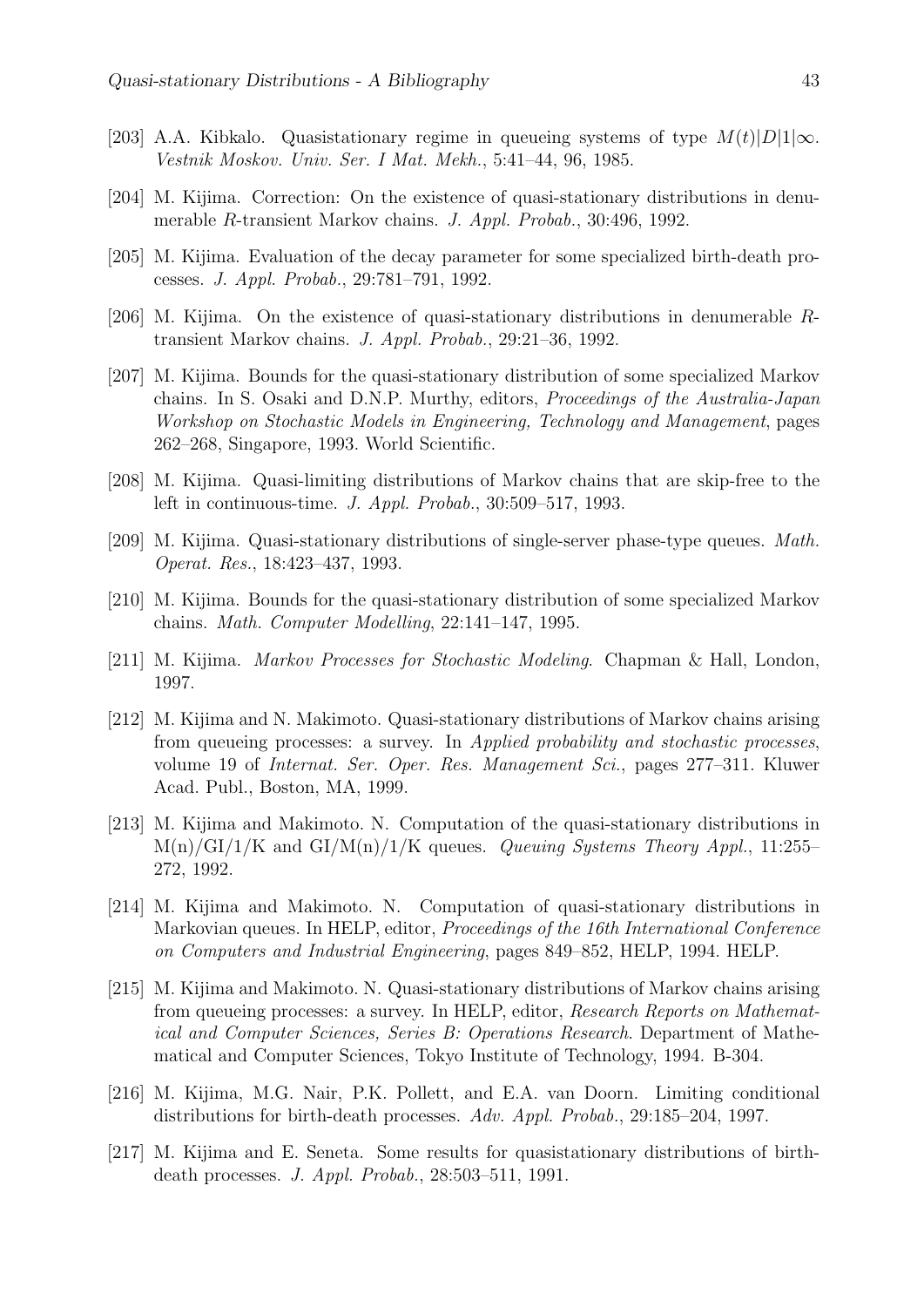- [218] M. Kijima and E.A. van Doorn. Weighted sums of orthogonal polynomials with positive zeros. J. Comput. Appl. Math., 65:195–206, 1995.
- [219] M. Kimmel. Quasistationarity in a branching model of division-within-division. In Classical and Modern Branching Processes (Minneapolis, MN, 1994), pages 157–164. Springer, New York, 1997.
- [220] J.F.C. Kingman. Ergodic properties of continuous-time Markov processes and their discrete skeletons. Proc. London Math. Soc., 13:593–604, 1963.
- [221] J.F.C. Kingman. The exponential decay of Markov transition probabilities. Proc. London Math. Soc., 13:337–358, 1963.
- [222] J.F.C. Kingman and S. Orey. Ratio limit theorems for Markov chains. Proc. Amer. Math. Soc., 15:907–910, 1964.
- [223] M. Klass and J. Pitman. Limit laws for Brownian motion conditioned to reach a high level. Statist. Probab. Lett., 17:13–17, 1993.
- [224] F. Klebaner and J. Lazar. On the quasi-stationary distribution in randomly perturbed dynamical systems with a single attracting point. In Richard J. Wilson, D.N. Pra Murthy, and Shunji Osaki, editors, Proceedings of the 2nd Australia-Japan Workshop on Stochastic Models in Engineering, Technology and Management, pages 348–354, The University of Queensland, 1996. Technology Management Centre.
- [225] F. Klebaner, J. Lazar, and O. Zeitouni. On the quasi-stationary distribution for some randomly perturbed transformations of an interval. Ann. Appl. Probab., 8:300–315, 1998.
- [226] D.R. Klein. The introduction, increase, and crash of reindeer on St. Matthew Island. J. Wildlife Man., 32:351–367, 1968.
- [227] S. Knoth. Quasi-stationarity of CUSUM schemes for Erlang distributions. Metrika, 48:31–48, 1998.
- [228] V.V. Kukhtin, N.V. Kuzmenko, and O.V. Shramko. Green light as a possible pressing factor for oceanic phytoplankton near the base of the euphotic zone. J. Theor. Biol., 188:319–322, 1997.
- [229] R. Kulik and P. Soulier. Estimation of limiting conditional distributions for the heavy tailed long memory stochastic volatility process. Extremes, 16:203–239, 2013.
- [230] T.G. Kurtz. Solutions of ordinary differential equations as limits of pure jump Markov processes. J. Appl. Probab., 7:49–58, 1970.
- [231] T.G. Kurtz. Limit theorems for sequences of jump Markov processes approximating ordinary differential processes. J. Appl. Probab., 8:344–356, 1971.
- [232] T.G. Kurtz. The relationship between stochastic and deterministic models in chemical reactions. J. Chem. Phys., 57:2976–2978, 1972.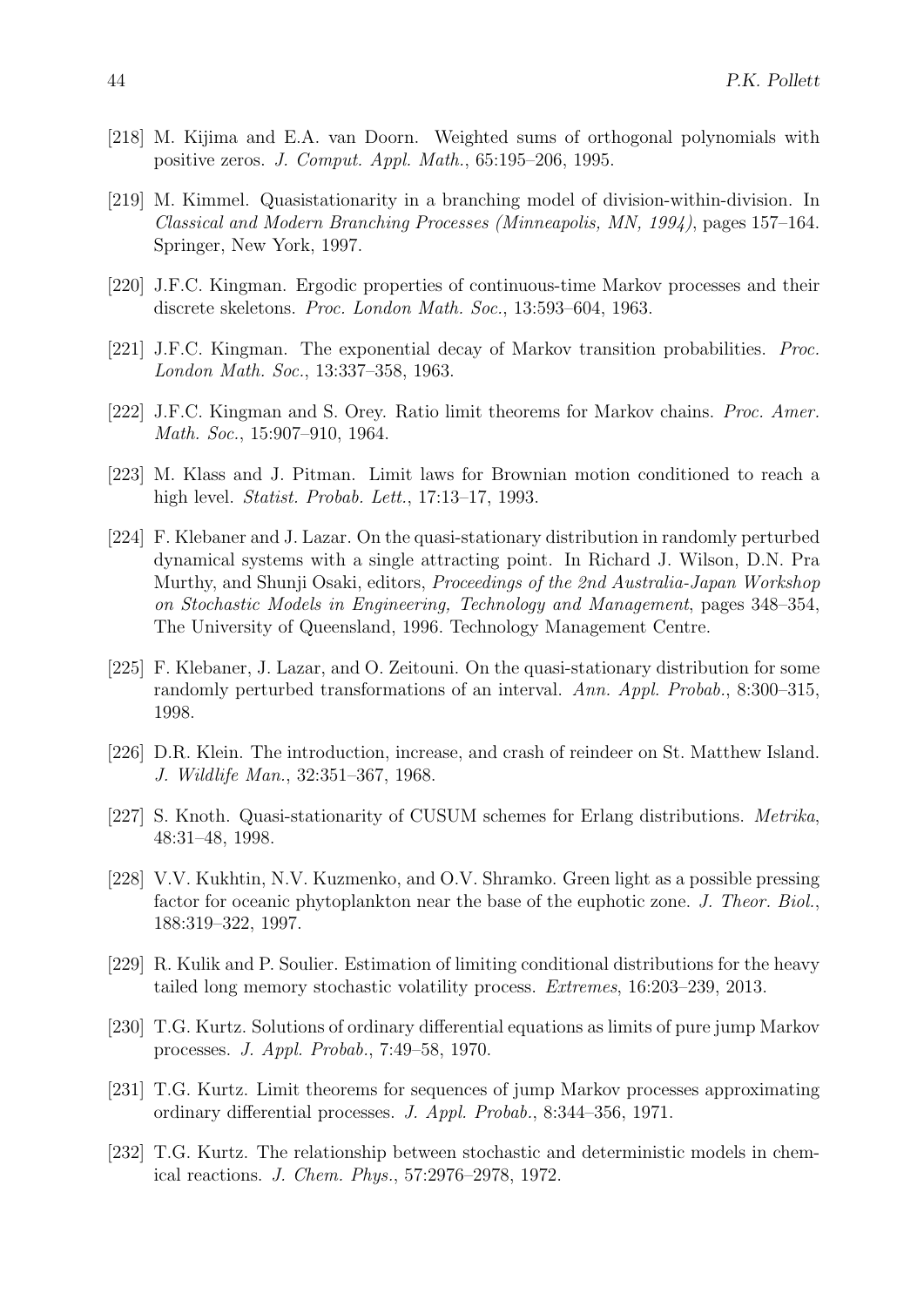- [233] T.G. Kurtz. Limit theorems and diffusion approximations for density dependent Markov chains. Math. Prog. Study, 5:67–78, 1976.
- [234] T.G. Kurtz. Strong approximation theorems for density dependent Markov chains. Stochastic Process. Appl., 6:223–240, 1978.
- [235] T.G. Kurtz and S. Wainger. The nonexistence of the Yaglom limit for an age dependent subcritical branching process. Ann. Probab., 1:857–861, 1973.
- [236] A.E. Kyprianou and Z. Palmowski. Quasi-stationary distributions for Lévy processes. Bernoulli, 12(4):571–581, 2006.
- [237] E.K. Kyprianou. On the quasi-stationary distribution of the virtual waiting time in queues with poisson arrivals. J. Appl. Probab., 8:494–507, 1971.
- [238] E.K. Kyprianou. On the quasi-stationary distributions of the GI/M/1 queues. J. Appl. Probab., 9:117–128, 1972.
- [239] E.K. Kyprianou. The quasi-stationary distributions of queues in heavy traffic. J. Appl. Probab., 9:821–831, 1972.
- [240] C. Labbé. Quasi-stationary distributions associated with explosive CSBP. Electron. Commun. Probab., 18:no. 57, 13, 2013.
- [241] C.W. Lamb. A ratio limit theorem for approximate martingales. Canad. J. Math., 25:772–779, 1973.
- [242] A. Lambert. Completely asymmetric Lévy processes confined in a finite interval. Ann. Inst. H. Poincaré Probab. Statist., 36(2):251-274, 2000.
- [243] A. Lambert. Quasi-stationary distributions and the continuous-state branching process conditioned to be never extinct. Electron. J. Probab., 12:no. 14, 420–446 (electronic), 2007.
- [244] A. Lambert. Population dynamics and random genealogies. Stochastic Models, 24:45– 163, 2008.
- [245] A. Lambert. Population genetics, ecology and the size of populations. J. Math. Biol., 60:469–472, 2010.
- $[246]$  D. Landon. *Perturbation et excitabilité dans des modèles stochastiques de trans*mission de l'influx nerveux. PhD thesis, Laboratoire de Mathématiques - Analyse, Probabilités, Modèlisation, Université D'Orléans, 2012.
- [247] J.B. Lasserre and C.E.M. Pearce. On the existence of a quasistationary measure for a Markov chain. Ann. Probab., 29:437–446, 2001.
- [248] W. Ledermann and G.E.H. Reuter. Spectral theory for the differential equations of simple birth and death processes. Phil. Trans. R. Soc. London, 246:321–369, 1954.
- [249] J. Ledoux. On weak lumpability of denumerable Markov-chains. Statist. Probab. Lett., 25:329–339, 1995.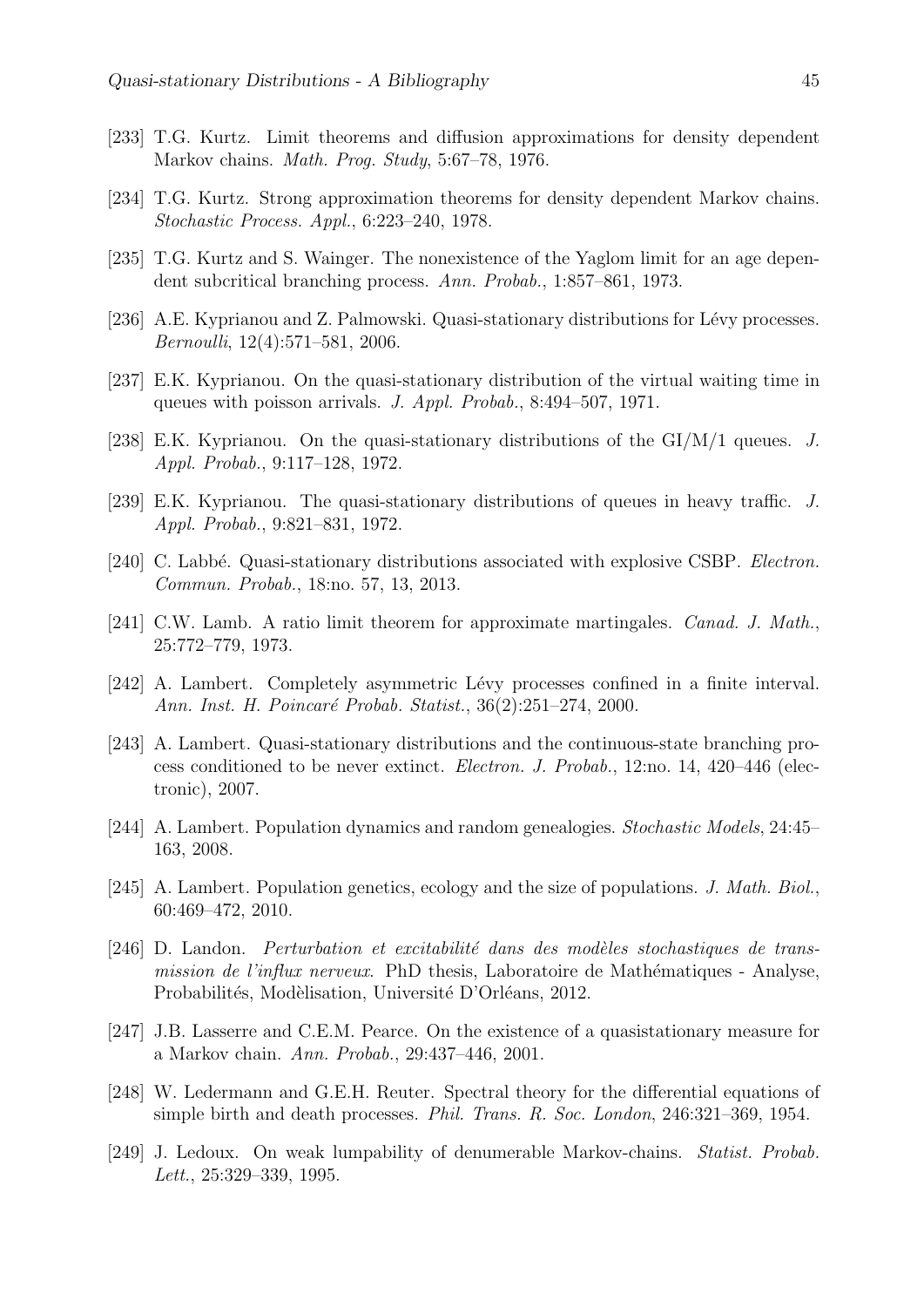- [250] J. Ledoux, G. Rubino, and B. Sericola. Exact aggregation of absorbing Markov processes using the quasi-stationary distribution. J. Appl. Probab., 31:626–634, 1994.
- [251] R. Levins. Extinction. In M. Gerstenhaber, editor, Some Mathematical Questions in Biology, pages 75–107. American Mathematical Society, Providence, RI, USA, 1970.
- [252] M.L. Levitan. A generalized Doeblin ratio limit theorem. Ann. Math. Statist., 42:904– 911, 1971.
- [253] Quan-Lin Li. Constructive computation in stochastic models with applications. Tsinghua University Press, Beijing, 2010. The RG-factorization.
- [254] Quan-Lin Li and Yiqiang Zhao. A constructive method for finding  $\beta$ -invariant measures for transition matrices of  $M/G/1$  type. In *Matrix-analytic methods (Adelaide,* 2002), pages 237–263. World Sci. Publ., River Edge, NJ, 2002.
- [255] Quan-Lin Li and Yiqiang Q. Zhao.  $\beta$ -invariant measures for transition matrices of GI/M/1 type. Stoch. Models, 19:201–233, 2003.
- [256] S.X. Li and G.N. Xiao. Determination of  $\mu$ -invariant measure from the Q-resolvent function. Math. Theory Appl. (Changsha), 21:30–32, 2001.
- [257] X. Li, G. Yin, K. Yin, and Q. Zhang. A numerical study of singularly perturbed Markov chains: quasi-equilibrium distributions and scaled occupation measures. Dynam. Contin. Discrete Impuls. Systems, 5:295–304, 1999.
- [258] Y. Li and J. Li. Criteria for Feller transition functions. J. Math. Anal. Appl., 359:653–665, 2009.
- [259] M. Lin. Mixed ratio limit theorems for Markov processes. Israel J. Math., 8:357–366, 1970.
- [260] M. Lin. Strong ratio limit theorems for Markov processes. Ann. Math. Statist., 43:569–579, 1972.
- [261] M. Lin. Strong ratio limit theorems for mixing Markov operators. Ann. Inst. H. Poincaré Sect. B (N.S.), 12:181-191, 1976.
- [262] X. Lin, H.J. Zhang, and Z.T. Hou. The  $\mu$ -invariant distribution of a Q-process. Acta Math. Appl. Sin., 25:694–703, 2002.
- [263] Y. Liu, H. Zhang, and Y. Zhao. Computable strongly ergodic rates of convergence for continuous-time Markov chains. ANZIAM J., 49(4):463–478, 2008.
- [264] M. Lladser and J. San Martín. Domain of attraction of the quasi-stationary distributions for the Ornstein-Uhlenbeck process. J. Appl. Probab., 37:511–520, 2000.
- [265] N. Makimoto. Quasi-stationary distributions in a  $PH/PH/c$  queue. Stochastic Models, 9:195–212, 1993.
- [266] M. Malek-Mansour and G. Nicolis. A master equation description of local fluctuation. J. Statist. Phys., 13:197–217, 1975.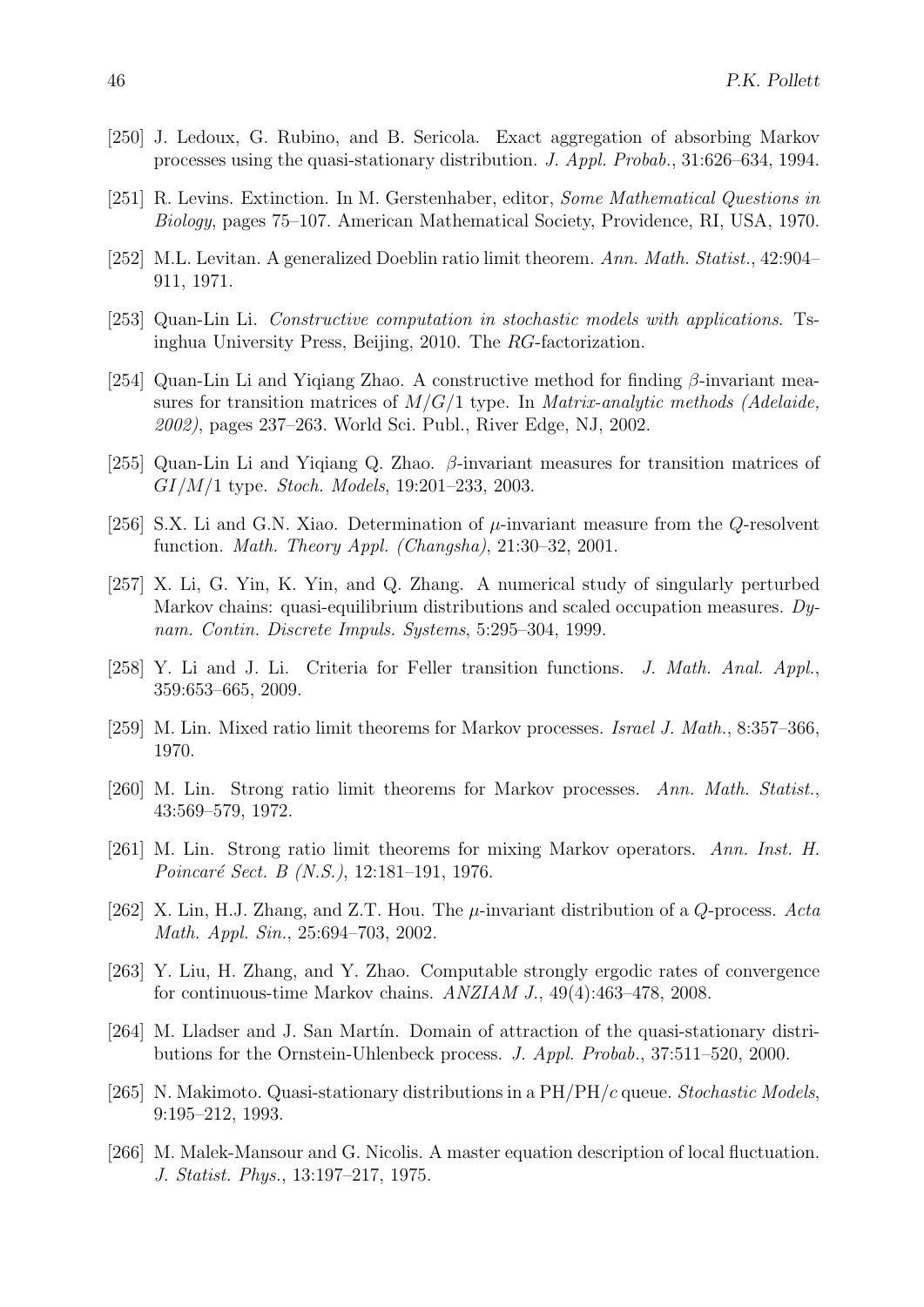- [267] P. Mandl. On the asymptotic behaviour of probabilities within groups of states of a homogeneous Markov processs (in Czech.). Casopis Pěst. Mat., 85:448–456, 1960.
- [268] P. Mandl. An elementary proof of the ergodic property of birth and death processes (in Czech.). Casopis Pěst. Mat., 89:354–358, 1964.
- [269] S. Martínez. Quasi-stationary distributions for birth-death chains: convergence radii and Yaglom limit. NATO Adv. Sci. Inst. Ser. C Math. Phys. Sci., 396:491–505, 1993.
- [270] S. Martínez. Notes and a remark on quasi-stationary distributions. In Pyrenees International Workshop on Statistics, Probability and Operations Research: SPO  $2007$ , volume 34 of *Monogr. Semin. Mat. García Galdeano*, pages 61–80. Prensas Univ. Zaragoza, Zaragoza, 2008.
- [271] S. Martínez, P. Picco, and J. San Martín. Domain of attraction of quasi-stationary distributions for the Brownian motion with drift. Adv. Appl. Probab., 30:385-408, 1998.
- [272] S. Mart´ınez and J. San Mart´ın. Quasi-stationary distributions for a Brownian motion with drift and associated limit laws. J. Appl. Probab., 31:911–920, 1994.
- [273] S. Martínez and J. San Martín. Some properties of quasi-stationary distributions for finite Markov chains. In Surveys in stochastic processes, EMS Ser. Congr. Rep., pages 59–66. Eur. Math. Soc., Zürich, 2011.
- [274] S. Martínez and M.E. Vares. A Markov chain associated with the minimal quasistationary distribution of birth-death chains. J. Appl. Probab., 32:25–38, 1995.
- [275] J. Martins, A. Pinto, and N. Stollenwerk. Stationarity in moment closure and quasistationarity of the SIS model. Math. Biosci., 236:126–131, 2012.
- [276] R.M. May. Stability and Complexity in Model Ecosystems. Princeton University Press, Princeton, 2nd edition, 1974.
- [277] D.R. McNeil and S. Schach. Central limit analogues for Markov population processes. J. Roy. Statist. Soc. Ser. B, 35:1–23, 1973. With a discussion by J. F. C. Kingman, M. S. Bartlett, A. D. Barbour, D. R. Cox, D. G. Kendall and V. Barnett, and replies by S. Schach and D. R. McNeil.
- [278] L.D. Mech. The wolves of Ilse Royale. Fauna of the National Parks: U.S. Fauna Series, 7, 1966.
- [279] Q.X. Mei and X. Lin. The relationship between  $\mu$ -invariant distribution and quasistationary distributions for continuous-time Markov chains. Math. Theory Appl. (Changsha), 21:26–29, 2001.
- [280] S. Méléard and D. Villemonais. Quasi-stationary distributions and population processes. Probab. Surv., 9:340–410, 2012.
- [281] Y. Miura. Ultracontractivity for Markov semigroups and quasi-stationary distributions. Stoch. Anal. Appl., 32:591–601, 2014.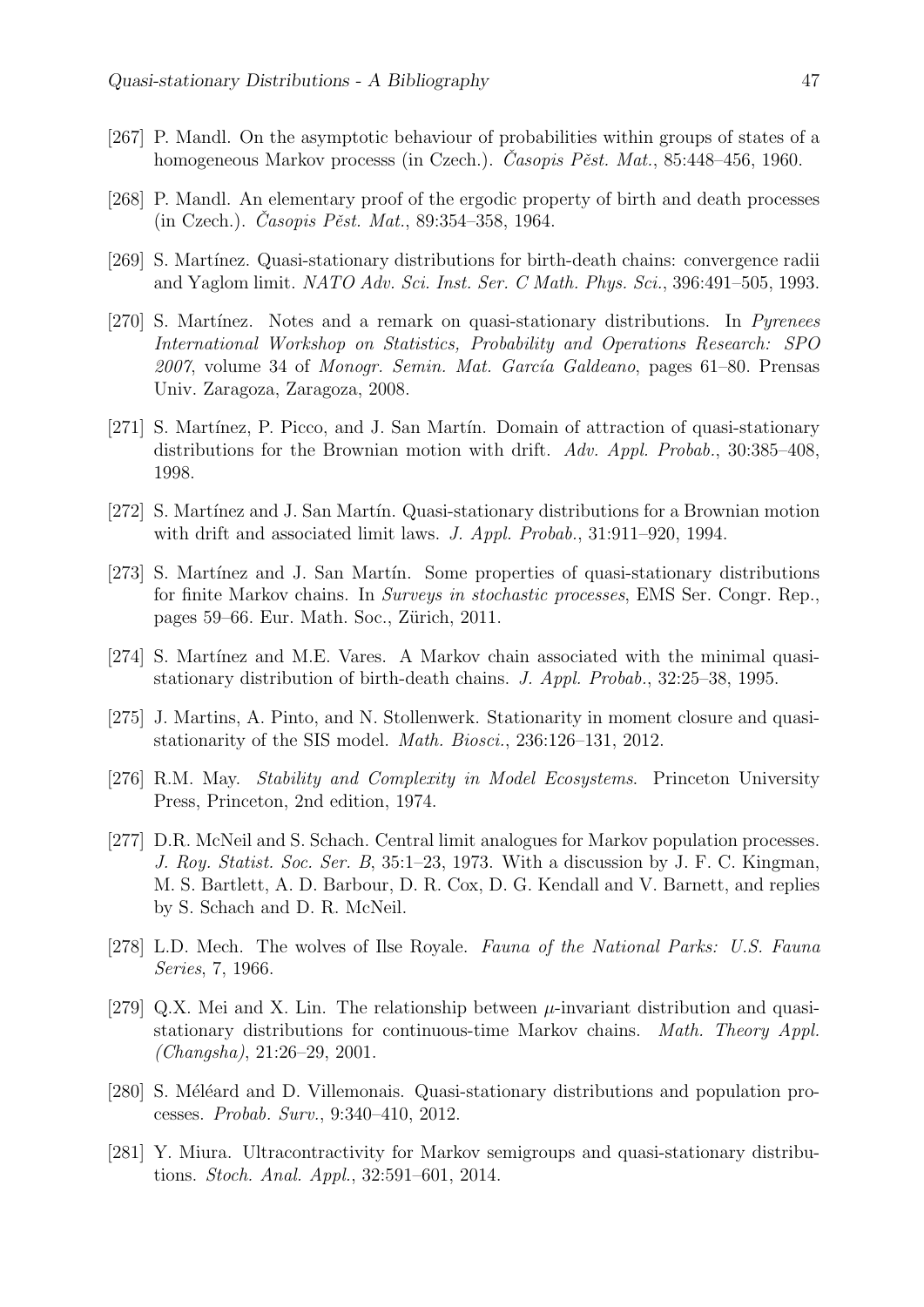- [282] J.A. Moler, F. Plo, and M. San Miguel. Minimal quasi-stationary distributions under null R-recurrence. Test, 9:455–470, 2000.
- [283] F. Móricz. The strong laws of large numbers for quasi-stationary sequences. Z. Wahrscheinlichkeitstheorie und Verw. Gebiete, 38:223–236, 1977.
- [284] F. Móricz. Strong laws of large numbers for quasistationary random fields. Z. Wahrsch. Verw. Gebiete, 51:249–268, 1980.
- [285] A.G. Mucci. Ratio limit theorems. *Canad. J. Math.*, 28:403-407, 1976.
- [286] M.G. Nair and P.K. Pollett. Correction: "On the relationship between  $\mu$ -invariant measures and quasi-stationary distributions for continuous-time Markov chains". Adv. in Appl. Probab., 25:717–719, 1993.
- [287] M.G. Nair and P.K. Pollett. On the relationship between  $\mu$ -invariant measures and quasistationary distributions for continuous-time Markov chains. Adv. Appl. Probab., 25:82–102, 1993.
- [288] S.M. Narimanjan. A ratio limit theorem for random walk on groups. Vestnik Moskov. Univ. Ser. I Mat. Meh., 30:17–24, 1975.
- [289] I. Nåsell. On the quasistationary distribution of the Ross Malaria model. *Math.* Biosci., 107:187–208, 1991.
- [290] I. Nåsell. The quasi-stationary distribution of the closed endemic SIS model. Adv. Appl. Probab., 28:895–932, 1996.
- [291] I. Nåsell. Ross's Malaria model and qualitative theory (in Swedish). Normat, 46:1–13, 1998.
- [292] I. Nåsell. On the quasi-stationary distribution of the stochastic logistic epidemic. Math. Biosci., 156:21–40, 1999.
- [293] I. Nåsell. On the time to extinction in recurrent epidemics. J. Roy. Statist. Soc., Ser B, 61:309–330, 1999.
- [294] I. Nåsell. A new look at the critical community size for childhood infections. Theoret. Pop. Biol., 67:203–216, 2005.
- [295] I. Nåsell. *Extinction and quasi-stationarity in the stochastic logistic SIS model*, volume 2022 of Lecture Notes in Mathematics. Springer, Heidelberg, 2011. Mathematical Biosciences Subseries.
- [296] E. Nummelin. Limit theorems for  $\alpha$ -recurrent semi-Markov processes. Adv. Appl. Probab., 8:531–547, 1976.
- [297] E. Nummelin. On the concepts of  $\alpha$ -recurrence and  $\alpha$ -transience for Markov renewal processes. Stochastic Process. Appl., 5:1–19, 1977.
- [298] E. Nummelin. Uniform and ratio limit theorems for Markov renewal and semiregenerative processes on a general state space. Ann. Inst.  $H.$  Poincaré Sect. B  $(N.S.), 14:119-143, 1978.$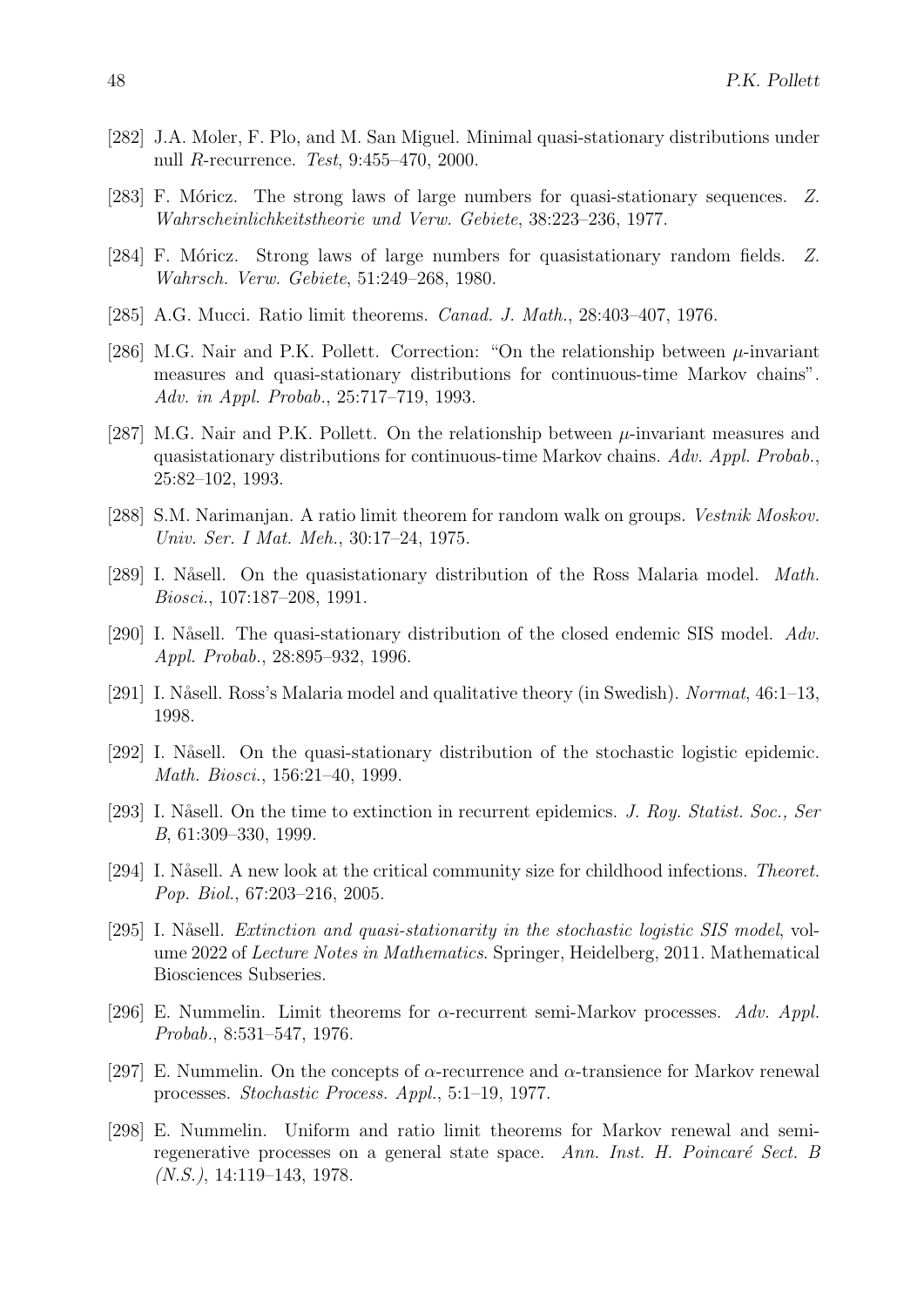- [299] E. Nummelin. Strong ratio limit theorems for  $\varphi$ -recurrent Markov chains. Ann. Probab., 7:639–650, 1979.
- [300] E. Nummelin and E. Arjas. A direct construction of the R-invariant measure for a Markov chain on a general state space. Ann. Probab., 4:674–679, 1976.
- [301] E. Nummelin and Tweedie R.L. Geometric ergodicity and R-positivity for general Markov chains. Ann. Probab., 6:404–420, 1978.
- [302] S.D. Oman. A ratio limit theorem for subterminal times. Ann. Probab., 5:262–277, 1977.
- [303] S.D. Oman. Ratio limit theorems for hitting times and hitting places. Indiana Univ. Math. J., 27:657–670, 1978.
- [304] P.D. O'Neill. Constructing population processes with specified quasi-stationary distributions. Stoch. Models, 23(3):439–449, 2007.
- [305] I. Oppenheim, K.K. Schuler, and G.H. Weiss. Stochastic theory of nonlinear rate processes with multiple stationary states. Physica, 88A:191–214, 1977.
- [306] S. Orey. Strong ratio limit property. *Bull. Amer. Math. Soc.*, 67:571–574, 1961.
- [307] Y. Oshima. Certain ratio limit theorem for time inhomogeneous Markov chains. In Stochastic processes, physics and geometry: new interplays, II (Leipzig, 1999), volume 29 of CMS Conf. Proc., pages 533–537. Amer. Math. Soc., Providence, RI, 2000.
- [308] O. Ovaskainen. The quasistationary distribution of the stochastic logistic model. J. Appl. Probab., 38:898–907, 2001.
- [309] A.G. Pakes. Conditional limit theorems for a left continuous random walk. J. Appl. Probab., 10:317–329, 1973.
- [310] A.G. Pakes. On Markov branching processes with immigration.  $Sankhy\bar{a}$ , A37:129– 138, 1975.
- [311] A.G. Pakes. Limit theorems for the population size of a birth and death process allowing catastrophes. J. Math. Biol., 25:307–325, 1987.
- [312] A.G. Pakes. Absorbing Markov and branching processes with instantaneous resurrection. Stochastic Process. Appl., 48:85–106, 1993.
- [313] A.G. Pakes. Explosive Markov branching processes: entrance laws and limiting behaviour. Adv. Appl. Probab., 25:737–756, 1993.
- [314] A.G. Pakes. Quasi-stationary laws for Markov processes: examples of an always proximate absorbing state. Adv. Appl. Probab., 27:120–145, 1995.
- [315] A.G. Pakes. Killing and resurrection of Markov processes. Stochastic Models, 13:255– 269, 1997.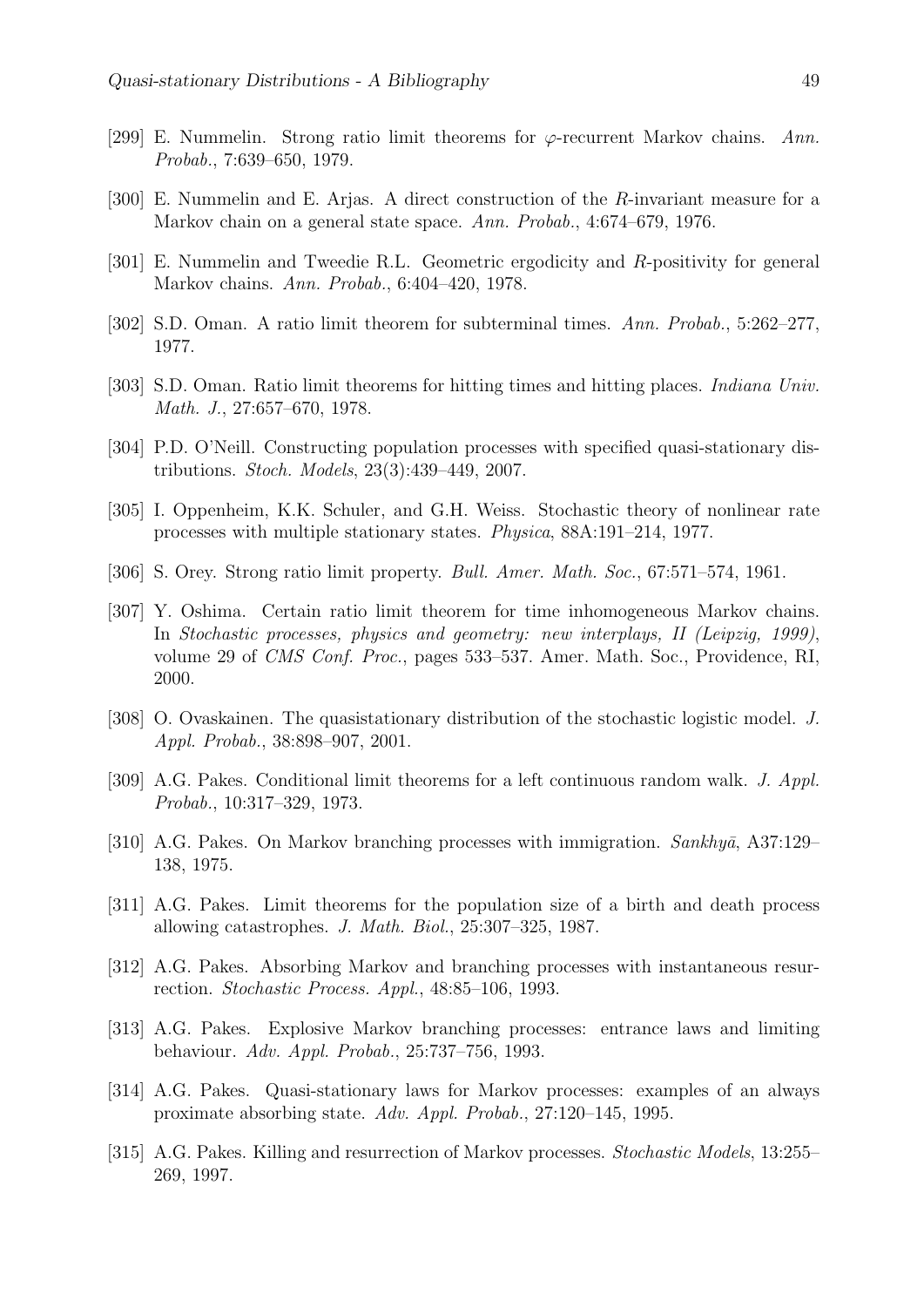- [316] A.G. Pakes. On the recognition and structure of probability generating functions. In Classical and Modern Branching Processes (Minneapolis, MN, 1994), pages 263–284. Springer, New York, 1997.
- [317] A.G. Pakes and P.K. Pollett. The supercritical birth, death and catastrophe process: Limit theorems on the set of extinction. Stochastic Process. Appl., 32:161–170, 1989.
- [318] A.G. Pakes, A.C. Trajstman, and P.J. Brockwell. A stochastic model for a replicating population subject to mass emigration due to population pressure. Math. Biosci., 45:137–157, 1979.
- [319] F. Papangelou. Strong ratio limits, R-recurrence and mixing properties of discrete parameter Markov processes. Z. Wahrsch. Verw. Gebiete, 8:259–297, 1967.
- [320] R.W. Parsons. Mathematical models of chemical reactions. PhD thesis, Department of Mathematical Statistics and Operational Research, University College of Cardiff, The University of Wales, 1985.
- [321] R.W. Parsons and P.K. Pollett. Quasistationary distributions for some autocatalytic reactions. J. Statist. Phys., 46:249–254, 1987.
- [322] P.R. Parthasarathy, R.B. Lenin, W. Schoutens, and W. van Assche. A birth and death process related to the Rogers-Ramanujan continued fraction. J. Math. Anal. Appl., 224:297–315, 1998.
- [323] C.E.M. Pearce and Y.W. Shin. An algorithmic approach to the Markov chain with transition probability matrix of upper block-hessenberg form. Korean Journal of Computational and Applied Mathematics, 5:403–426, 1998.
- [324] E. Pearce. Determining a quasistationary distribution for a block process. In A. Alfa and S. Chakravarthy, editors, Advances in Matrix Analytic Methods for Stochastic Models, pages 55–66. Notable Publications, New Jersey, USA, 1998.
- [325] N.F. Peng. Spectral representations of the transition probability matrices for continuous-time finite Markov chains. J. Appl. Probab., 33:28–33, 1996.
- [326] K. Petersen and K. Schmidt. Symmetric Gibbs measures. Trans. Amer. Math. Soc., 349:2775–2811, 1997.
- [327] M. Petersson. Quasi-stationary distributions for perturbed discrete time regenerative processes. Teor. Imov $\bar{u}$ r. Mat. Stat., 89:140–155, 2013.
- [328] M. Pijnenburg and N. Ravichandran. Quasi-stationary distribution of a two-unit dependent parallel system. Technical Report, Eindhoven University of Technology, 1990.
- [329] M. Pijnenburg, N. Ravichandran, and G. Regterschot. Stochastic analysis of a dependent parallel system. Technical Report, Eindhoven University of Technology, 1990.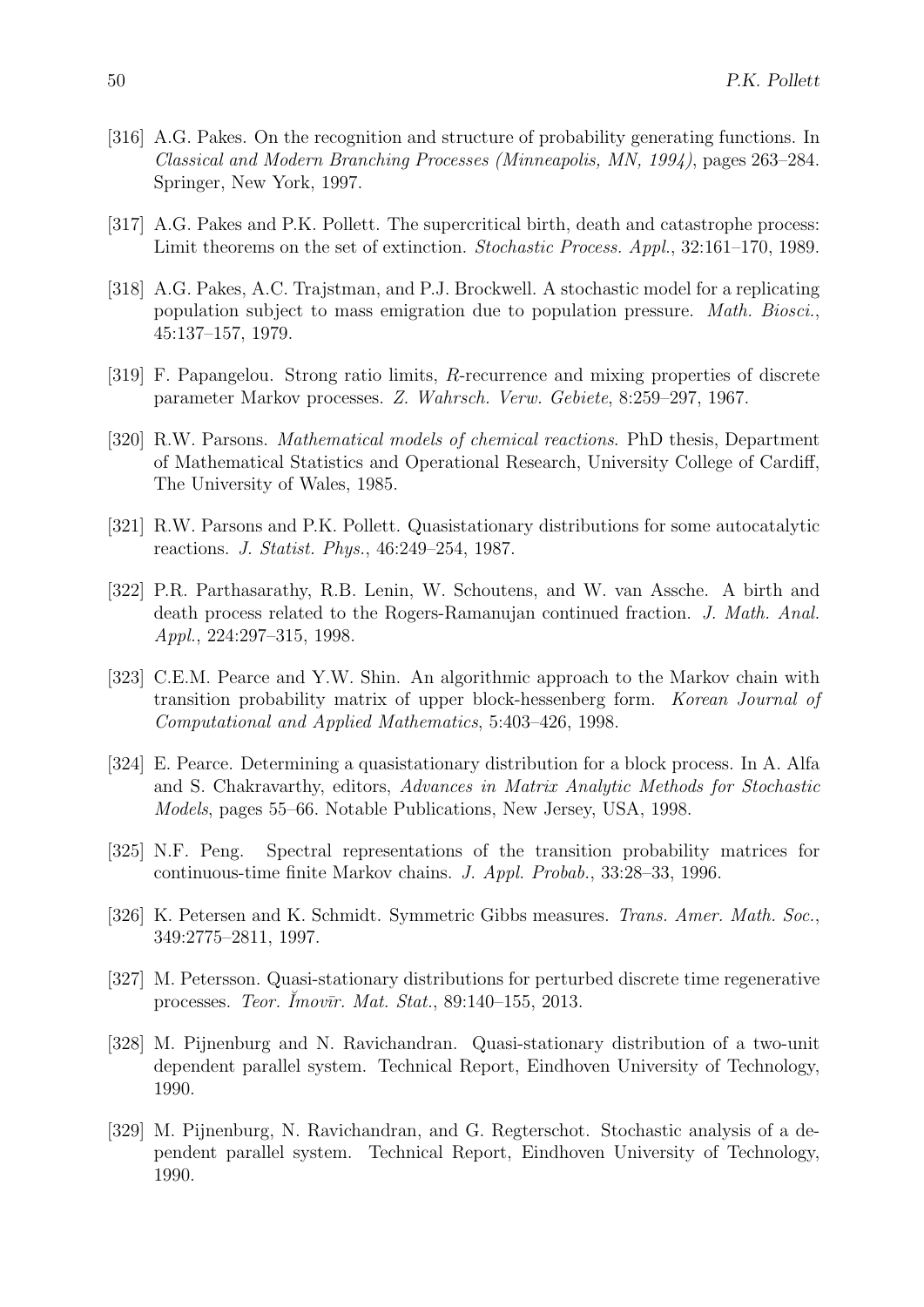- [330] R.G. Pinsky. On the convergence of diffusion processes conditioned to remain in a bounded region for a large time to limiting positive recurrent diffusion processes. Ann. Probab., 13:363–378, 1985.
- [331] R.G. Pinsky. A new approach to the Martin boundary via diffusions conditioned to hit a compact set. Ann. Probab., 21:453–481, 1993.
- [332] M. Polak and T. Rolski. A note on speed of convergence to the quasi-stationary distribution. Demonstratio Math., 45:385–397, 2012.
- [333] M. Pollak and D. Siegmund. Convergence of quasi-stationary to stationary distributions for stochastically monotone Markov processes. J. Appl. Probab., 23:215–220, 1986.
- [334] D. Pollard. Uniform ratio limit theorems for empirical processes. *Scand. J. Statist.*, 22:271–278, 1995.
- [335] D.B. Pollard and R.L. Tweedie. R-theory for Markov chains on a topological space, i. J. London Math. Soc., 10:389–400, 1975.
- [336] D.B. Pollard and R.L. Tweedie. R-theory for Markov chains on a topological space, ii. Z. Wahrsch. Verw. Gebiete, 34:269–278, 1976.
- [337] P.K. Pollett. On the equivalence of  $\mu$ -invariant measures for the minimal process and its q-matrix. Stochastic Process. Appl., 22:203–221, 1986.
- [338] P.K. Pollett. On the long-term behaviour of a population that is subject to large-scale mortality or emigration. In S. Kumar, editor, Proceedings of the 8th National Conference of the Australian Society for Operations Research, pages 196–207, Melbourne, 1987. Australian Society for Operations Research.
- [339] P.K. Pollett. On the problem of evaluating quasistationary distributions for open reaction schemes. J. Statist. Phys., 53:1207–1215, 1988.
- [340] P.K. Pollett. Reversibility, invariance and  $\mu$ -invariance. Adv. Appl. Probab., 20:600– 621, 1988.
- [341] P.K. Pollett. The generalized Kolmogorov criterion. Stochastic Process. Appl., 33:29– 44, 1989.
- [342] P.K. Pollett. Diffusion approximations for a circuit switching network with random alternative routing. Austral. Telecom. Res., 25:45–51, 1991.
- [343] P.K. Pollett. Modelling random fluctuations in a bistable telecommunications network. In P. Hutton, editor, *Proceedings of the 11th National Conference of the Aus*tralian Society for Operations Research, pages 11–22, HELP, 1991. Australian Society for Operations Research.
- [344] P.K. Pollett. On the construction problem for single-exit Markov chains. Bull. Austral. Math. Soc., 43:439–450, 1991.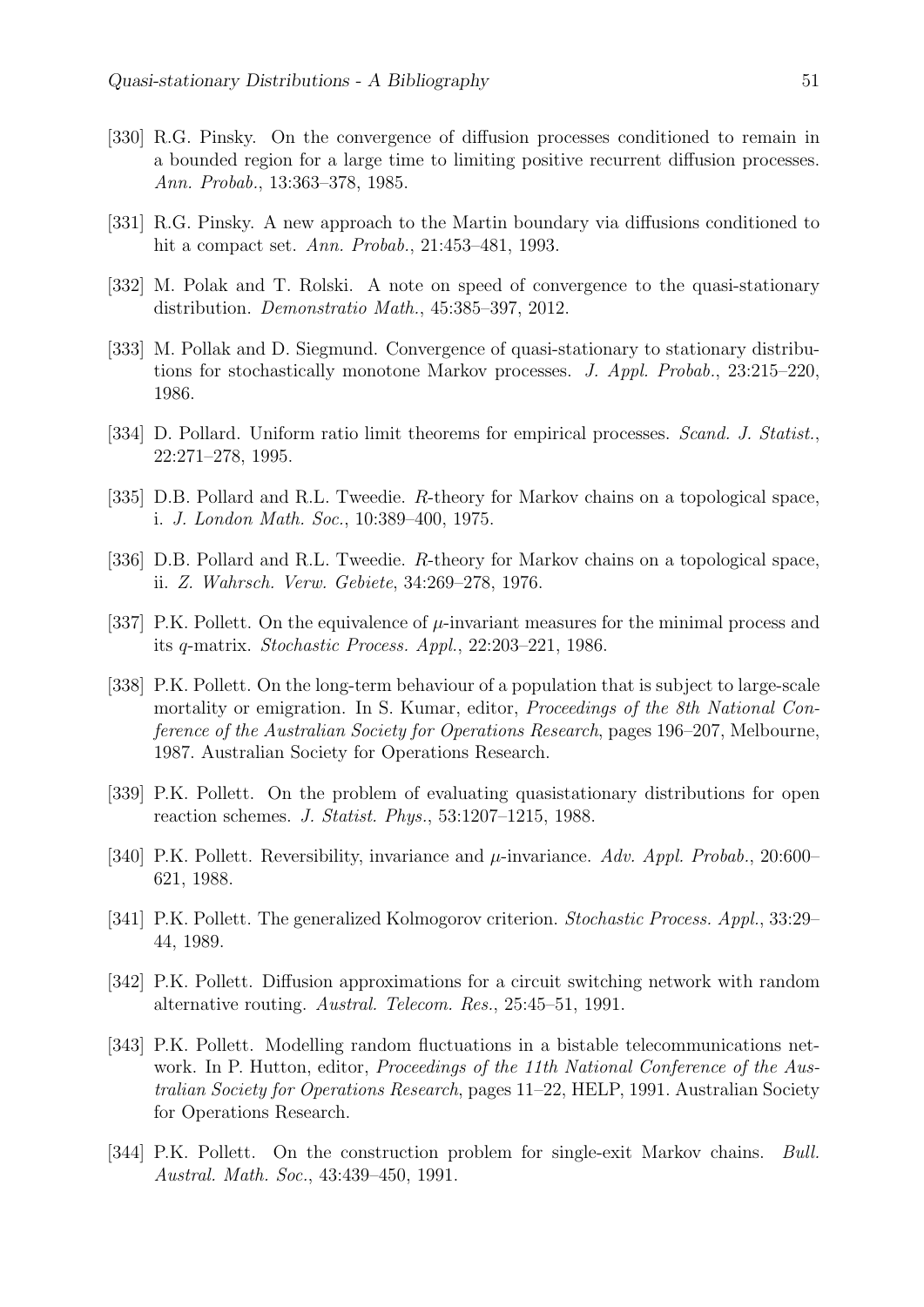- [345] P.K. Pollett. Modelling random fluctuations in a bistable telecommunications network. In W. Henderson, editor, *Proceedings of the 7th Australian Teletraffic Research* Seminar, pages 335–345, Adelaide, 1992. Teletraffic Research Centre, University of Adelaide.
- [346] P.K. Pollett. Analytical and computational methods for modelling the long-term behaviour of evanescent random processes. In D.J. Sutton, C.E.M. Pearce, and E.A. Cousins, editors, Decision Sciences: Tools for Today, Proceedings of the 12th National Conference of the Australian Society for Operations Research, pages 514– 535, Adelaide, 1993. Australian Society for Operations Research.
- [347] P.K. Pollett. Modelling the long-term behaviour of evanescent ecological systems. In M. McAleer, editor, Proceedings of the International Congress on Modelling and Simulation, volume 1, pages 157–162, Perth, 1993. Modelling and Simulation Society of Australia.
- [348] P.K. Pollett. Recent advances in the theory and application of quasistationary distributions. In S. Osaki and D.N.P. Murthy, editors, Proceedings of the Australia-Japan Workshop on Stochastic Models in Engineering, Technology and Management, pages 477–486, Singapore, 1993. World Scientific.
- [349] P.K. Pollett. The determination of quasistationary distributions directly from the transition rates of an absorbing Markov chain. Math. Computer Modelling, 22:279– 287, 1995.
- [350] P.K. Pollett. Modelling the long-term behaviour of evanescent ecological systems. Ecological Modelling, 86:135–139, 1996.
- [351] P.K. Pollett. Limiting conditional distributions for stochastic metapopulation models. In A.D. McDonald and M. McAleer, editors, Proceedings of the International Congress on Modelling and Simulation, volume 2, pages 807–812, Hobart, Australia, 1997. Modelling and Simulation Society of Australia.
- [352] P.K. Pollett. Modelling quasi-stationary behaviour in metapopulations. Math. Computers Simulat., 48:393–405, 1999.
- [353] P.K. Pollett. Quasistationarity in populations that are subject to large-scale mortality or emigration. In L. Oxley, F. Scrimgeour, and A. Jakeman, editors, Proceedings of the International Congress on Modelling and Simulation, volume 3, pages 667–672, Hamilton, New Zealand, 1999. Modelling and Simulation Society of Australia and New Zealand.
- [354] P.K. Pollett. Quasistationary distributions for continuous time Markov chains when absorption is not certain. J. Appl. Probab., 36:268–272, 1999.
- [355] P.K. Pollett. Diffusion approximations for ecological models. In Fred Ghassemi, editor, Proceedings of the International Congress on Modelling and Simulation, volume 2, pages 843–848, Canberra, Australia, 2001. Modelling and Simulation Society of Australia and New Zealand.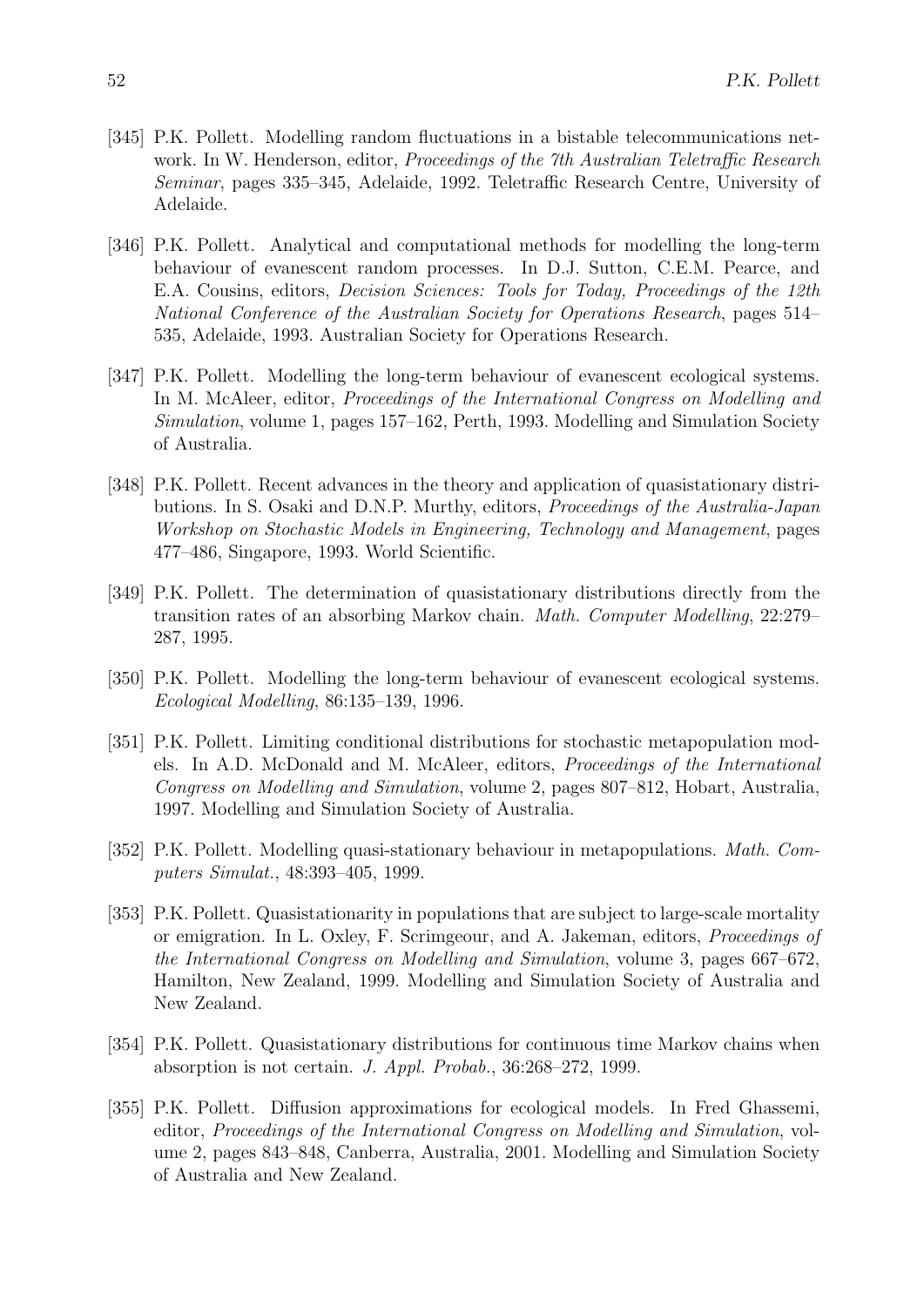- [356] P.K. Pollett. Identifying Q-processes with a given finite  $\mu$ -invariant measure. In Zhenting Hou, Jerzy A. Filar, and Anyue Chen, editors, Markov processes and controlled Markov chains, pages 41–55. Kulwer, 2001.
- [357] P.K. Pollett. Quasi-stationarity in populations that are subject to large-scale mortality or emigration. Environment International, 27:231–236, 2001.
- [358] P.K. Pollett. Ensemble behaviour in population processes with applications to ecological systems. In D. Kulasiri and L. Oxley, editors, Proceedings of the 17th Biennial Congress on Modelling and Simulation (MODSIM07), pages 2903–2909, Christchurch, New Zealand, 2007. Modelling and Simulation Society of Australia and New Zealand.
- [359] P.K. Pollett. Ensemble behaviour in population processes with applications to ecological systems. Environmental Modeling & Assessment, 14:545–553, 2008.
- [360] P.K. Pollett and A.J Roberts. A description of the long-term behaviour of absorbing continuous-time Markov chains using a centre manifold. Adv. Appl. Probab., 22:111– 128, 1990.
- [361] P.K. Pollett and D.E. Stewart. An efficient procedure for computing quasistationary distributions of Markov chains with sparse transition structure. Adv. Appl. Probab., 26:68–79, 1994.
- [362] P.K. Pollett and A. Vassallo. Diffusion approximations for some simple chemical reaction schemes. Adv. Appl. Probab., 24:875–893, 1992.
- [363] P.K. Pollett and D. Vere-Jones. A note on evanescent processes. Austral. J. Statist., 34:531–536, 1992.
- [364] P.K. Pollett and H.J. Zhang. Existence and uniqueness of Q-processes with a given finite  $\mu$ -invariant measure. Aust. N. Z. J. Stat., 46:113-120, 2004. Festschrift in honour of Daryl Daley.
- [365] S.C. Port. Ratio limit theorems for Markov chains. *Pacific J. Math.*, 15:989–1017, 1965.
- [366] W.E. Pruitt. Eigenvalues of non-negative matrices. Ann. Math. Statist., 35:1797– 1800, 1964.
- [367] W.E. Pruitt. Strong ratio limit property for R-recurrent Markov chains. *Proc. Amer.* Math. Soc., 16:196–200, 1965.
- [368] K. Ramanan and O. Zeitouni. The quasi-stationary distribution for small random perturbations of certain one-dimensional maps. Stochastic Process. Appl., 84:25–51, 1999.
- [369] G.A. Ritter. Growth of random walks conditioned to stay positive. Ann. Probab., 9:699–704, 1981.
- [370] G.O. Roberts. A comparison theorem for conditioned Markov processes. J. Appl. Probab., 28:74–83, 1991.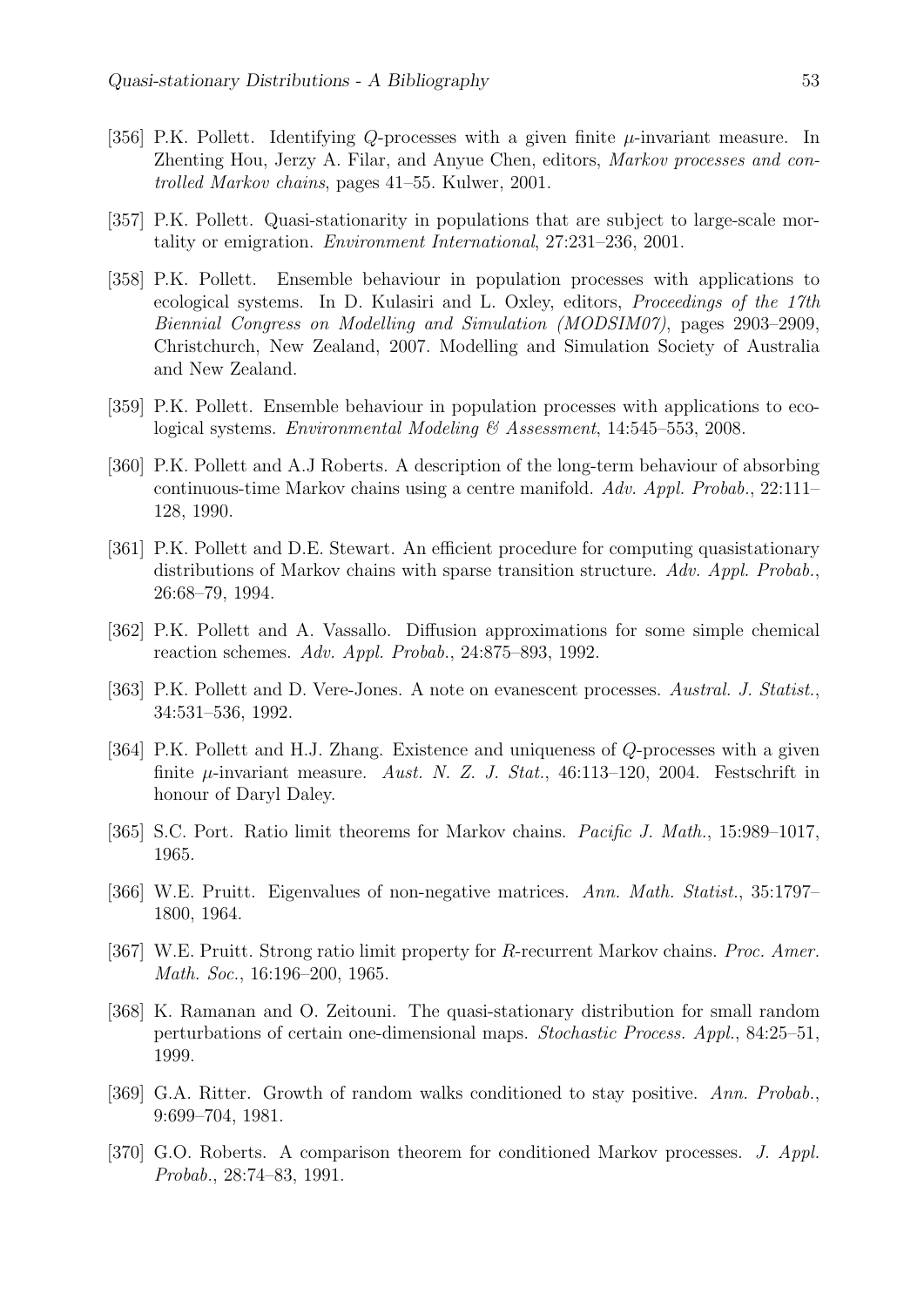- [371] G.O. Roberts and S.D. Jacka. Weak convergence of conditioned birth and death processes. J. Appl. Probab., 31:90–100, 1994.
- [372] G.O. Roberts, S.D. Jacka, and P.K. Pollett. Non-explosivity of limits of conditioned birth and death processes. J. Appl. Probab., 34:35–45, 1997.
- [373] H. Rootzén. A ratio limit theorem for the tails of weighted sums. Ann. Probab., 15:728–747, 1987.
- [374] P. Salminen. A ratio limit theorem for erased branching Brownian motion. Stochastic Process. Appl., 41:215–222, 1992.
- [375] A. Sani, D.P. Kroese, and P.K. Pollett. Stochastic models for the spread of HIV in a mobile heterosexual population. Math. Biosci., 208:98–124, 2007.
- [376] V.B. Scheffer. The rise and fall of a reindeer herd. Sci. Monthly, 73:356–362, 1951.
- [377] W. Schoutens. Birth and death processes, orthogonal polynomials and limiting conditional distributions. Math. Sci., 25:87–93, 2000.
- [378] P. Schrijner and E.A. van Doorn. Weak convergence of conditioned birth-death processes in discrete time. J. Appl. Probab., 34:46–53, 1997.
- [379] E. Seneta. Quasi-stationary behaviour in the random walk with continuous time. Austral. J. Statist., 8:92–98, 1966.
- [380] E. Seneta. Quasi-stationary distributions and time-reversion in genetics [with discussion]. J. Roy. Statist. Soc., Ser B, 28:253–277, 1966.
- [381] E. Seneta. Finite approximations to infinite non-negative matrices I. Proc. Camb. Phil. Soc., 63:983–992, 1967.
- [382] E. Seneta. Finite approximations to infinite non-negative matrices, II: refinements and applications. Proc. Camb. Phil. Soc., 64:465–470, 1968.
- [383] E. Seneta. Nonnegative Matrices and Markov Chains. Springer Series in Statistics. Springer-Verlag, New York, 2nd edition, 1981.
- [384] E. Seneta and R.L. Tweedie. Moments for stationary and quasi-stationary distributions of Markov chains. J. Appl. Probab., 22:148–155, 1985.
- [385] E. Seneta and D. Vere-Jones. On quasi-stationary distributions in discrete-time Markov chains with a denumerable infinity of states. J. Appl. Probab., 3:403-434, 1966.
- [386] E. Seneta and D. Vere-Jones. On the asymptotic behaviour of subcritical branching processes with continuous state space. Z. Wahrsch. Verw. Gebiete, 10:212–225, 1968.
- [387] R.J. Serfling. On the strong law of large numbers and related results for quasistationary sequences. Teor. Veroyatnost. i Primenen., 25:190–194, 1980.
- [388] L. Serlet. The occupation measure of super-Brownian motion conditioned to nonextinction. J. Theoret. Probab., 9:561–578, 1996.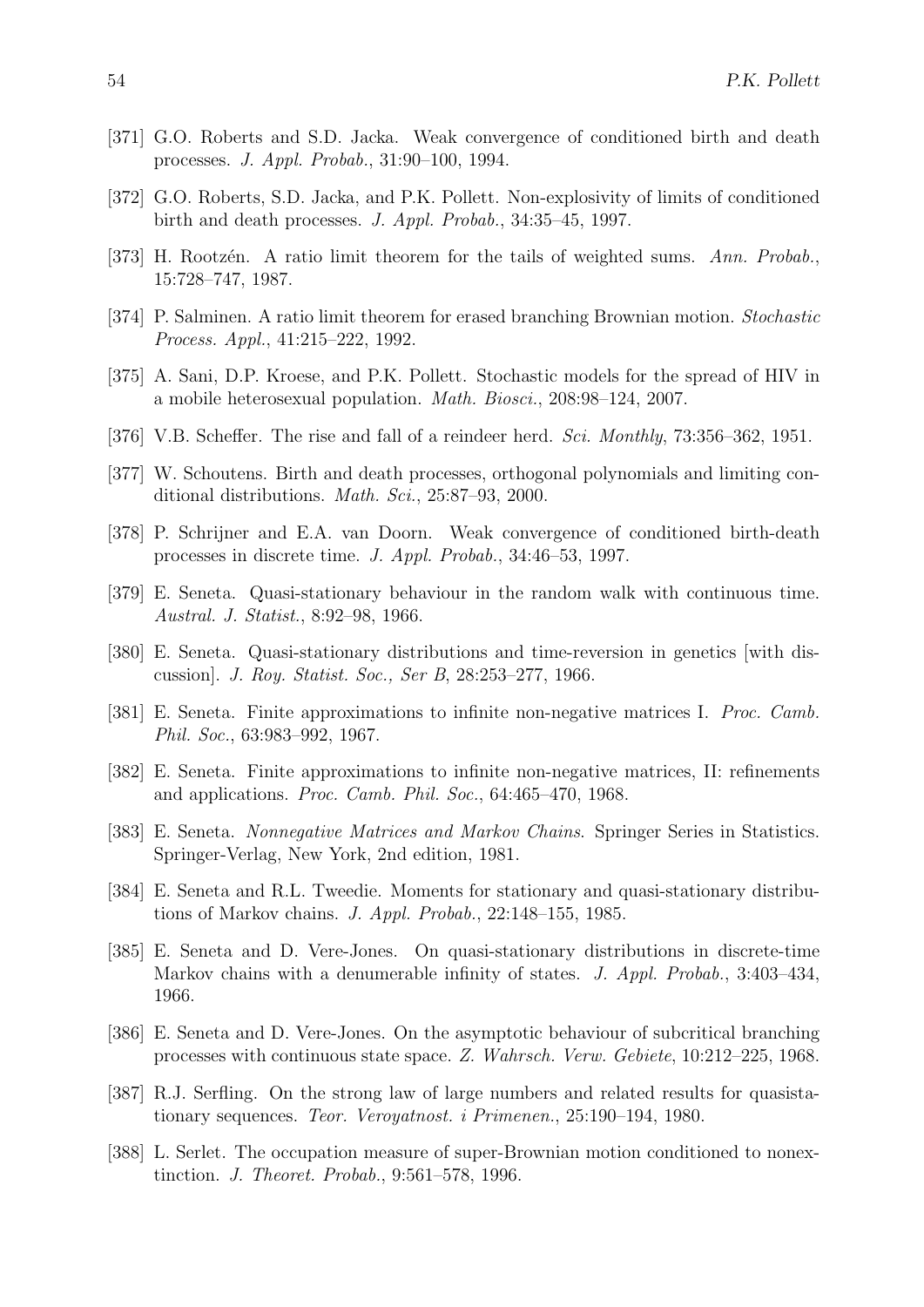- [389] M. Shimura. A limit theorem for two-dimensional random walk conditioned to stay in a cone. Yokohama Math. J., 39:21–36, 1991.
- [390] M.G. Shur. Ratio limit theorems. Akad. Nauk Ukrain. SSR Inst. Mat. Preprint, 26:3–13, 1987.
- [391] M.G. Shur. New ratio limit theorems for Markov chains. In Analytic methods in applied probability, volume 207 of Amer. Math. Soc. Transl. Ser. 2, pages 203–212. Amer. Math. Soc., Providence, RI, 2002.
- [392] M.G. Shur. On the Lin condition in strong ratio limit theorems. *Mat. Zametki*, 75:927–940, 2004.
- [393] D.S. Silvestrov. Asymptotic expansions for quasi-stationary distributions of nonlinearly perturbed semi-Markov processes. Theory Stoch. Process., 13(1-2):267–271, 2007.
- [394] D. Sirl, H. Zhang, and P. Pollett. Computable bounds for the decay parameter of a birth-death process. J. Appl. Probab., 44(2):476–491, 2007.
- [395] D.R. Sirl. On the Analysis of Absorbing Markov Processes. PhD thesis, Department of Mathematics, The University of Queensland, 2008.
- [396] W. Stadje. On a uniform random walk conditioned to stay positive. Sankhy $\bar{a}$  Ser. A, 59:324–344, 1997.
- [397] D. Steinsaltz and S.N. Evans. Markov mortality models: implications of quasistationarity and varying initial distributions. Theoret. Pop. Biol., 65:319–337, 2004.
- [398] D. Steinsaltz and S.N. Evans. Quasistationary distributions for one-dimensional diffusions with killing. Trans. Amer. Math. Soc., 359:1285–1324 (electronic), 2007.
- [399] E.R. Stirk, G. Lythe, H.A. van den Berg, G.A.D. Hurst, and C. Molina-París. The limiting conditional probability distribution in a stochastic model of T cell repertoire maintenance. Math. Biosci., 224:74–86, 2010.
- [400] C. Stone. Ratio limit theorems for random walks on groups. Trans. Amer. Math. Soc., 125:86–100, 1966.
- [401] C. Stone. On local and ratio limit theorems. In Proc. Fifth Berkeley Sympos. Math. Statist. and Probability (Berkeley, Calif., 1965/66), Vol. II: Contributions to Probability Theory, Part 2, pages 217–224. Univ. California Press, Berkeley, Calif., 1967.
- [402] T. Strunkov. On the limiting conditional distributions for Markov chains. In Paul Erdős and his mathematics (Budapest, 1999), pages  $249-251$ . János Bolyai Math. Soc., Budapest, 1999.
- $[403]$  M.G. Sur. An analogue of the ratio limit theorem in the case of parts of a recurrent chain. Mat. Zametki, 27:129–136, 159, 1980.
- [404] M.G. Sur. Strong ratio limit theorems. In *Probability theory and mathematical* statistics (Tbilisi, 1982), volume 1021 of Lecture Notes in Math., pages 647–654. Springer, Berlin, 1983.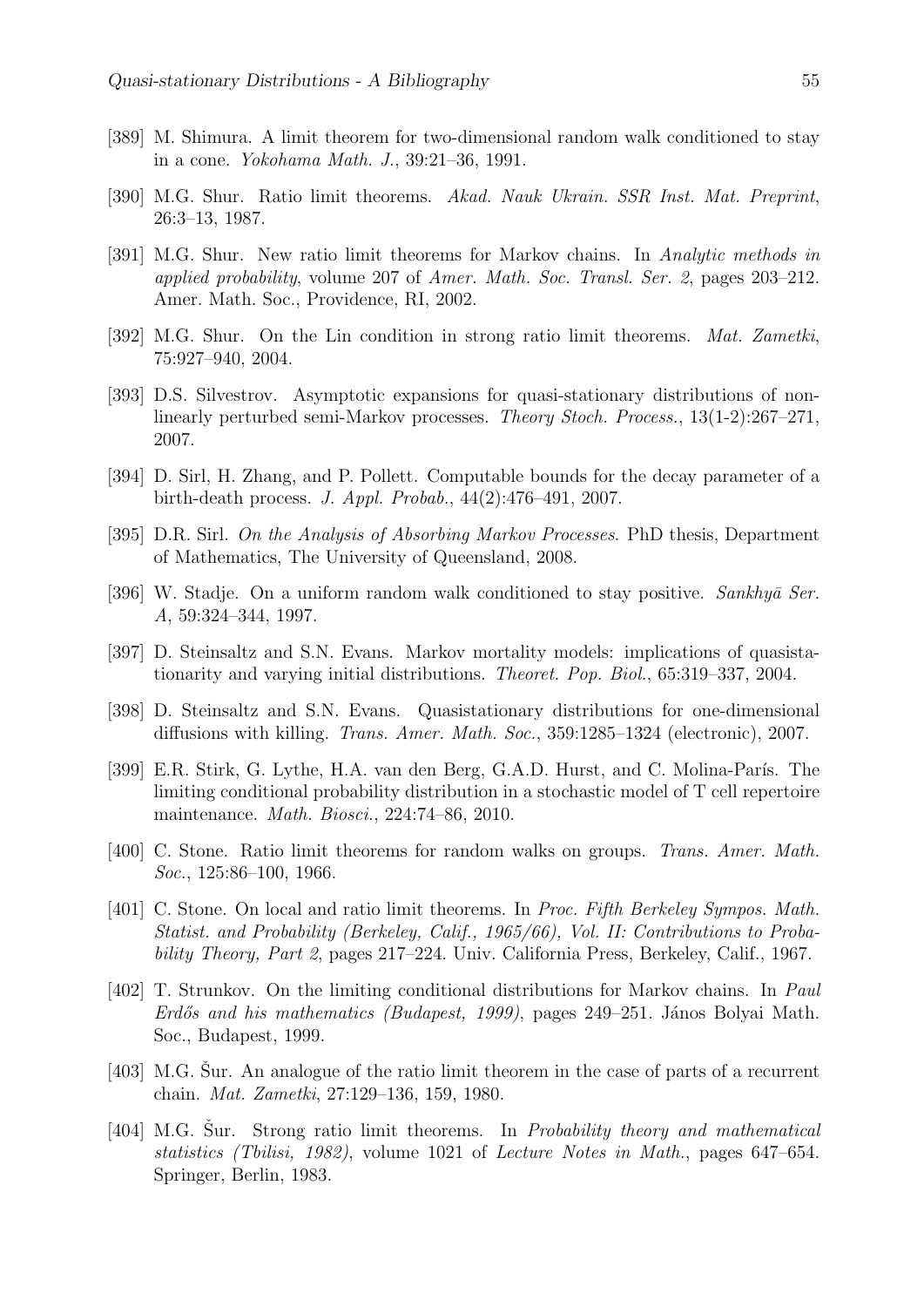- [405] A. Szubarga and D. Szynal. Functional random central limit theorems for random walks conditioned to stay positive. Probab. Math. Statist., 6:29–41, 1985.
- [406] A. Szubarga and D. Szynal. Random limit theorems for random walks conditioned to stay positive. Probab. Math. Statist., 5:83–89, 1985.
- [407] A. Szubarga and D. Szynal. Random walks with random indices and negative drift conditioned to stay positive. Probab. Math. Statist., 6:217–223, 1985.
- [408] J.L. Teugels. Exponential ergodicity in derived Markov chains. J. Appl. Probab., 5:669–678, 1968.
- [409] J.L. Teugels. Exponential ergodicity in Markov renewal processes. J. Appl. Probab., 5:387–400, 1968.
- [410] K. Topolski. Conditioned limit theorem for virtual waiting time process of the  $GI/G/1$  queue. *Queuing Systems Theory Appl.*, 3:377–384, 1988.
- [411] A.C. Trajstman. A bounded growth population subjected to emigrations due to population pressure. J. Appl. Probab., 18:571–582, 1981.
- [412] P. Tuominen and R.L. Tweedie. Exponential decay and ergodicity of general Markov processes and their discrete skeletons. Adv. Appl. Probab., 11:784–803, 1979.
- [413] P. Tuominen and R.L. Tweedie. Exponential ergodicity in Markovian queueing and dam models. J. Appl. Probab., 16:867–880, 1979.
- [414] P. Tuominen and R.L. Tweedie. Subgeometric rates of convergence of f-ergodic Markov chains. Adv. Appl. Probab., 26:775–798, 1994.
- [415] K.F. Turkman and A.M. Walker. Limit laws for the maxima of a class of quasistationary sequences. J. Appl. Probab., 20:814–821, 1983.
- [416] J.W. Turner and M. Malek-Mansour. On the absorbing zero boundary problem in birth and death processes. Physica, 93A:517–525, 1978.
- [417] R.L. Tweedie. Truncation procedures for non-negative matrices. J. Appl. Probab., 8:311–320, 1971.
- [418] R.L. Tweedie. The calculation of limit probabilities for denumerable Markov processes from infinitesimal properties. J. Appl. Probab., 10:84–99, 1973.
- [419] R.L. Tweedie. Quasi-stationary distributions for Markov chains on a general statespace. J. Appl. Probab., 11:726–741, 1974.
- [420] R.L. Tweedie. R-theory for Markov chains on a general state-space I: Solidarity properties and R-recurrent chains. Ann. Probab., 2:840–864, 1974.
- [421] R.L. Tweedie. R-theory for Markov chains on a general state-space II: r-subinvariant measures for r-transient chains. Ann. Probab., 2:865–878, 1974.
- [422] R.L. Tweedie. Some ergodic properties of the Feller minimal process. Quart. J. Math. Oxford, 25:485–495, 1974.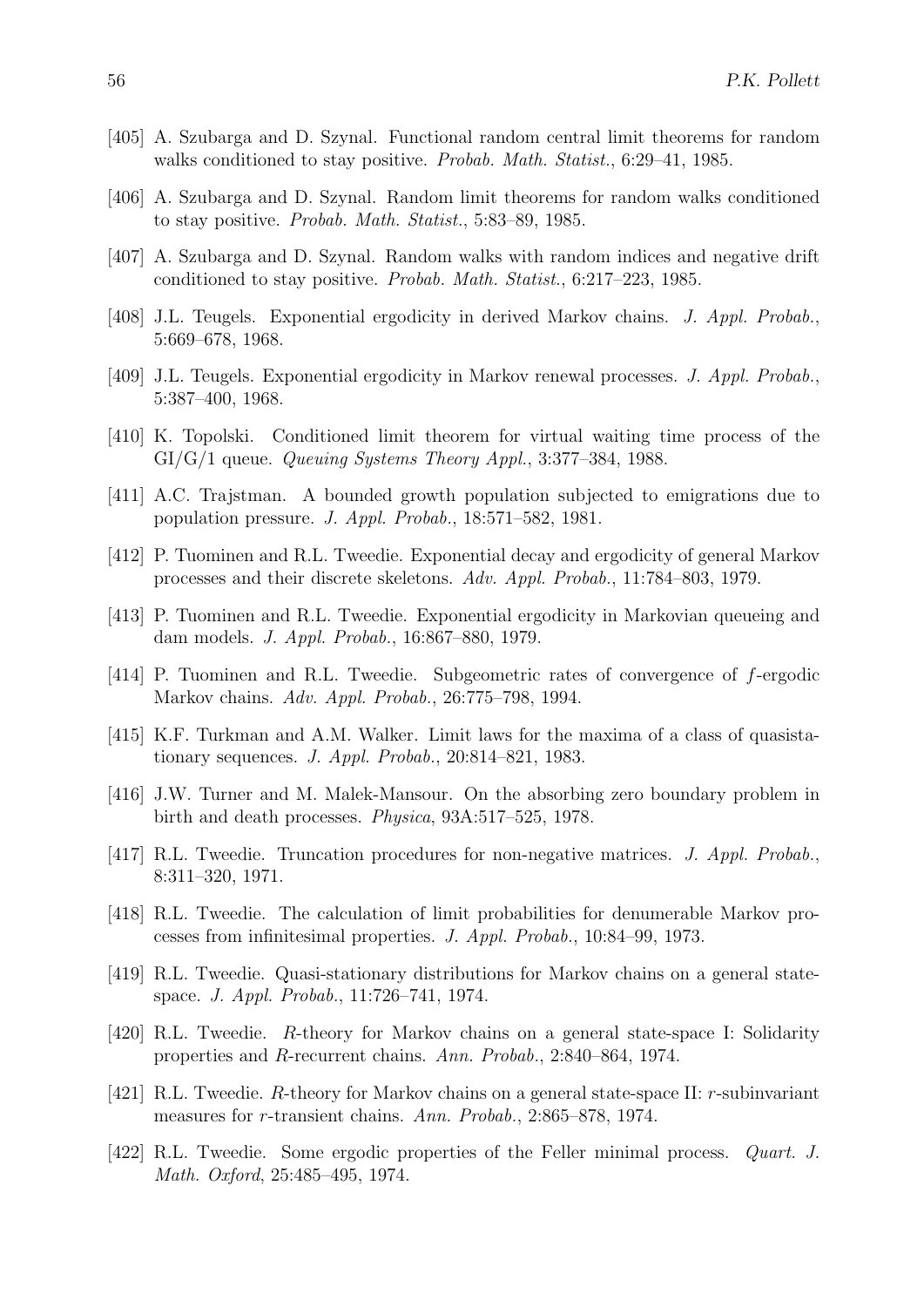- [423] R.L. Tweedie. Truncation approximation of the limit probabilities for denumerable semi-Markov processes. J. Appl. Probab., 12:161–163, 1975.
- [424] R.L. Tweedie. Criteria for ergodicity, exponential ergodicity and strong ergodicity of Markov processes. J. Appl. Probab., 18:122–130, 1981.
- [425] R.L. Tweedie. Truncation approximations of invariant measures for Markov chains. J. Appl. Probab., 35, 1998. 517–536.
- [426] E.A. van Doorn. Stochastic monotonicity of birth-death processes. Adv. Appl. Probab., 12:59–80, 1980.
- [427] E.A. van Doorn. Conditions for exponential ergodicity and bounds for the decay parameter of a birth-death process. Adv. Appl. Probab., 17:514–530, 1985.
- [428] E.A. van Doorn. The indeterminate rate problem for birth-death processes. Pacific J. Math., 130:379–393, 1987.
- [429] E.A. van Doorn. Quasi-stationary distributions and convergence to quasi-stationarity of birth-death processes. Adv. Appl. Probab., 23:683–700, 1991.
- [430] E.A. van Doorn and P.K. Pollett. Quasi-stationary distributions for reducible absorbing Markov chains in discrete time. Markov Process. Related Fields, 15(2):191–204, 2009.
- [431] E.A. van Doorn and P.K. Pollett. Quasi-stationary distributions for discrete-state models. European J. Oper. Res., 230:1–14, 2013.
- [432] E.A. van Doorn and G.J.K. Regterschot. Conditional PASTA. Operat. Res. Lett., 7:229–232, 1988.
- [433] E.A. van Doorn and P. Schrijner. Random walk polynomials and random walk measures. J. Comput. Appl. Math., 49:289–296, 1993.
- [434] E.A. van Doorn and P. Schrijner. Geometric ergodicity and quasi-stationary distributions in discrete-time birth-death processes. J. Austral. Math. Soc. Ser. B, 37:121–144, 1995.
- [435] E.A. van Doorn and P. Schrijner. Ratio limits and limiting conditional distributions for discrete-time birth-death processes. J. Math. Anal. Appl., 190:263–284, 1995.
- [436] E.A. van Doorn and P. Schrijner. Limit theorems for discrete-time Markov chains on the nonnegative integers conditioned on recurrence to zero. Stochastic Models, 14:77–102, 1996.
- [437] E.A. van Doorn and P. Schrijner. Orthogonal polynomials and Markov chains. General Seminar of Mathematics (Department of Mathematics, University of Patras, Greece, 18–21:67–76, 1996.
- [438] Erik A. van Doorn. Conditions for the existence of quasi-stationary distributions for birth-death processes with killing. Stochastic Process. Appl., 122:2400–2410, 2012.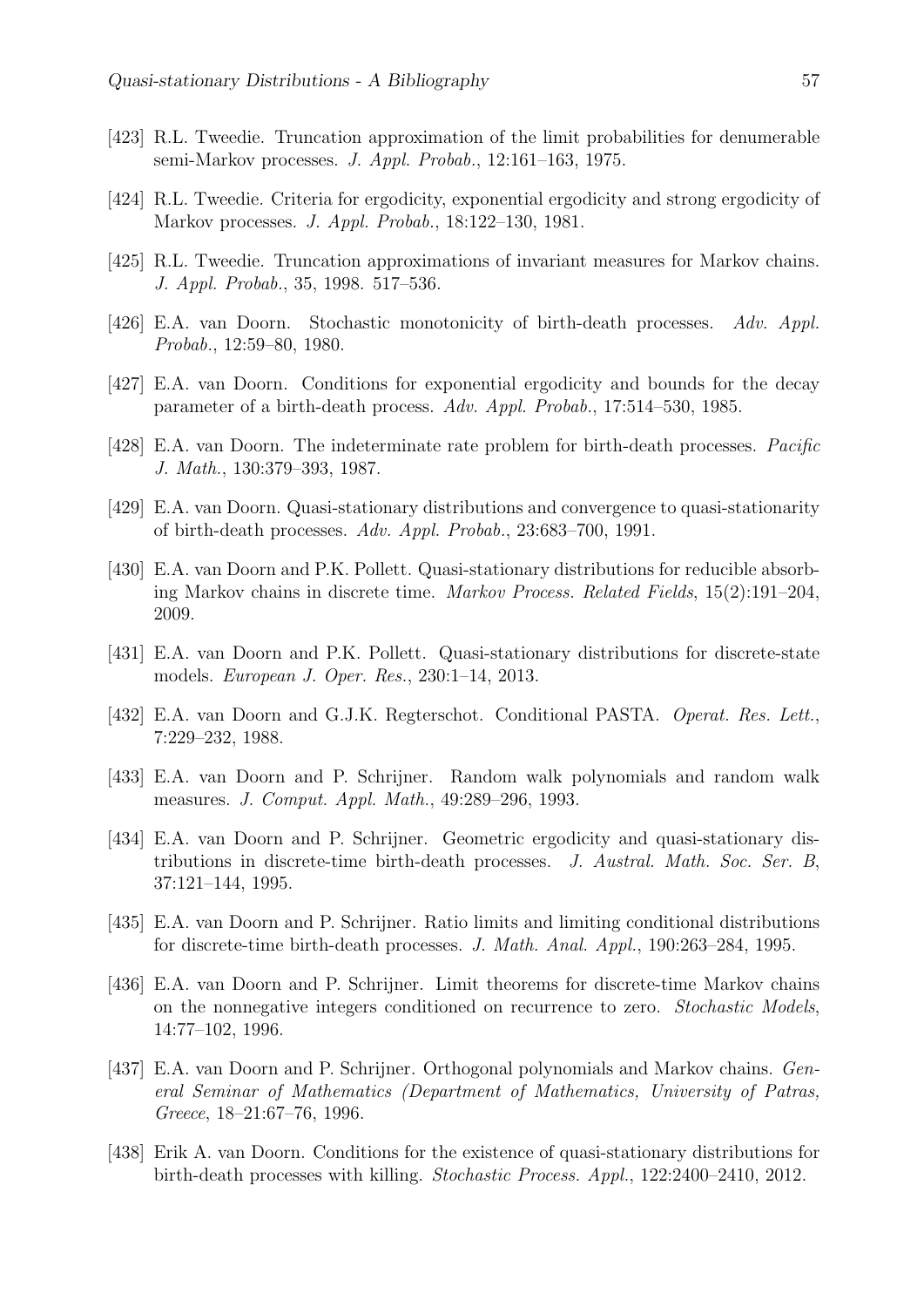- [439] V. Vatutin and E. Dyakonova. Yaglom type limit theorem for branching processes in random environment. In Mathematics and computer science. III, Trends Math., pages 375–385. Birkh¨auser, Basel, 2004.
- [440] D. Vere-Jones. Geometric ergodicity in denumerable Markov chains. *Quart. J. Math.* Oxford, 13:7–28, 1962.
- [441] D. Vere-Jones. Ergodic properties of non-negative matrices, I. *Pacific J. Math.*, 22:361–386, 1967.
- [442] D. Vere-Jones. Ergodic properties of non-negative matrices, II. *Pacific J. Math.*, 26:601–620, 1968.
- [443] D. Vere-Jones. Some limit theorems for evanescent processes. Austral. J. Statist., 11:67–78, 1969.
- [444] Denis Villemonais. Interacting particle systems and Yaglom limit approximation of diffusions with unbounded drift. Electron. J. Probab., 16:no. 61, 1663–1692, 2011.
- [445] D.M. Walker. The expected time until absorption when absorption is not certain. J. Appl. Probab., 35:812–823, 1998.
- [446] D.M. Walker.  $\mu$ -Invariant Vectors and Measures for Continuous Time Markov Chains. PhD thesis, Department of Mathematics, The University of Queensland, 1998.
- [447] X.B. Wang and X.M. Wang. Limit laws for the extreme values of a class of quasistationary sequences. Acta Math. Appl. Sinica, 18:364–372, 1995.
- [448] W.A.O'N. Waugh. Conditioned Markov processes. Biometrika, 45:241–249, 1958.
- [449] S. Wright. Evolution in mendelian populations. Genetics, 16:97–159, 1931.
- [450] Q.Y. Wu.  $\mu$ -invariant vectors for Q-processes. *Math. Appl. (Wuhan)*, 14(suppl.):57– 61, 2001.
- [451] Q.Y. Wu.  $\mu$ -invariant measures for Q-processes. Chinese J. Appl. Probab. Statist., 19:394–400, 2003.
- [452] Q.Y. Wu.  $\mu$ -invariant measures for Q-processes—the case containing an absorbing state. Acta Math. Sci. Ser. A Chin. Ed., 24:16–25, 2004.
- [453] A.M. Yaglom. Certain limit theorems of the theory of branching processes (in Russian). Dokl. Acad. Nauk SSSR, 56:795–798, 1947.
- [454] J. Ye. Quasi-stationary distributions for the radial Ornstein-Uhlenbeck processes. Acta Math. Sci. Ser. B Engl. Ed., 28(3):513–522, 2008.
- [455] P.L. Yong. Some results related to q-bounded Markov processes. Nanta Math., 8:34– 41, 1975.
- [456] H. Zhang and W. Liu. Domain of attraction of the quasi-stationary distribution for the linear birth and death process. J. Math. Anal. Appl., 385:677–682, 2012.